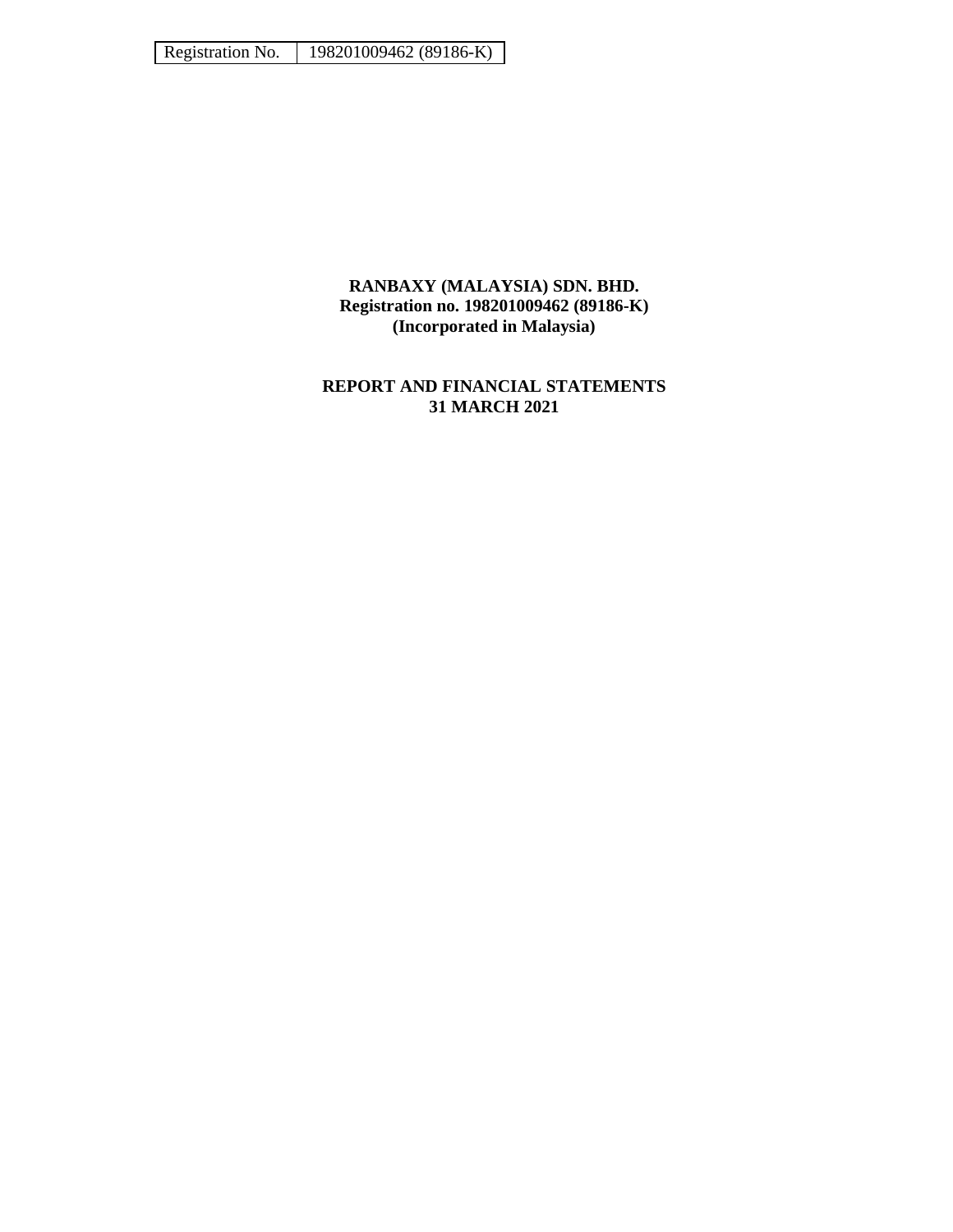| Registration No. | 198201009462 (89186-K) |
|------------------|------------------------|
|------------------|------------------------|

# **REPORT AND FINANCIAL STATEMENTS 31 MARCH 2021**

| <b>CONTENTS</b>                                                             | PAGE NO.     |  |          |  |
|-----------------------------------------------------------------------------|--------------|--|----------|--|
| <b>DIRECTORS' REPORT</b>                                                    | $\mathbf{1}$ |  | $\Delta$ |  |
| <b>STATEMENT OF FINANCIAL POSITION</b>                                      |              |  | 5        |  |
| <b>STATEMENT OF PROFIT OR LOSS AND</b><br><b>OTHER COMPREHENSIVE INCOME</b> |              |  | 6        |  |
| STATEMENT OF CHANGES IN EQUITY                                              |              |  | 7        |  |
| <b>STATEMENT OF CASH FLOWS</b>                                              | 8            |  | 9        |  |
| NOTES TO THE FINANCIAL STATEMENTS                                           | 10           |  | 46       |  |
| STATEMENT BY DIRECTORS AND STATUTORY DECLARATION                            |              |  | 47       |  |
| <b>INDEPENDENT AUDITORS' REPORT</b>                                         | 48           |  | 51       |  |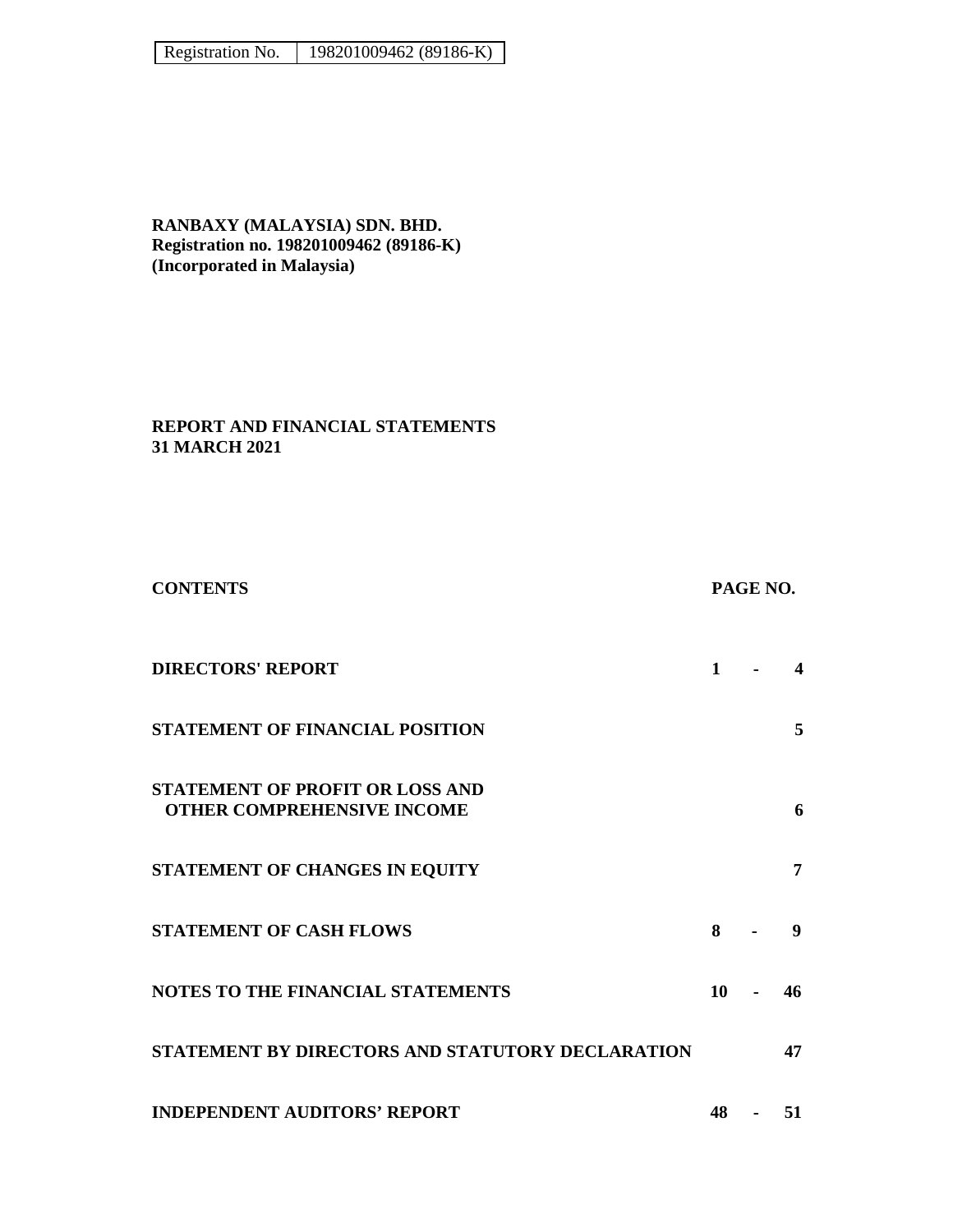# **DIRECTORS' REPORT**

The directors have pleasure in presenting their report and the audited financial statements of the Company for the financial year ended 31 March 2021.

# **PRINCIPAL ACTIVITIES**

The Company is principally engaged in manufacturing and distributing of pharmaceutical products.

## **FINANCIAL RESULTS**

|                                   | <b>RM'000</b> |
|-----------------------------------|---------------|
| Net profit for the financial year | 25,489        |

In the opinion of the directors, the financial results of the Company during the financial year have not been substantially affected by any item, transaction or event of a material and unusual nature.

## **DIVIDEND**

No dividend has been paid or declared by the Company since the end of the previous financial year and the directors do not recommend any dividend for the current financial year.

## **RESERVES AND PROVISIONS**

There were no material transfers to or from reserves or provisions during the financial year.

## **ISSUE OF SHARES AND DEBENTURES**

The Company did not issue any new shares or debentures during the financial year.

## **OPTIONS GRANTED OVER UNISSUED SHARES**

No options were granted to any person to take up unissued shares of the Company during the financial year.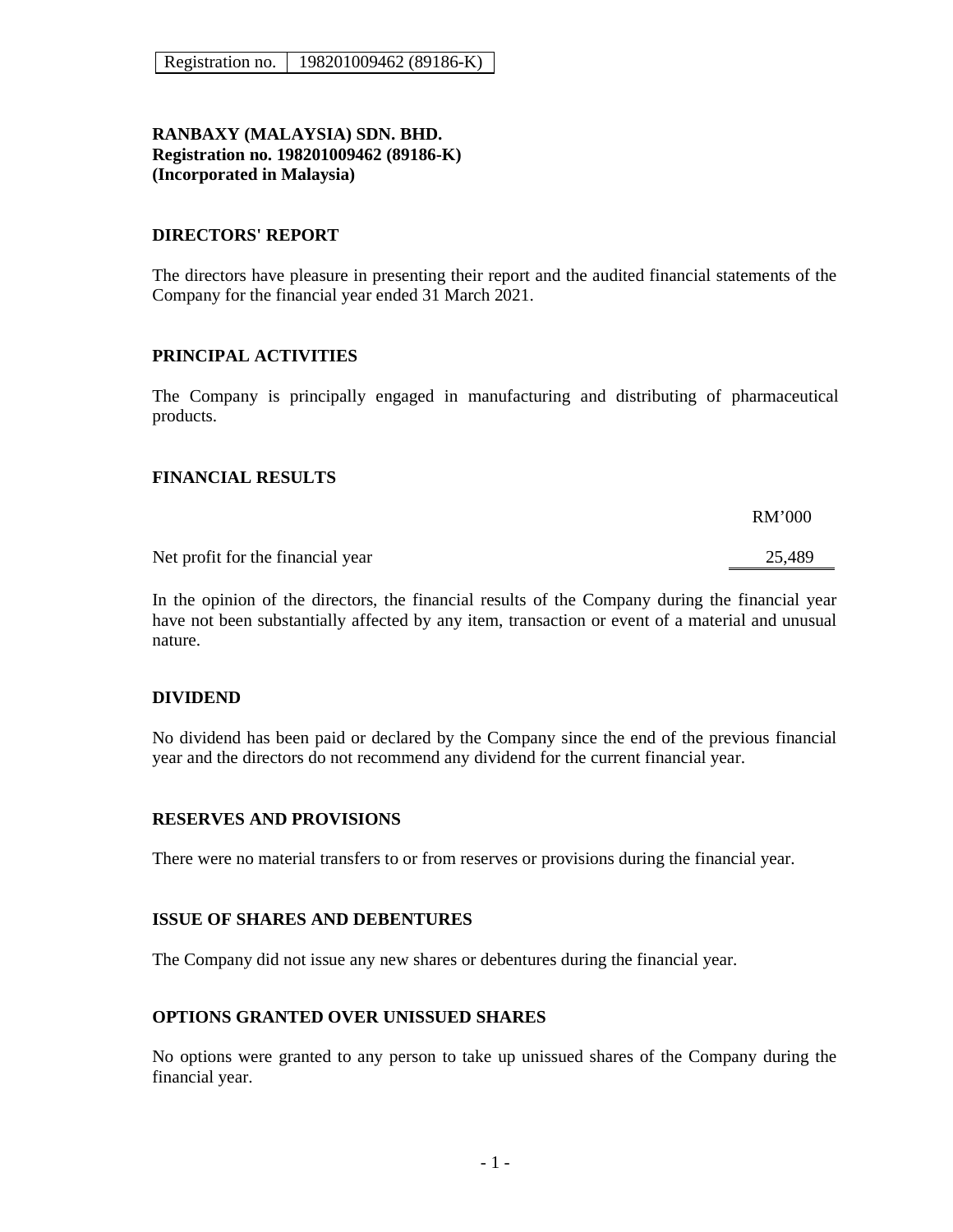# **DIRECTORS**

The directors who held office during the financial year until the date of this report are:-

Indranil Sen Viswanathan Sethuraman

During and at the end of the financial year, the Company was not a party to any arrangement whose object is to enable the directors to acquire benefits through the acquisition of shares in, or debentures of, the Company or any other body corporate.

None of the directors in office at the end of the financial year held interest in the shares or debentures of the Company or its related corporations during the financial year.

Since the end of the previous financial year, no director has received or become entitled to receive any benefit (other than a benefit included in the aggregate amount of remuneration received or due and receivable by directors shown in the notes to the financial statements or the fixed salary of a full time employee of the Company or of related corporations) by reason of a contract made by the Company or a related corporation with a director or with a firm of which a director is a member or with a company in which the director has a substantial financial interest.

# **DIRECTORS REMUNERATION**

The directors' remuneration is disclosed in Note 20 to the financial statements.

## **INDEMNIFYING DIRECTORS, OFFICERS AND AUDITORS**

No indemnities have been given or insurance premiums paid, during or since the end of the financial year, for any person who is or has been the director, officer or auditor of the Company.

# **ULTIMATE HOLDING COMPANY**

The directors regard Sun Pharmaceutical Industries Limited, a company incorporated in India and listed in BSE Limited and National Stock Exchange of India Limited, as the immediate and ultimate holding company.

# **AUDITOR REMUNERATION**

The auditors' remuneration is disclosed in Note 17 to the financial statements.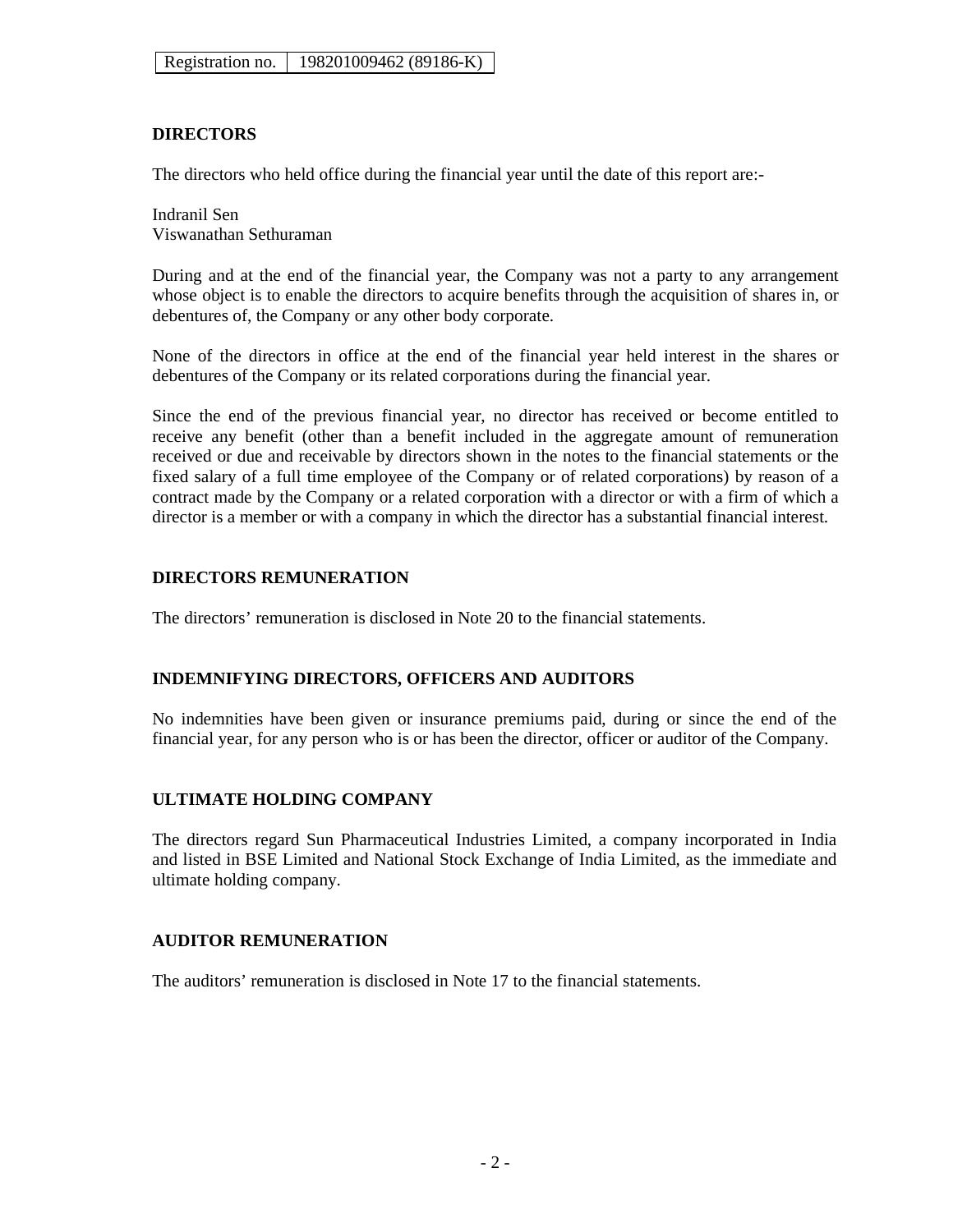## **OTHER STATUTORY INFORMATION**

- (a) Before the financial statements of the Company were prepared, the directors took reasonable steps:
	- (i) to ascertain that proper action had been taken in relation to the writing off of bad debts and the making of provision for doubtful debts, and had satisfied themselves that all known bad debts had been written off and that adequate provision had been made for doubtful debts; and
	- (ii) to ensure that the current assets which were unlikely to realise their values as shown in the accounting records in the ordinary course of business had been written down to an amount which they might be expected so to realise.
- (b) At the date of this report, the directors are not aware of any circumstances:
	- (i) which would render the amount written off for bad debts and the amount of the provision for doubtful debts in the financial statements of the Company inadequate to any substantial extent; or
	- (ii) which would render the values attributed to current assets in the financial statements of the Company misleading; or
	- (iii) which have arisen which render adherence to the existing method of valuation of assets or liabilities of the Company misleading or inappropriate; or
	- (iv) not otherwise dealt with in this report or financial statements of the Company which would render any amount stated in the Company's financial statements misleading.
- (c) At the date of this report, there does not exist:
	- (i) any charge on the assets of the Company which has arisen since the end of the financial year which secures the liabilities of any other person; or
	- (ii) any contingent liability in respect of the Company which has arisen since the end of the financial year.
- (d) In the opinion of the directors:
	- (i) no contingent liability or other liability has become enforceable or is likely to become enforceable within the period of twelve months after the end of the financial year which will or may affect the ability of the Company to meet its obligations as and when they fall due; and
	- (ii) no item, transaction or event of a material and unusual nature has arisen in the interval between the end of the financial year and the date of this report which is likely to substantially affect the results of the operations of the Company for the current financial year.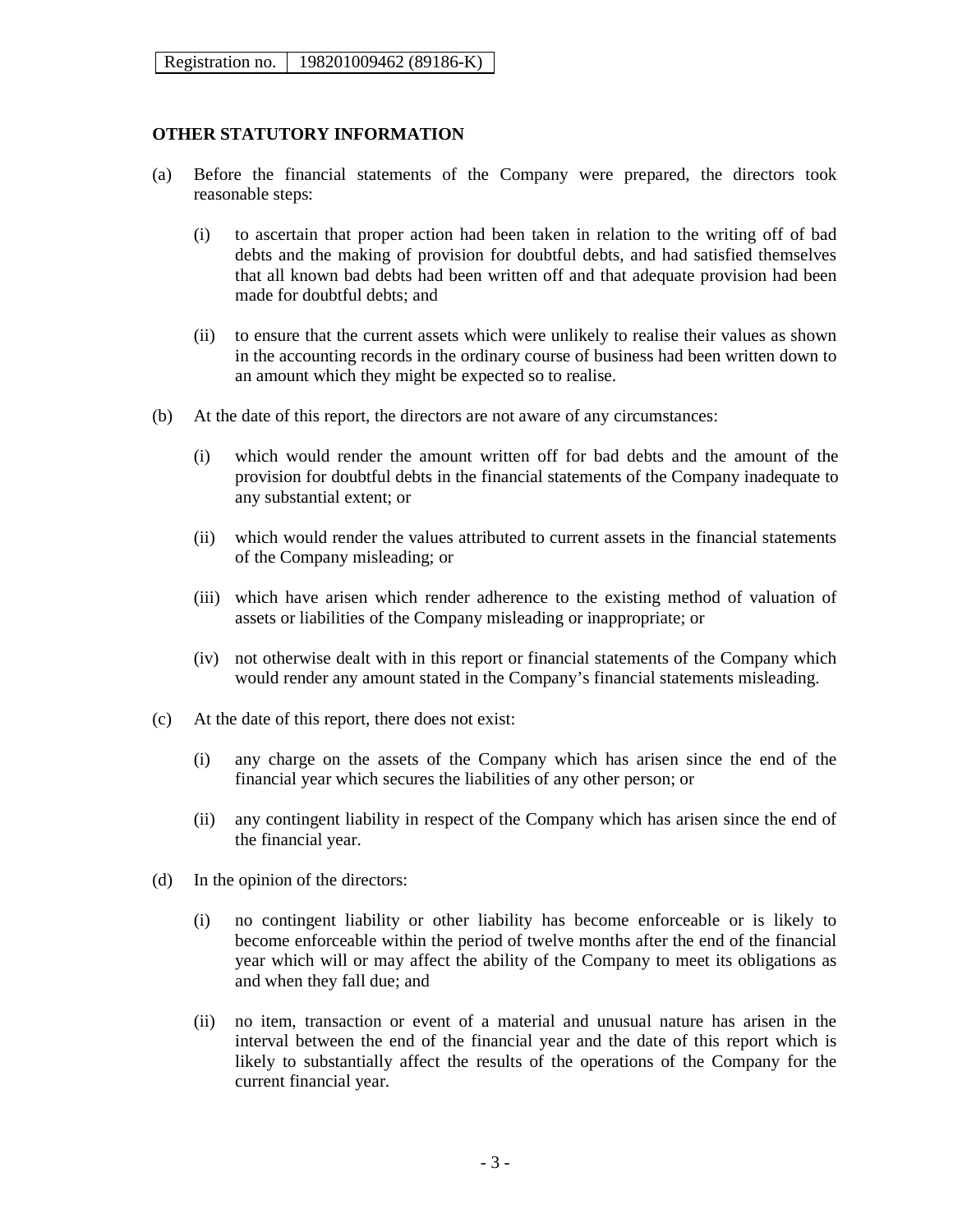# **AUDITORS**

The auditors, Messrs RSM Malaysia, have expressed their willingness to continue in office.

Signed on behalf of the Board of Directors in accordance with a resolution of the directors:

**INDRANIL SEN** 

# **VISWANATHAN SETHURAMAN**

Kuala Lumpur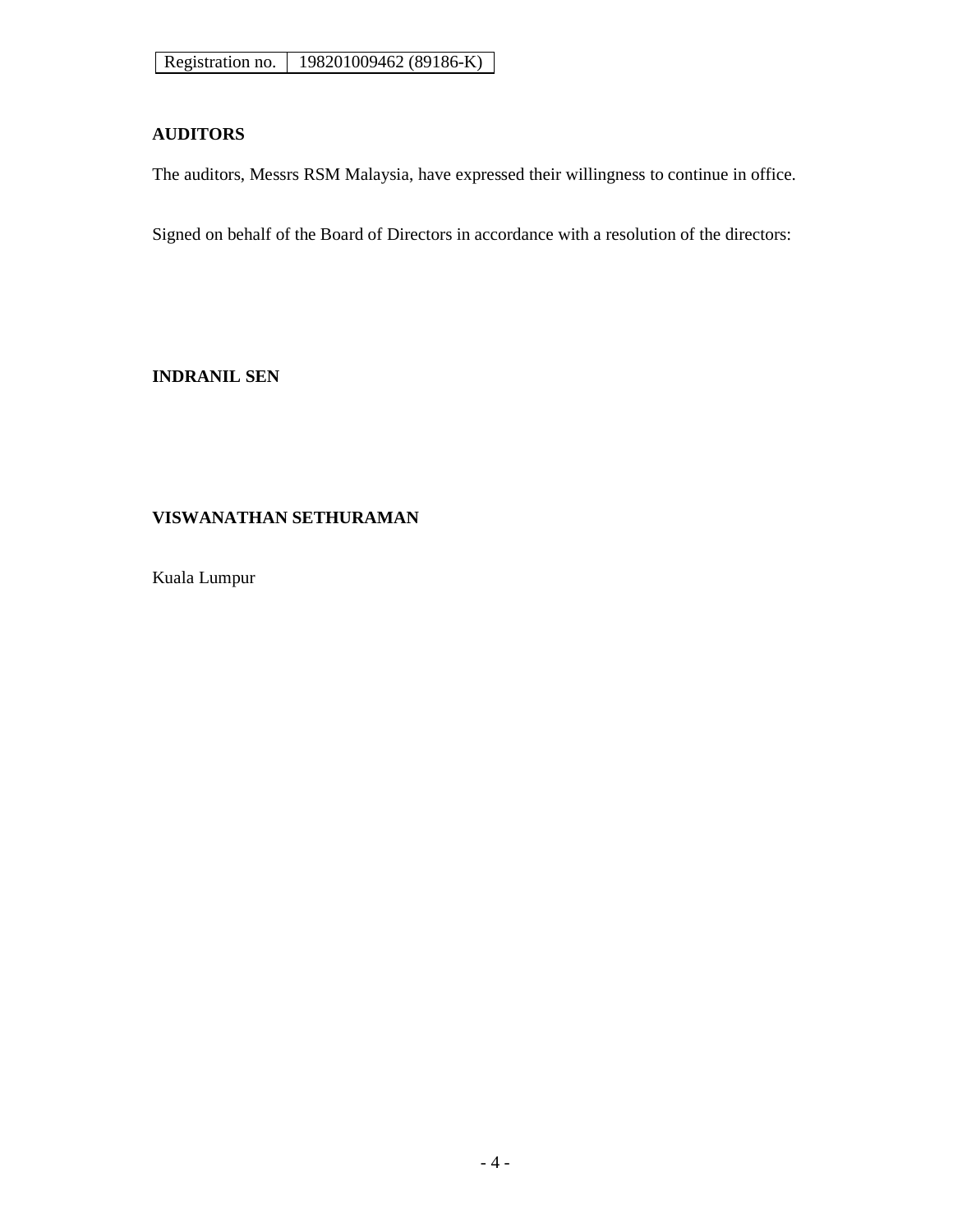## **STATEMENT OF FINANCIAL POSITION AS AT 31 MARCH 2021**

|                                        |                | 2021            | 2020          |
|----------------------------------------|----------------|-----------------|---------------|
| <b>ASSETS</b>                          | Note           | <b>RM'000</b>   | <b>RM'000</b> |
| <b>NON-CURRENT ASSETS</b>              |                |                 |               |
| Property, plant and equipment          | 6              | 34,045          | 31,345        |
| Right-of-use assets                    | $\overline{7}$ | 1,090           | 1,666         |
| <b>CURRENT ASSETS</b>                  |                | 35,135          | 33,011        |
| Inventories                            | 8              | 34,780          | 29,232        |
| Trade and other receivables            | 9              | 43,674          | 48,955        |
| Cash and bank balances                 |                | 573             | 7,910         |
|                                        |                | 79,027          | 86,097        |
| <b>TOTAL ASSETS</b>                    |                | 114,162         | 119,108       |
| <b>EQUITY AND LIABILITIES</b>          |                |                 |               |
| <b>EQUITY</b>                          |                |                 |               |
| Share capital                          | 10             | 8,300           | 8,300         |
| Retained earnings                      |                | 72,809          | 47,320        |
| <b>TOTAL EQUITY</b>                    |                | 81,109          | 55,620        |
| <b>LIABILITIES</b>                     |                |                 |               |
| <b>NON-CURRENT LIABILITIES</b>         |                |                 |               |
| Deferred tax liabilities               | 11             | 1,862           | 2,434         |
| Lease liabilities                      | 12             | 497             | 839           |
| <b>CURRENT LIABILITIES</b>             |                | 2,359           | 3,273         |
|                                        |                |                 |               |
| Trade and other payables<br>Provisions | 13<br>14       | 23,834<br>2,262 | 33,874<br>775 |
| Lease liabilities                      | 12             | 634             | 870           |
| Bank overdraft                         | 15             | 2,311           | 20,578        |
| Tax payable                            |                | 1,653           | 4,118         |
|                                        |                | 30,694          | 60,215        |
| <b>TOTAL LIABILITIES</b>               |                | 33,053          | 63,488        |
| <b>TOTAL EQUITY AND LIABILITIES</b>    |                | 114,162         | 119,108       |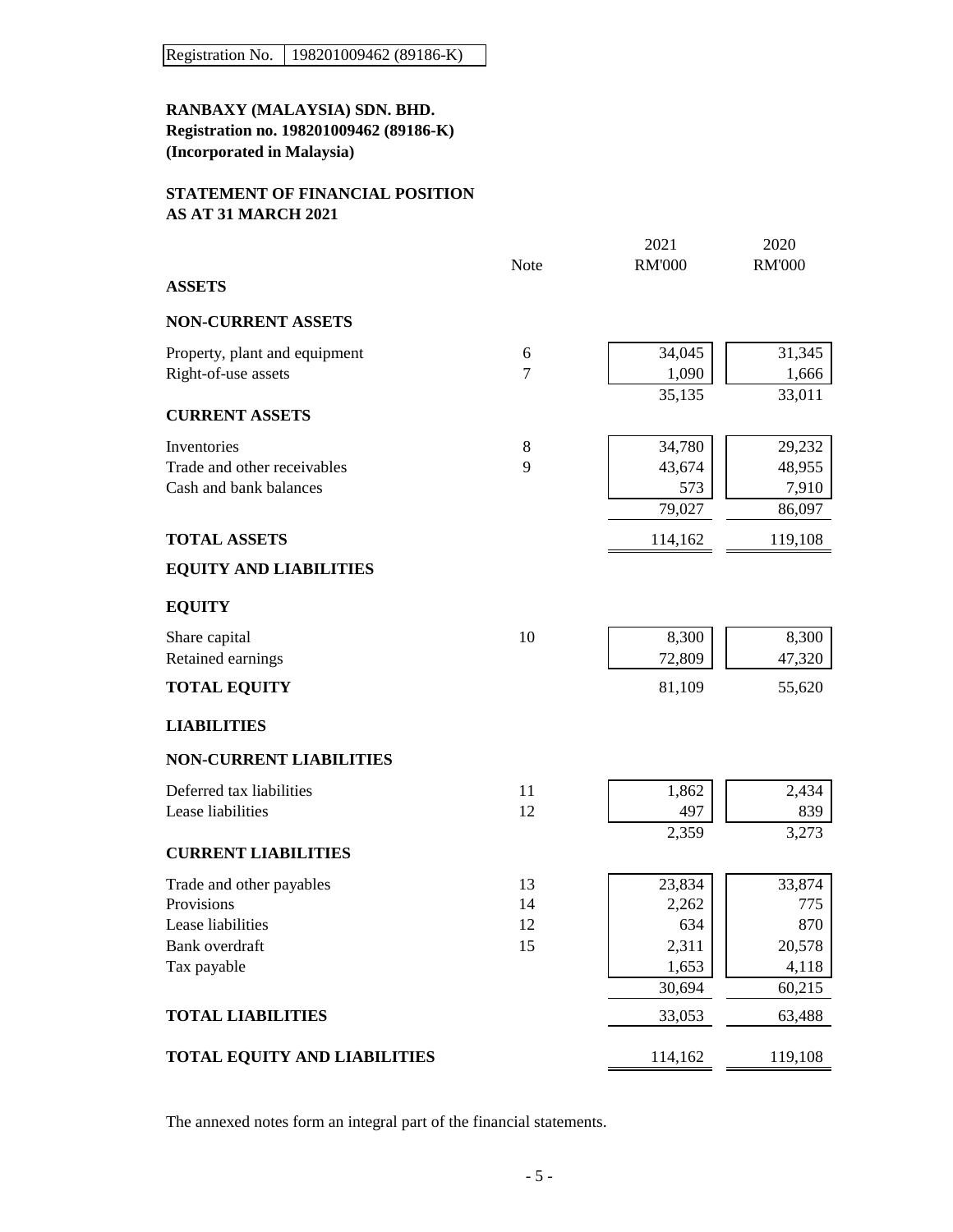# **STATEMENT OF PROFIT OR LOSS AND OTHER COMPREHENSIVE INCOME FOR THE FINANCIAL YEAR ENDED 31 MARCH 2021**

|                                                                    | <b>Note</b> | 2021<br><b>RM'000</b> | 2020<br><b>RM'000</b> |
|--------------------------------------------------------------------|-------------|-----------------------|-----------------------|
| <b>REVENUE</b>                                                     | 16          | 157,221               | 165,165               |
| <b>COST OF SALES</b>                                               |             | (105, 616)            | (97,660)              |
| <b>GROSS PROFIT</b>                                                |             | 51,605                | 67,505                |
| <b>OTHER OPERATING INCOME</b>                                      |             | 5,446                 | 1,127                 |
| <b>DISTRIBUTION COSTS</b>                                          |             | (9,703)               | (12, 191)             |
| <b>ADMINISTRATIVE EXPENSES</b>                                     |             | (13, 364)             | (12, 655)             |
| <b>OTHER OPERATING EXPENSES</b>                                    |             | (1,502)               | (1,189)               |
| <b>FINANCE COSTS</b>                                               |             | (380)                 | (208)                 |
| <b>PROFIT BEFORE TAXATION</b>                                      | 17          | 32,102                | 42,389                |
| <b>TAXATION</b>                                                    | 18          | (6,613)               | (10,252)              |
| <b>TOTAL COMPREHENSIVE INCOME</b><br><b>FOR THE FINANCIAL YEAR</b> |             | 25,489                | 32,137                |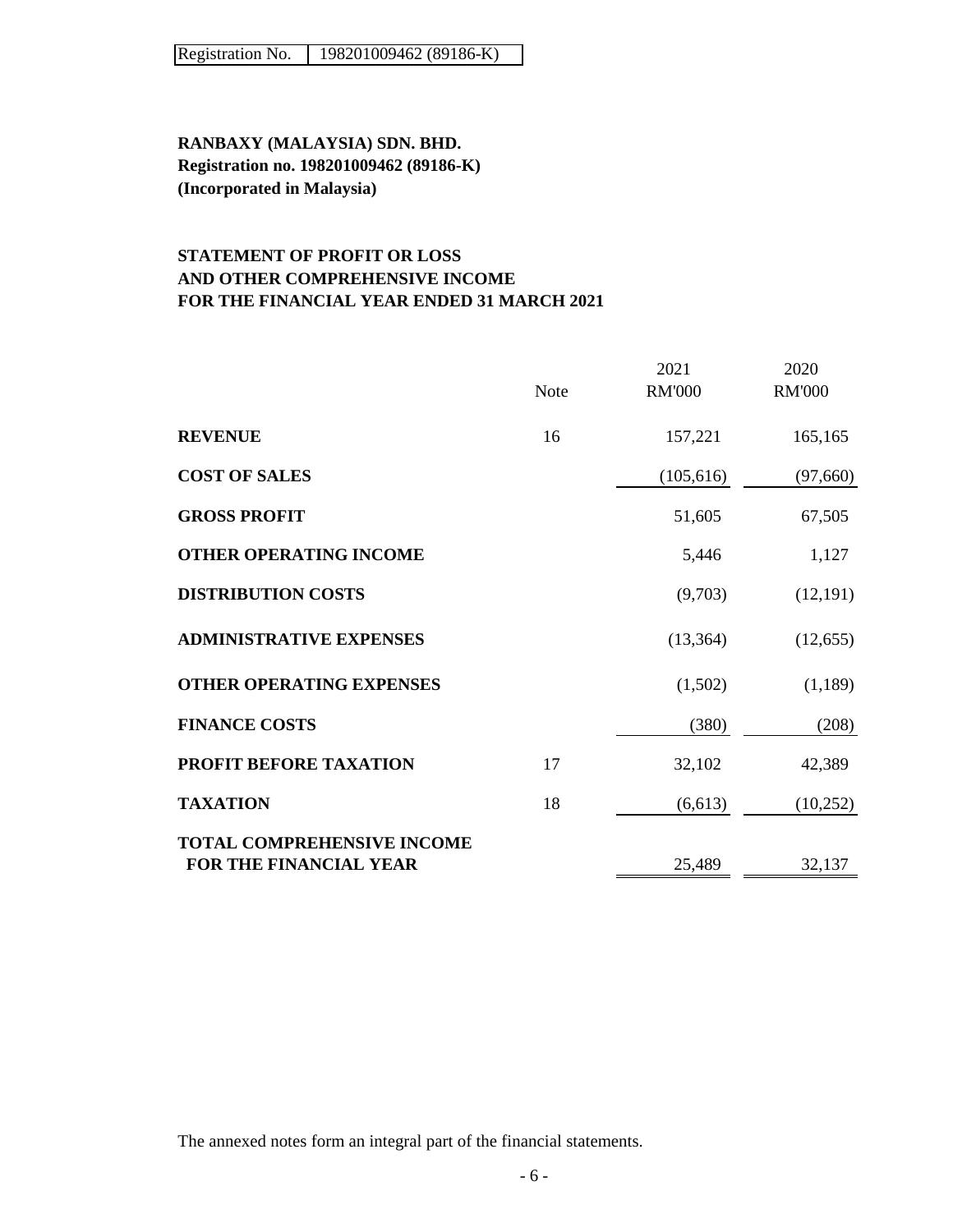# **STATEMENT OF CHANGES IN EQUITY FOR THE FINANCIAL YEAR ENDED 31 MARCH 2021**

|                                                                      | <b>Non</b><br>distributable<br><b>Share</b><br>capital<br><b>RM'000</b> | Distributable<br>Retained<br>earnings<br><b>RM'000</b> | Total<br><b>RM'000</b> |
|----------------------------------------------------------------------|-------------------------------------------------------------------------|--------------------------------------------------------|------------------------|
| Balance as at 31.3.2019/1.4.2019                                     | 8,300                                                                   | 75,183                                                 | 83,483                 |
| Issuance of dividend (Note 19)                                       |                                                                         | (60,000)                                               | (60,000)               |
| Total comprehensive income for the<br>financial year ended 31.3.2020 |                                                                         | 32,137                                                 | 32,137                 |
| Balance as at 31.3.2020                                              | 8,300                                                                   | 47,320                                                 | 55,620                 |
| Total comprehensive income for the<br>financial year ended 31.3.2021 |                                                                         | 25,489                                                 | 25,489                 |
| Balance as at 31.3.2021                                              | 8,300                                                                   | 72,809                                                 | 81,109                 |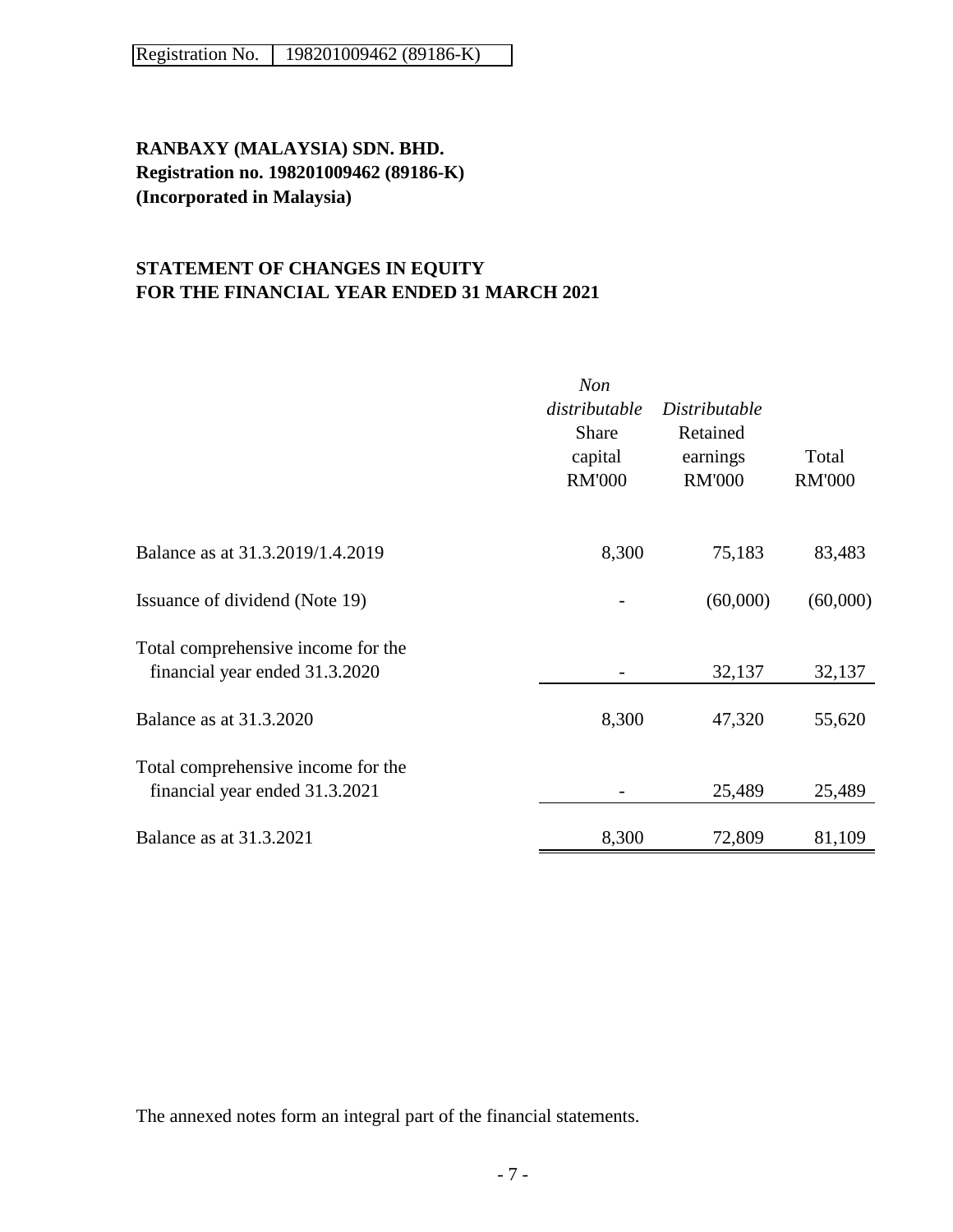# **STATEMENT OF CASH FLOWS FOR THE FINANCIAL YEAR ENDED 31 MARCH 2021**

|                                                    | 2021<br><b>RM'000</b> | 2020<br><b>RM'000</b> |
|----------------------------------------------------|-----------------------|-----------------------|
| <b>CASH FLOWS FROM OPERATING ACTIVITIES</b>        |                       |                       |
| Profit before taxation                             | 32,102                | 42,389                |
| Adjustments for:                                   |                       |                       |
| Depreciation of property, plant and equipment      | 3,617                 | 3,560                 |
| Depreciation on right-of-use assets                | 806                   | 756                   |
| Provision/(reversal) for impairment                |                       |                       |
| loss on trade receivables                          | 25                    | (238)                 |
| Interest expense                                   | 380                   | 208                   |
| Interest income                                    | (4)                   | (376)                 |
| Loss on property, plant and equipment written off  |                       | 4                     |
| Gain on disposal of lease assets                   | (9)                   |                       |
| Bad debts written off                              |                       | 115                   |
| Unrealised gain on foreign exchange                | (749)                 | (316)                 |
| Operating profit before working capital            |                       |                       |
| changes                                            | 36,168                | 46,102                |
| Increase in inventories                            | (5,548)               | (8, 865)              |
| Decrease/(Increase) in trade and other receivables | 5,153                 | (1,306)               |
| (Decrease)/Increase in trade and other payables    | (9,226)               | 13,368                |
| Increase in provisions                             | 1,487                 | 82                    |
| Cash generated from operating activities           | 28,034                | 49,381                |
| Tax paid                                           | (9,649)               | (5, 463)              |
| Tax refund                                         |                       | 1,008                 |
| Interest received                                  | 4                     | 376                   |
| Interest paid                                      | (304)                 | (100)                 |
| Net cash generated from operating activities       | 18,085                | 45,202                |
| <b>CASH FLOWS FROM INVESTING ACTIVITIES</b>        |                       |                       |
|                                                    |                       |                       |
| Purchase of property, plant and equipment          | (6,317)               | (1,846)               |
| Payment of dividend                                |                       | (60,000)              |
| Net cash used in investing activities              | (6,317)               | (61, 846)             |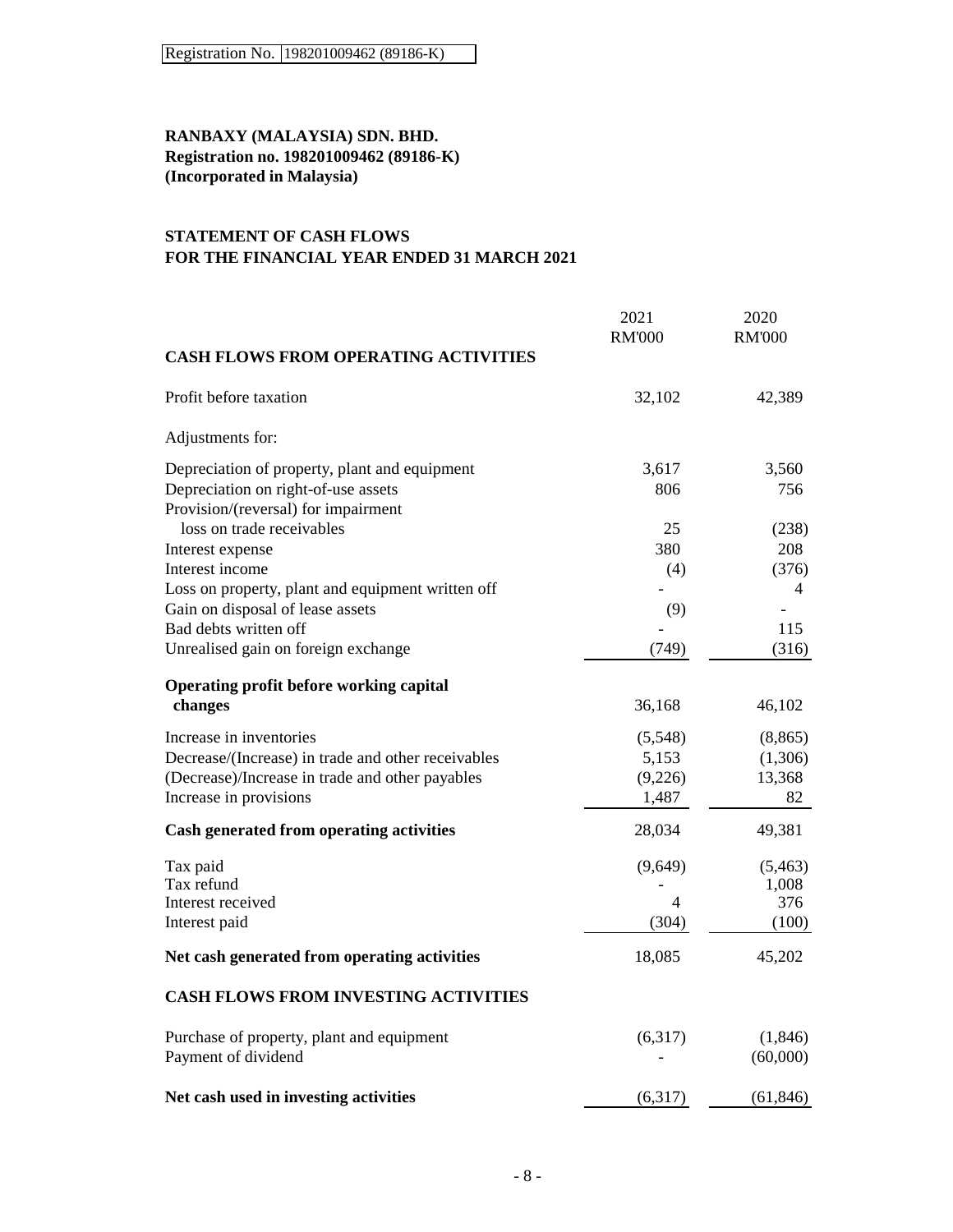## **STATEMENT OF CASH FLOWS FOR THE FINANCIAL YEAR ENDED 31 MARCH 2021 (CONTINUED)**

|                                                                         | 2021<br><b>RM'000</b> | 2020<br><b>RM'000</b> |
|-------------------------------------------------------------------------|-----------------------|-----------------------|
| <b>CASH FLOWS FROM FINANCING ACTIVITY</b>                               |                       |                       |
| Payment of lease liabilities                                            | (867)                 | (823)                 |
| Net cash used in financing activity                                     | (867)                 | (823)                 |
| NET INCREASE/(DECREASE) IN CASH AND<br><b>CASH EQUIVALENTS</b>          | 10,901                | (17, 467)             |
| <b>EFFECTS ON EXCHANGE RATE CHANGES</b><br>ON CASH AND CASH EQUIVALENTS | 29                    |                       |
| CASH AND CASH EQUIVALENTS BROUGHT<br><b>FORWARD</b>                     | (12,668)              | 4,799                 |
| CASH AND CASH EQUIVALENTS CARRIED<br><b>FORWARD</b>                     | (1,738)               | (12, 668)             |

(i) Cash and cash equivalents

Cash and cash equivalents comprise the following:

|                                | 2021<br><b>RM'000</b> | 2020<br><b>RM'000</b> |
|--------------------------------|-----------------------|-----------------------|
| Cash at bank                   | 571                   | 351                   |
| Cash in hand                   | 2                     |                       |
| Fixed deposit at licensed bank |                       | 7,557                 |
|                                | 573                   | 7,910                 |
| Bank overdraft                 | (2,311)               | (20, 578)             |
|                                | (1,738)               | (12, 668)             |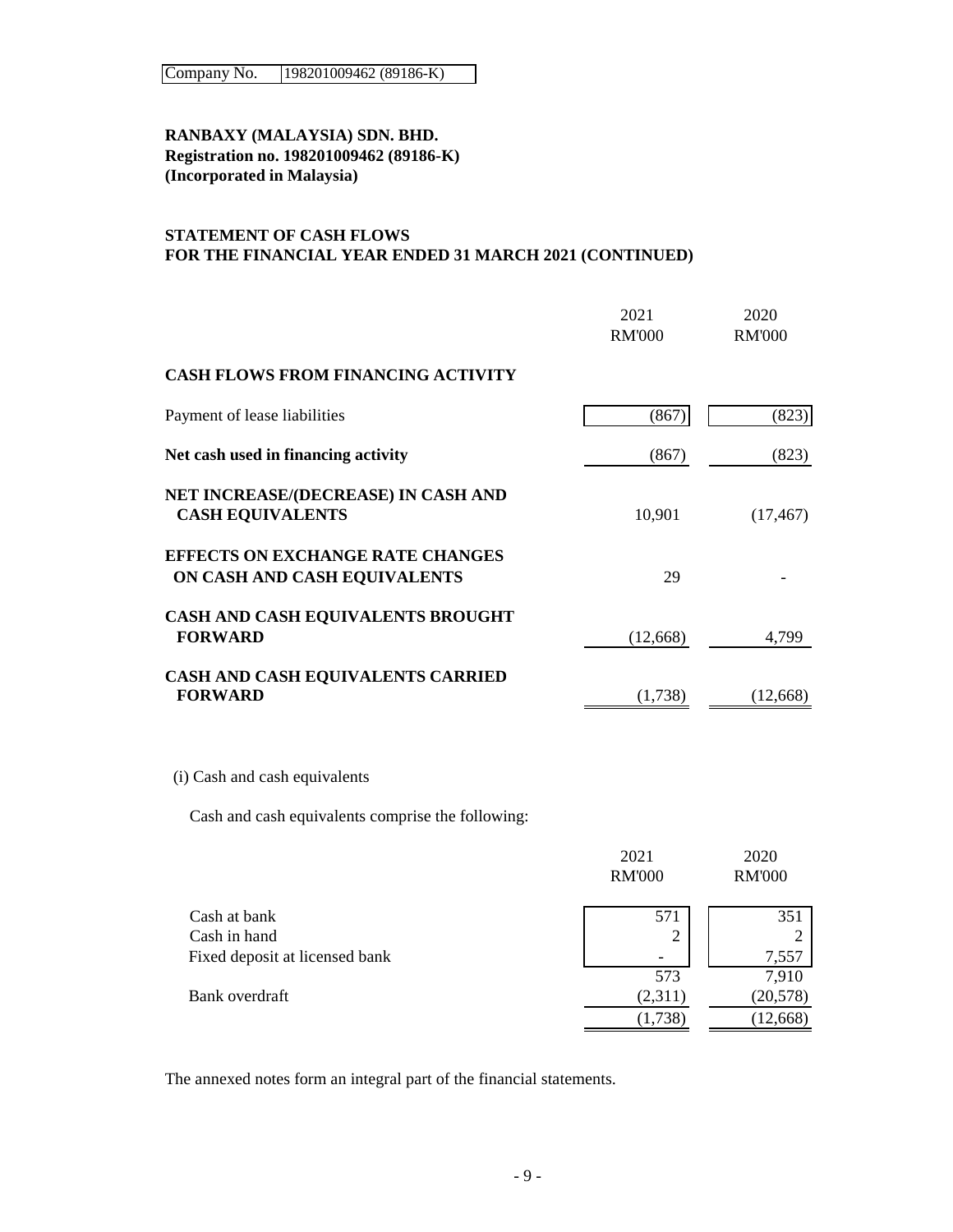# **NOTES TO THE FINANCIAL STATEMENTS – 31 MARCH 2021**

# **1. PRINCIPAL ACTIVITIES**

The Company is principally engaged in manufacturing and distributing of pharmaceutical products.

## **2. BASIS OF PREPARATION OF FINANCIAL STATEMENTS**

The financial statements of the Company have been prepared in accordance with applicable approved Malaysian Financial Reporting Standards ("MFRSs") issued by the Malaysian Accounting Standards Board ("MASB"), International Financial Reporting Standards ("IFRSs") and the requirements of the Companies Act, 2016 in Malaysia.

# **3. SIGNIFICANT ACCOUNTING POLICIES**

# **3.1 Basis of accounting**

The financial statements of the Company have been prepared under the historical cost convention.

The preparation of financial statements requires the directors to make estimates and assumptions that affect the reported amount of assets, liabilities, revenue and expenses and disclosure of contingent assets and liabilities. In addition, the directors are also required to exercise their judgement in the process of applying the accounting policies. The areas involving such judgements, estimates and assumptions are disclosed in Note 5. Although these estimates and assumptions are based on the directors' best knowledge of events and actions, actual results could differ from those estimates.

## **3.2 Property, plant and equipment**

On initial recognition, items of property, plant and equipment are recognised at cost, which includes the purchase price as well as any costs directly attributable to bringing the asset to the location and condition necessary for it to be capable of operating in the manner intended by management, and the cost of dismantling and removing the items and restoring the site on which they are located. The cost of selfconstructed assets also includes the cost of materials and direct labour. Cost also may include transfers from equity of any gain or loss on qualifying cash flow hedges of foreign currency purchases of property, plant and equipment.

After initial recognition, items of property, plant and equipment are carried at cost less any accumulated depreciation and accumulated impairment losses.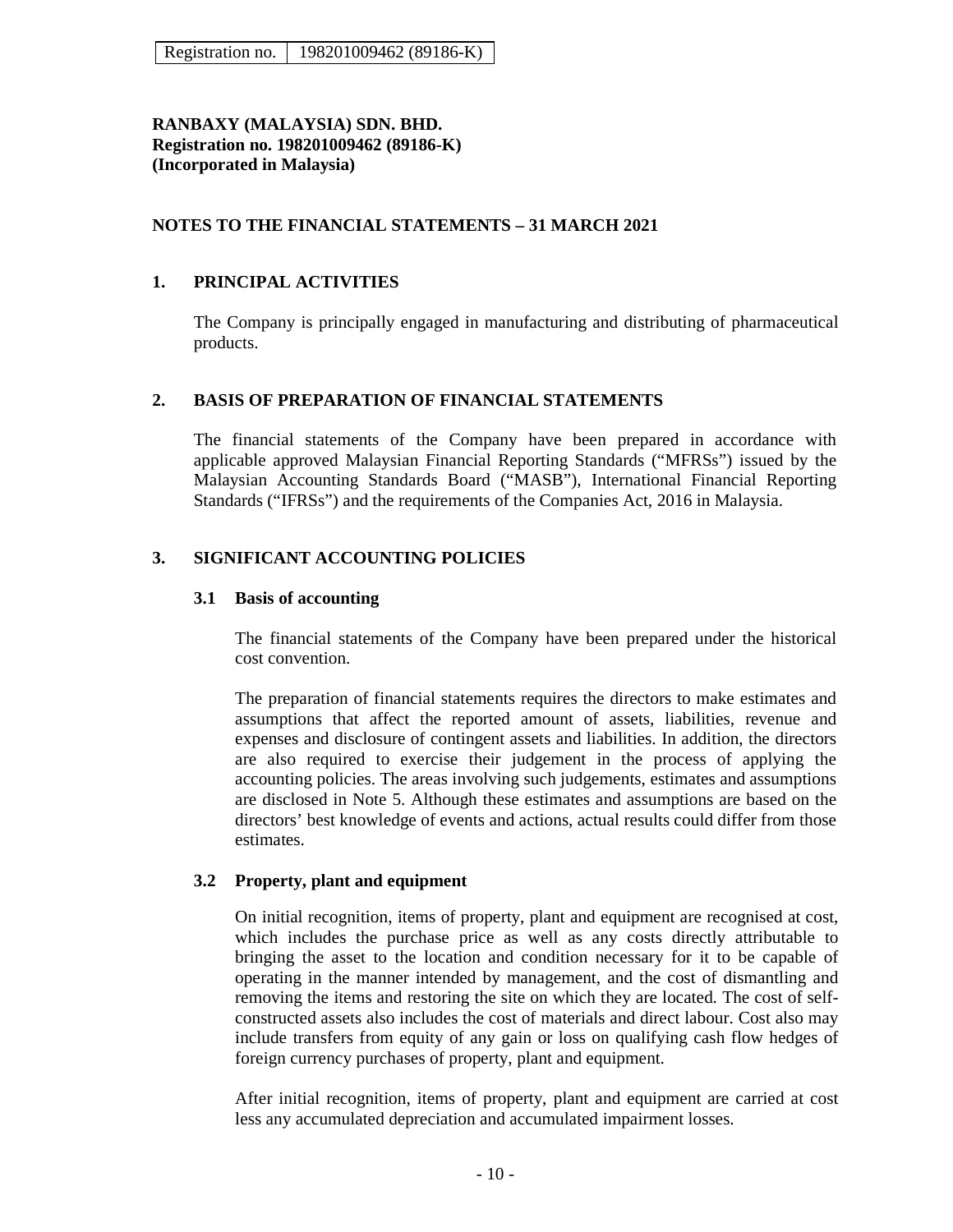# **3. SIGNIFICANT ACCOUNTING POLICIES (CONTINUED)**

## **3.2 Property, plant and equipment (continued)**

When significant parts of an item of property, plant and equipment have different useful lives, they are accounted for as separate items (major components) of property, plant and equipment.

The cost of replacing a component of an item of property, plant and equipment is recognised in the carrying amount of the item if it is probable that the future economic benefits embodied within the component will flow to the Company, and its cost can be measured reliably. The carrying amount of the replaced component is derecognised to profit or loss. The costs of the day-to-day servicing of property, plant and equipment are recognised in profit or loss as incurred.

Significant components of individual assets are assessed, and if a component has a useful life that is different from the remainder of that asset, then that component is depreciated separately.

Depreciation is calculated so as to write off the cost of an asset, less its estimated residual value, over its useful economic life as follows:

| Leasehold land                   | Amortised over the lease term of 60 years |
|----------------------------------|-------------------------------------------|
| Factory building                 | Amortised over the lease term of 60 years |
| Office equipment and renovations | $3-10$ years                              |
| Furniture and fittings           | 10 years                                  |
| Motor vehicles                   | 6.7 years                                 |
| Plant and machinery              | 10 years                                  |

Capital work-in-progress are not depreciated until the assets are ready for their intended use.

Useful lives, residual values and depreciation methods are reviewed, and adjusted if appropriate, at the end of each reporting period, with the effect of any changes in estimate being accounted for on a prospective basis.

An item of property, plant and equipment is derecognised upon disposal or when no future economic benefits are expected to arise from the continued use of the asset. Any gain or loss arising on the disposal or retirement of an item of property, plant and equipment is determined as the difference between the sales proceeds and the carrying amount of the asset and is recognised in profit or loss.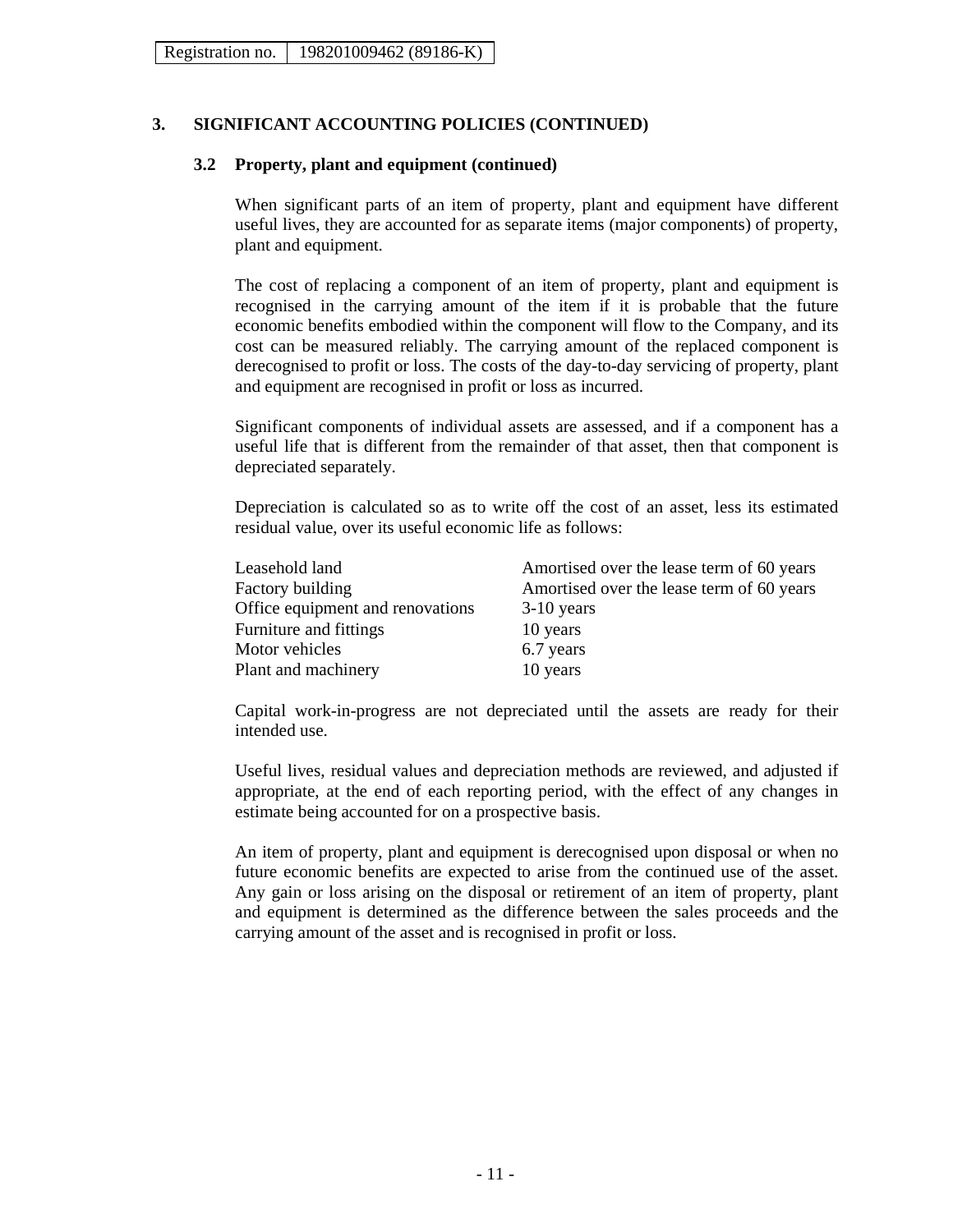## **3.3 Lease**

## **(a) Definition of a lease**

A contract is, or contains, a lease if the contract conveys a right to control the use of an identified asset for a period of time in exchange for consideration. To assess whether a contract conveys the right to control the use of an identified asset, the Company assesses whether:

- $\bullet$  the contract involves the use of an identified asset this may be specified explicitly or implicitly, and should be physically distinct or represent substantially all of the capacity of a physically distinct asset. If the supplier has a substantive substitution right, then the asset is not identified;
- the customer has the right to obtain substantially all of the economic benefits from use of the asset throughout the period of use; and
- the customer has the right to direct the use of the asset. The customer has this right when it has the decision-making rights that are most relevant to changing how and for what purpose the asset is used. In rare cases where the decision about how and for what purpose the asset is used is predetermined, the customer has the right to direct the use of the asset if either the customer has the right to operate the asset; or the customer designed the asset in a way that predetermines how and for what purpose it will be used.

At inception or on reassessment of a contract that contains a lease component, the Company allocates the consideration in the contract to each lease and nonlease component on the basis of their relative stand-alone prices. However, for leases of properties in which the Company is a lessee, it has elected not to separate non-lease components and will instead account for the lease and nonlease components as a single lease component.

## **(b) Recognition and initial measurement**

## **(i) As a lessee**

The Company recognises a right-of-use asset and a lease liability at the lease commencement date. The right-of-use asset is initially measured at cost, which comprises the initial amount of the lease liability adjusted for any lease payments made at or before the commencement date, plus any initial direct costs incurred and an estimate of costs to dismantle and remove the underlying asset or to restore the underlying asset or the site on which it is located, less any lease incentives received.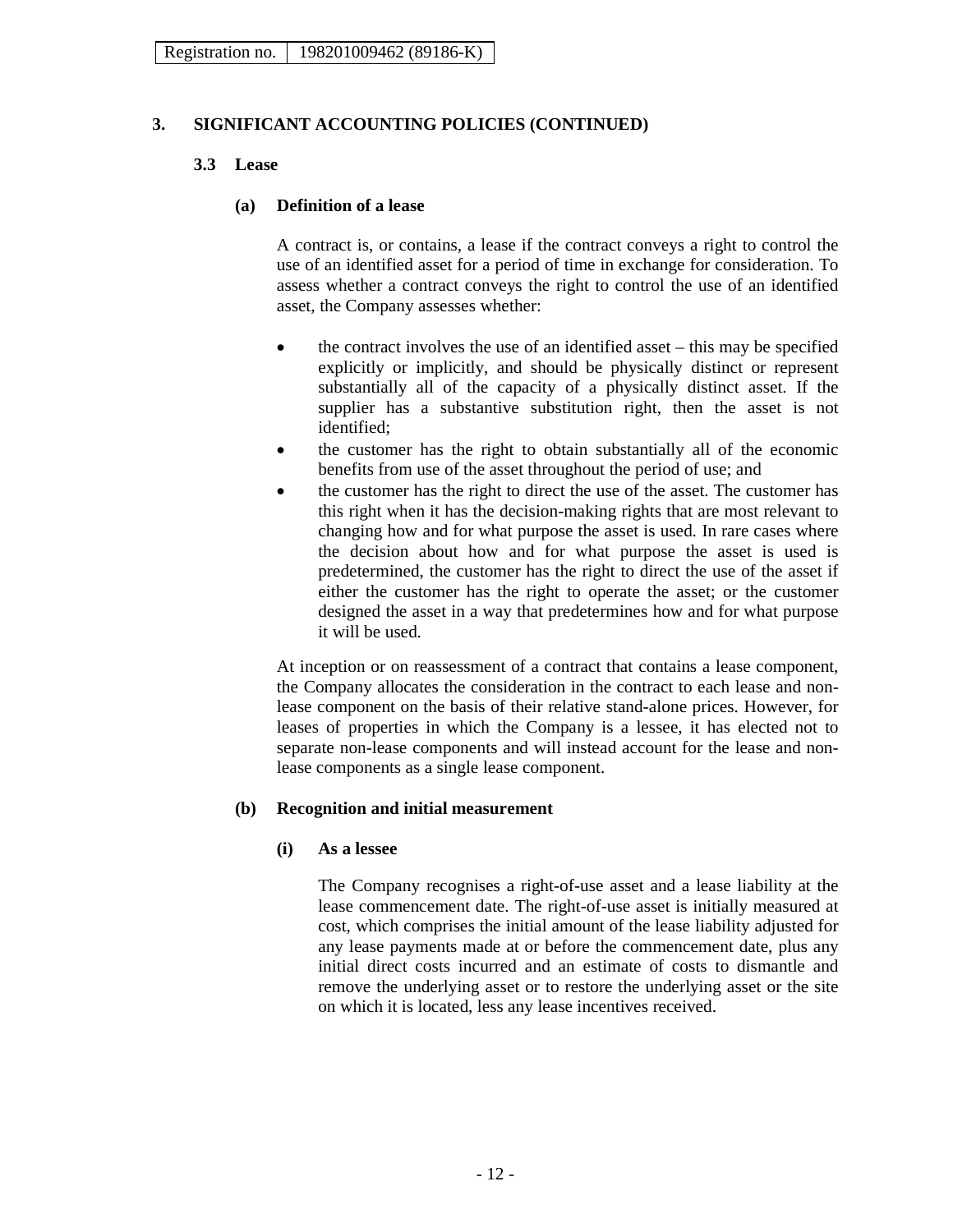# **3. SIGNIFICANT ACCOUNTING POLICIES (CONTINUED)**

## **3.3 Leases (continued)**

## **(b) Recognition and initial measurement (continued)**

## **(i) As a lessee (continued)**

The lease liability is initially measured at the present value of the lease payments that are not paid at the commencement date, discounted using the interest rate implicit in the lease or, if that rate cannot be readily determined, the Company's incremental borrowing rate. Generally, the Company use their incremental borrowing rate as the discount rate.

Lease payments included in the measurement of the lease liability comprise the following:

- fixed payments, including in-substance fixed payments less any incentive receivable;
- variable lease payments that depend on an index or a rate, initially measured using the index or rate at the commencement date;
- amounts expected to be payable under a residual value guarantee;
- the exercise price under a purchase option that the Company is reasonably certain to exercise; and
- penalties for early termination of a lease unless the Company is reasonably certain not to terminate early.

The Company excludes variable lease payments that linked to future performance or usage of the underlying asset from the lease liability. Instead, these payments are recognised in profit of loss in the period in which the performance or use occurs.

The Company has elected not to recognise right-of-use assets and lease liabilities for short-term leases that have a lease term of 12 months or less and leases of low-value assets. The Company recognises the lease payments associated with these leases as an expense on a straight-line basis over the lease term.

The Company has applied Amendment to MFRS 16 Leases: COVID-19 Related Rent Concessions. The Company applies the practical expedient allowing it not to assess whether eligible rent concessions that are a direct consequence of the COVID-19 pandemic are lease modifications. The Company applies the practical expedient consistently to contracts with similar characteristics and in similar circumstances. For rent concessions in leases to which the Company chooses not to apply the practical expedient, or that do not qualify for the practical expedient, the Company assesses whether there is a lease modification.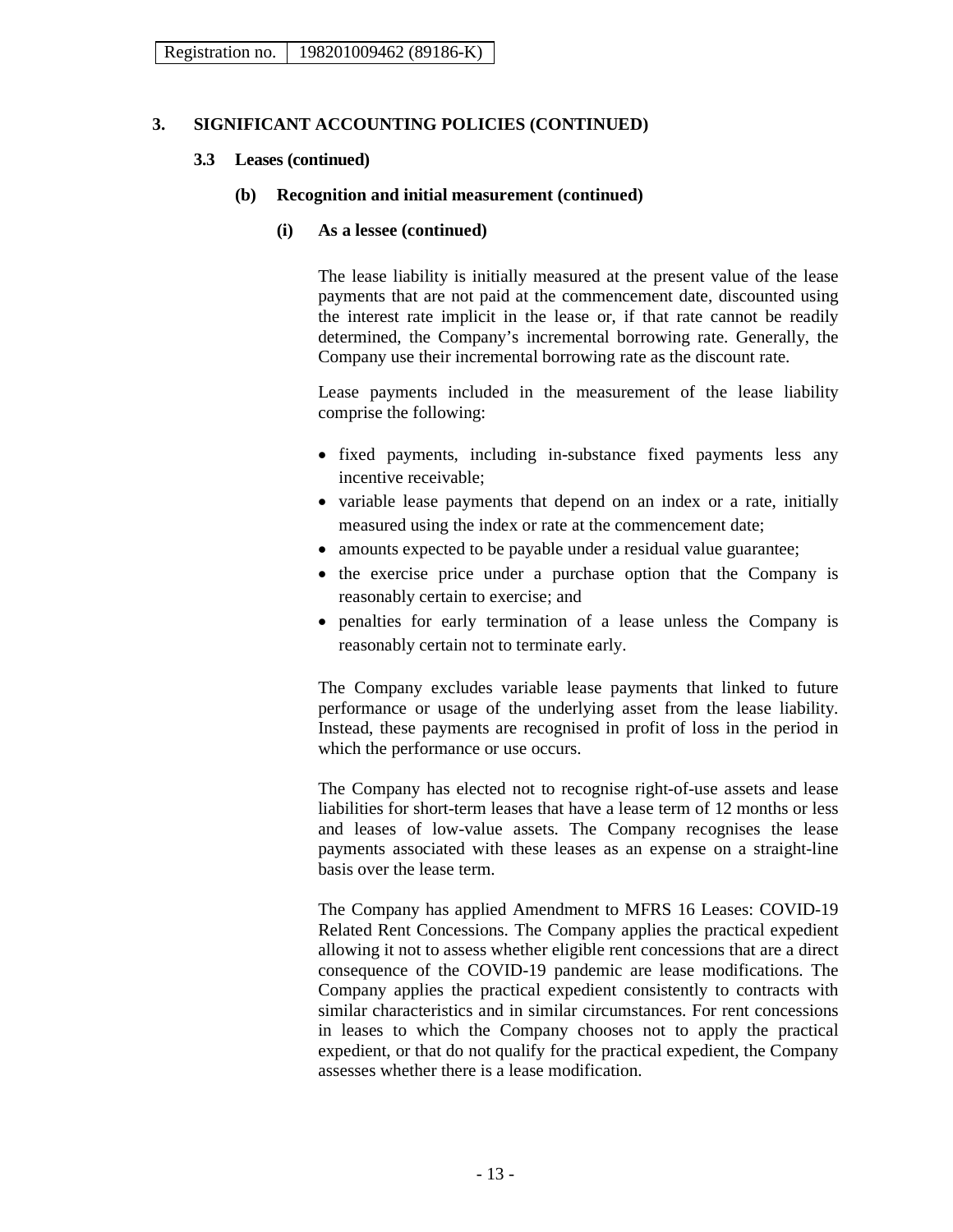## **3.3 Leases (continued)**

- **(c) Subsequent measurement** 
	- **(i) As a lessee**

The right-of-use asset is subsequently depreciated using the straight-line method from the commencement date to the earlier of the end of the useful life of the right-of-use asset or the end of the lease term. The estimated useful lives of right-of-use asset are determined on the same basis as those of property, plant and equipment. In addition, the right-ofuse asset is periodically reduced by impairment losses, if any, and adjusted for certain remeasurements of the lease liability.

The lease liability is measured at amortised cost using the effective interest method. It is remeasured when there is a change in future lease payments arising from a change in an index or rate, if there is a revision of in-substance fixed lease payments, or if there is a change in the Company's estimate of the amount expected to be payable under a residual value guarantee, or if the Company changes its assessment of whether it will exercise a purchase, extension or termination option.

When the lease liability is remeasured, a corresponding adjustment is made to the carrying amount of the right-of-use asset, or is recorded in profit or loss if the carrying amount of the right-of-use asset has been reduced to zero.

## **3.4 Impairment of non-financial assets**

# **(i) Impairment of property, plant and equipment and of intangible assets with finite useful lives**

The carrying amounts of such assets are reviewed at each reporting date for indications of impairment and where an asset is impaired, it is written down as an expense through profit or loss to its estimated recoverable amount. Recoverable amount is the higher of value in use and the fair value less costs to sell of the individual asset or the cash-generating unit. The recoverable amount is determined for an individual asset, unless the asset does not generate cash inflows that are largely independent of those from other assets or groups of assets. If this is the case, recoverable amount is determined for the cashgenerating unit to which the asset belongs.

Value in use is the present value of the estimated future cash flows of that unit. Present values are computed using pre-tax discount rates that reflect the time value of money and the risks specific to the unit which impairment is being measured.

Impairment losses for cash-generating units are allocated first against the goodwill of the unit and then pro rata amongst the other assets of the unit.

Subsequent increases in the recoverable amount caused by changes in estimates are credited to profit or loss to the extent that they reverse the impairment.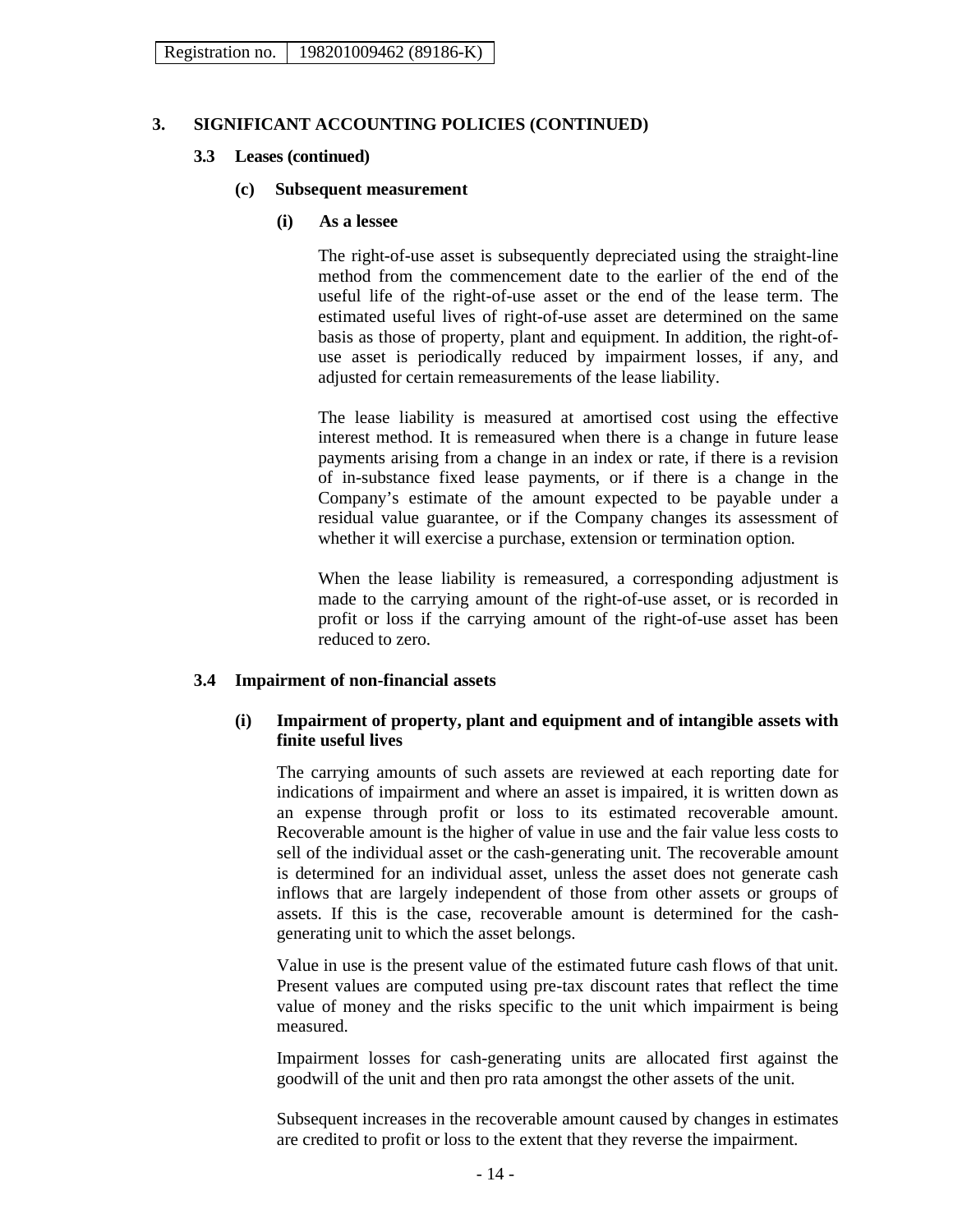## **3.5 Inventories**

Inventories are carried in the statement of financial position at the lower of cost and net realisable value. Cost is determined on a weighted average cost formula. The cost of work in progress and finished goods comprises materials, direct labour and attributable production overheads based on normal levels of activity.

Obsolete and slow-moving items are written down based on their expected future use and net realisable value.

Net realisable value is the estimated sales price in the ordinary course of business after allowing for all further costs of completion and disposal.

## **3.6 Financial instruments**

### **(i) Initial recognition and measurement**

The Company recognises a financial asset or a financial liability (including derivative instruments) in the statement of financial position when, and only when, an entity in the Company becomes a party to the contractual provisions of the instruments.

If a contract is a host financial liability or a non-financial host contract that contains an embedded derivative, the Company assess whether the embedded derivative shall be separated from the host contract on the basis of the economic characteristics and risks of the embedded derivative and the host contract at the date when the Company become a party to the contract. If the embedded derivative is not closely related to the host contract, it is separated from the host contract and accounted for as a stand-alone derivative. The Company does not make a subsequent reassessment of the contract unless there is a change in the terms of the contract that significantly modifies the expected cash flows or when there is a reclassification of a financial liability out of the fair value through profit or loss category. Embedded derivatives in host financial assets are not separated.

On initial recognition, all financial assets (including intra-group loans and advances) and financial liabilities (including intra-group payables and government loans at below market interest rates) are measured at fair value plus transaction costs if the financial asset or financial liability is not measured at fair value through profit or loss. For instruments measured at fair value through profit or loss, transaction costs are expensed to profit or loss when incurred.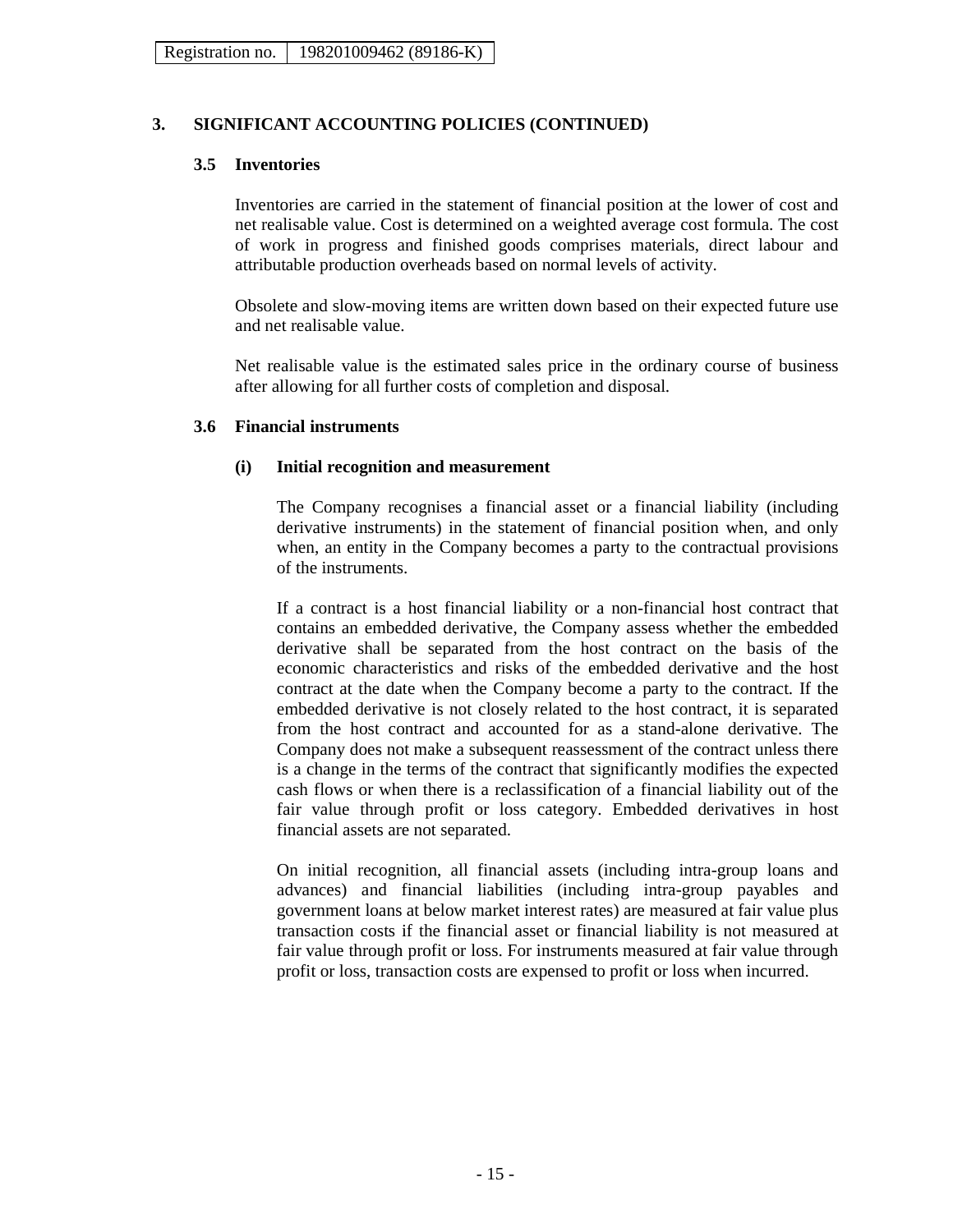# **3. SIGNIFICANT ACCOUNTING POLICIES (CONTINUED)**

## **3.6 Financial instruments (continued)**

## **(ii) Derecognition of financial instruments**

For derecognition purposes, the Company first determines whether a financial asset or a financial liability should be derecognised in its entirety as a single item or derecognised part-by-part of a single item or of a group of similar items.

A financial assets, whether as a single item or as a part, is derecognised when, and only when, the contractual rights to receive the cash flows from the financial asset expire, or when the Company transfers the contractual rights to receive cash flows of the financial asset, including circumstances when the Company acts only as a collecting agent of the transferee, and retain no significant risks and rewards of ownership of the financial asset or no continuing involvement in the control of the financial asset transferred.

A financial liability is derecognised when, and only when, it is legally extinguished, which is either when the obligation specified in the contract is discharged or cancelled or expires. A substantial modification of the terms of an existing financial liability is accounted for as an extinguishment of the original financial liability and the recognition of a new financial liability. For this purpose, the Company considers a modification as substantial if the present value of the revised cash flows of the modified terms discounted at the original effective interest rate is different by 10% or more when compared with the carrying amount of the original liability.

## **(iii) Financial assets**

For the purpose of subsequent measurement, the Company classifies financial assets into three measurement categories, namely: (i) financial asset at amortised cost ("AC"); (ii) financial assets at fair value through other comprehensive income ("FVOCI") and (iii) financial assets at fair value through profit or loss ("FVPL"). The classification is based on the Company's business model objective for managing the financial assets and the contractual cash flow characteristics of the financial instruments.

After initial recognition, the Company measure financial assets, as follow:

## **(i)** Financial assets at AC

A financial asset is measured at amortised cost if: (a) it is held within the Company's business objective to hold the asset only to collect contractual cash flows, and (b) the contractual terms of the financial asset give rise on specified dates to cash flows that are solely payments of principal and interest in principal outstanding.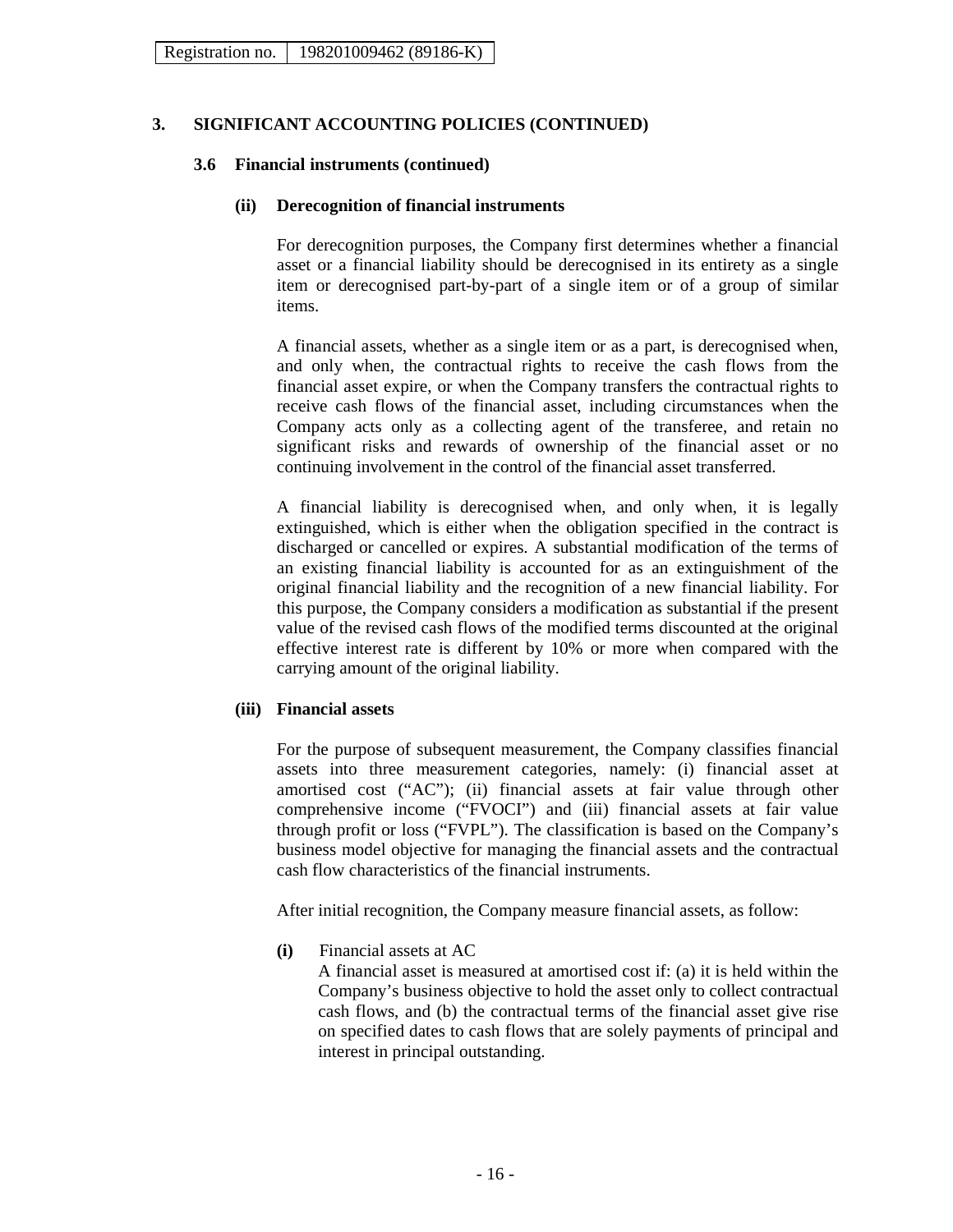# **3. SIGNIFICANT ACCOUNTING POLICIES (CONTINUED)**

## **3.6 Financial instruments (continued)**

### **(iii) Financial assets (continued)**

**(ii)** Financial assets at FVOCI

A financial asset is measured at FVOCI if: (a) it is held within the Company's business objective to hold the asset both to collect contractual cash flows and selling the financial asset, and (b) the contractual terms of the financial asset give rise on specified dates to cash flows that are solely payments of principal and interest in principal outstanding.

**(iii)** Financial asset at FVPL

A financial asset is measured at FVPL if it is an equity investment, held for trading (including derivative assets) or if it does not meet any of the condition specified for the AC or FVOCI model.

Other than financial assets measured at fair value through profit or loss, all other financial assets are subject to review for impairment in accordance with Note 3.6(vii).

### **(iv) Financial liabilities**

After initial recognition, the Company measure all financial liabilities at amortised cost using the effective interest method.

#### **(v) Fair value measurement**

The fair value of a financial asset or a financial liability is determined by reference to the quoted market price in an active market, and in the absence of an observable market price, by a valuation technique as described in Note 3.16.

## **(vi) Recognition of gains and losses**

Fair value changes of financial assets and financial liabilities classified as at fair value through profit or loss are recognised in profit or loss when they arise.

For financial assets mandatorily measured at FVOCI, interest income (calculated using the effective interest rate method), impairment losses, and exchange gains or loss are recognised in profit or loss. All other gains or losses are recognised in other comprehensive income and retained in a fair value reserve. On derecognition of the financial assets, the cumulative gain or loss recognised in OCI is reclassified to profit or loss as a reclassification adjustment.

For financial assets and financial liabilities carried at amortised, interest income and interest expense are recognised in profit or loss using the effective interest method. A gain or loss is recognised in profit or loss only when the financial asset or financial liability is derecognised or impaired, and through the amortisation process of the instrument.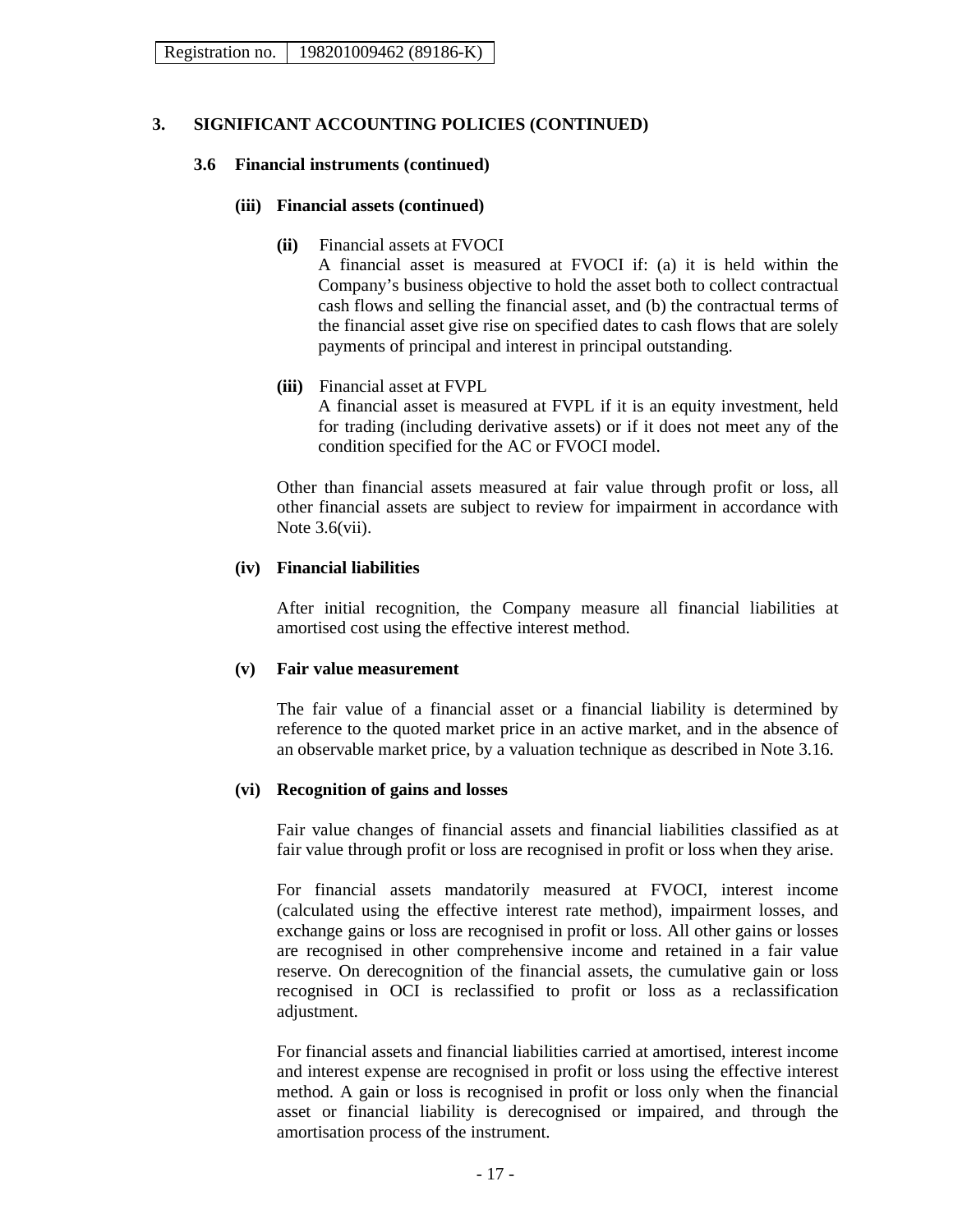## **3. SIGNIFICANT ACCOUNTING POLICIES (CONTINUED)**

#### **3.6 Financial instruments (continued)**

#### **(vii) Impairment of financial assets**

The Company applies the expected credit loss ("ECL") model of MFRS 9 to recognise impairment losses of financial assets measured at amortised cost or at fair value through other comprehensive income. Except for trade receivables, a 12-month expected credit loss is recognised in profit or loss on the date of origination or purchase of the financial assets. At the end of each reporting period, the Company assess whether there has been a significant increase in credit risk of a financial asset since its initial recognition or at the end of the prior period. Other than for financial assets which are considered to be of low risk grade, a lifetime expected credit loss is recognised if there has been a significant increase in credit risk since initial recognition. For trade receivables, the Company has availed the exception to the 12-month ECL requirement to recognise only lifetime expected credit losses.

The assessment of whether credit risk has increased significantly is based on quantitative and qualitative information that include financial evaluation of the creditworthiness of the debtors or issuers of the instruments, ageing of receivables, defaults and past due amounts, past experiences with the debtors, current conditions and reasonable forecast of future economic conditions. For operational simplifications: (a) a 12-month expected credit loss is maintained for financial assets which investment grades that are considered as low credit risk, irrespective of whether credit risk has increased significantly or not; and (b) credit risk is considered to have increase significantly if payments are more than 30 days past due if no other borrower-specific information is available without undue cost or effort.

The ECL is measured using an unbiased and probability-weighted amount that is determined by evaluating a range of possible outcomes, discounted for the time value of money and applying reasonable and supportable information that is available without undue cost or effort at the reporting date about past events, current conditions, and forecast of future economic conditions. The ECL for a financial asset (when assessed individually) or a group of financial assets (when assessed collectively) is measured at the present value of the probabilityweighted expected cash shortfalls over life of the financial asset or group of financial assets. When a financial asset is determined as credit-impaired (based on objective evidence of impairment), the lifetime ECL is determined individually.

For trade receivable, the lifetime ECL is determined at the end of each reporting period using a provision matrix. For each significant receivable, individual lifetime ECL is assessed separately. For significant receivables which are not impaired and for all other receivables, they are grouped into risk classes by type of customers and businesses, and the ageing of the receivables. Collective lifetime ECLs are determined using past loss rates, which are updated for effects of current conditions and reasonable forecasts for future economic conditions. In the event that the economic or industry outlook is expected to worsen, the past loss rates are increased to reflect the worsening economic conditions.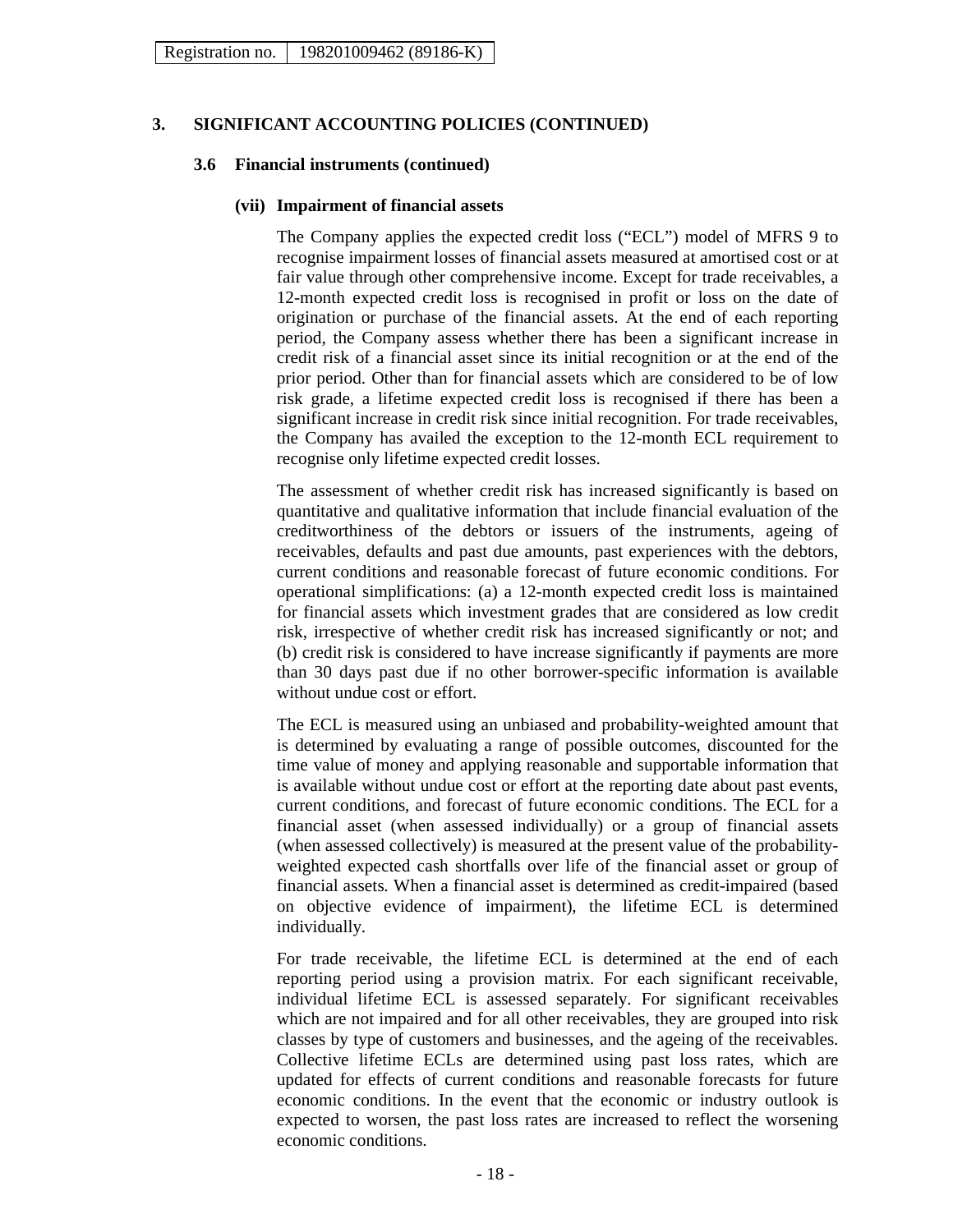# **3. SIGNIFICANT ACCOUNTING POLICIES (CONTINUED)**

### **3.7 Foreign currencies transactions and balances**

Transactions denominated in foreign currencies are translated and recorded at the rates of exchange prevailing at the respective dates of transactions. At the end of each reporting period, foreign currency monetary assets and liabilities are retranslated into the functional currency using the exchange rates at the reporting date (i.e. the closing rate).

Non-monetary items that are measured in terms of historical cost in a foreign currency are translated at the exchange rate at the date of the transaction (i.e. historical rate). Non-monetary items that are measured at fair value in a foreign currency are translated using the exchange rates at the date when the fair value is determined.

Gains and losses arising from changes in exchange rates after the date of the transaction are recognised in profit or loss (except for loans and advances that form part of the net investment in a foreign operation and transactions entered into in order to hedge foreign currency risks of net investments in foreign operations).

# **3.8 Equity**

## **(i) Share capital**

Ordinary shares issued that carry no mandatory contractual obligation to deliver cash or another financial asset or to exchange financial assets or financial liabilities with another entity under conditions that are potentially unfavourable to the Company, is classified as equity instruments.

When ordinary shares and other equity instruments are issued in a public offering or in a rights issue to existing shareholders, they are recorded at the issue price.

Transaction costs of an equity transaction are accounted for as a deduction from retained profits in equity, net of any related income tax benefit.

## **3.9 Provisions**

Where, at reporting date, the Company has a present obligation (legal or constructive) as a result of a past event and it is probable that the Company will settle the obligation, a provision is made in the statement of financial position. Provisions are made using best estimates of the amount required to settle the obligation and are discounted to present values using a pre-tax rate that reflects current market assessments of the time value of money and the risks specific to the obligation. Changes in estimates are reflected in profit or loss in the period they arise.

Any reimbursement attributable to a recognised provision from a counter-party (such as an insurer) is not off-set against the provision but recognised separately as an asset when, and only when, the reimbursement is virtually certain.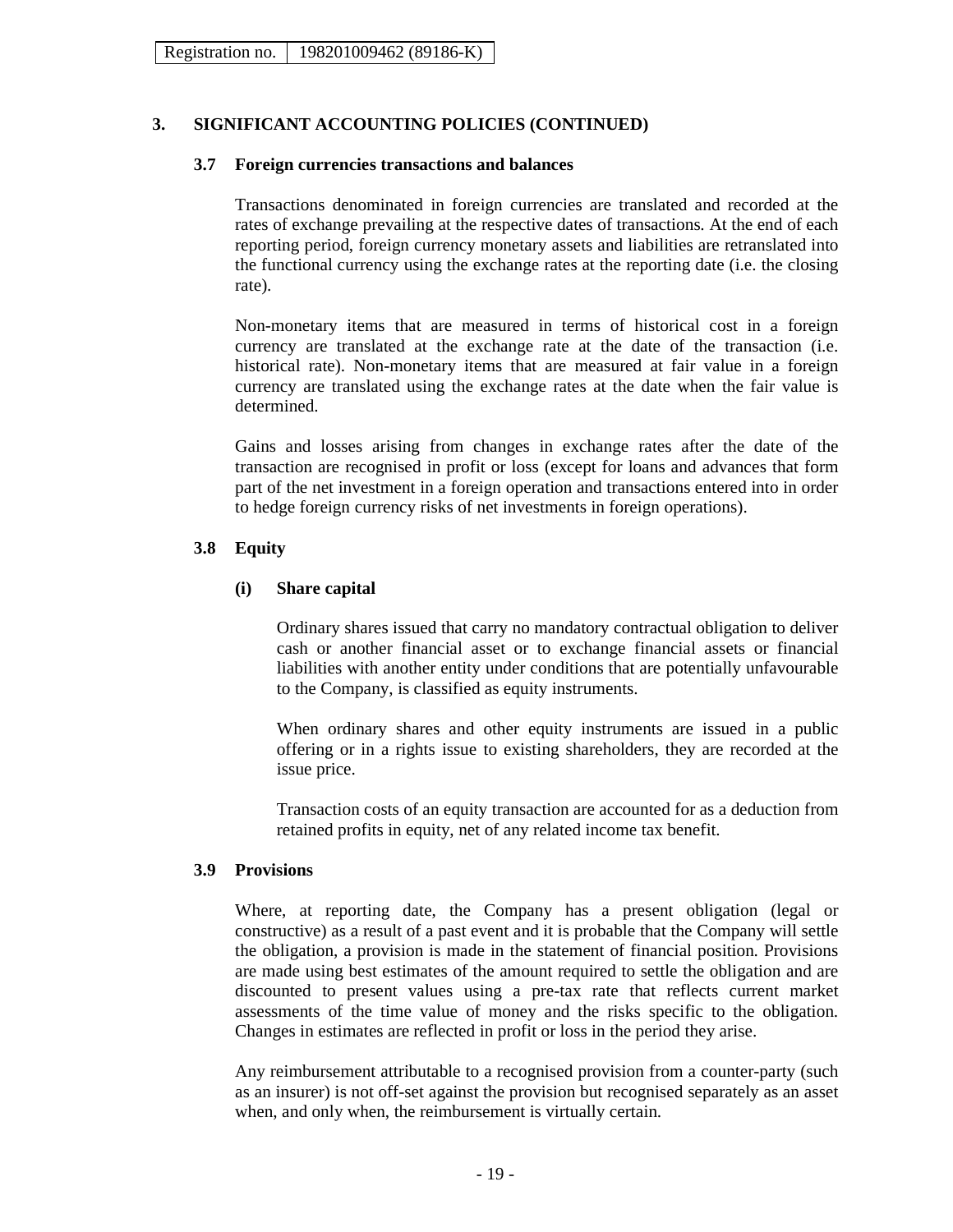# **3.10 Contingent liabilities**

Where it is not probable that an outflow of economic benefits will be required, or the amount cannot be estimated reliably, the obligation is disclosed as contingent liability, unless the probability of outflow of economic benefits is remote. Possible obligations, whose existence will only be confirmed by the occurrence or nonoccurrence of one or more future events, are also disclosed as contingent liabilities unless the probability of outflow of economic benefits is remote.

# **3.11 Cash and cash equivalents**

Cash and cash equivalents comprise cash in hand, cash at bank and fixed deposit that are readily convertible to a known amount of cash and are subject to insignificant risk of changes in value.

For the purpose of the statement of cash flows only, cash and cash equivalents are presented net of bank overdrafts.

# **3.12 Employees benefits**

# **(i) Short-term benefit**

Wages, salaries, bonuses and social security contributions are recognised as an expense in the year in which the associated services are rendered by employees of the Company. Short term accumulating compensated absence such as paid annual leave are recognised when services are rendered by employees and short term non-accumulating compensated absences such as sick leave are recognised when the absences occur.

# **(ii) Defined contribution plan**

As required by law, companies in Malaysia make contributions to the Employees' Provident Fund ("EPF"). The contributions are recognised as a liability after deducting any contribution already paid and as an expense in profit or loss in the period in which the employee render their services. Once the contributions have been paid, the Company has no further payment obligations.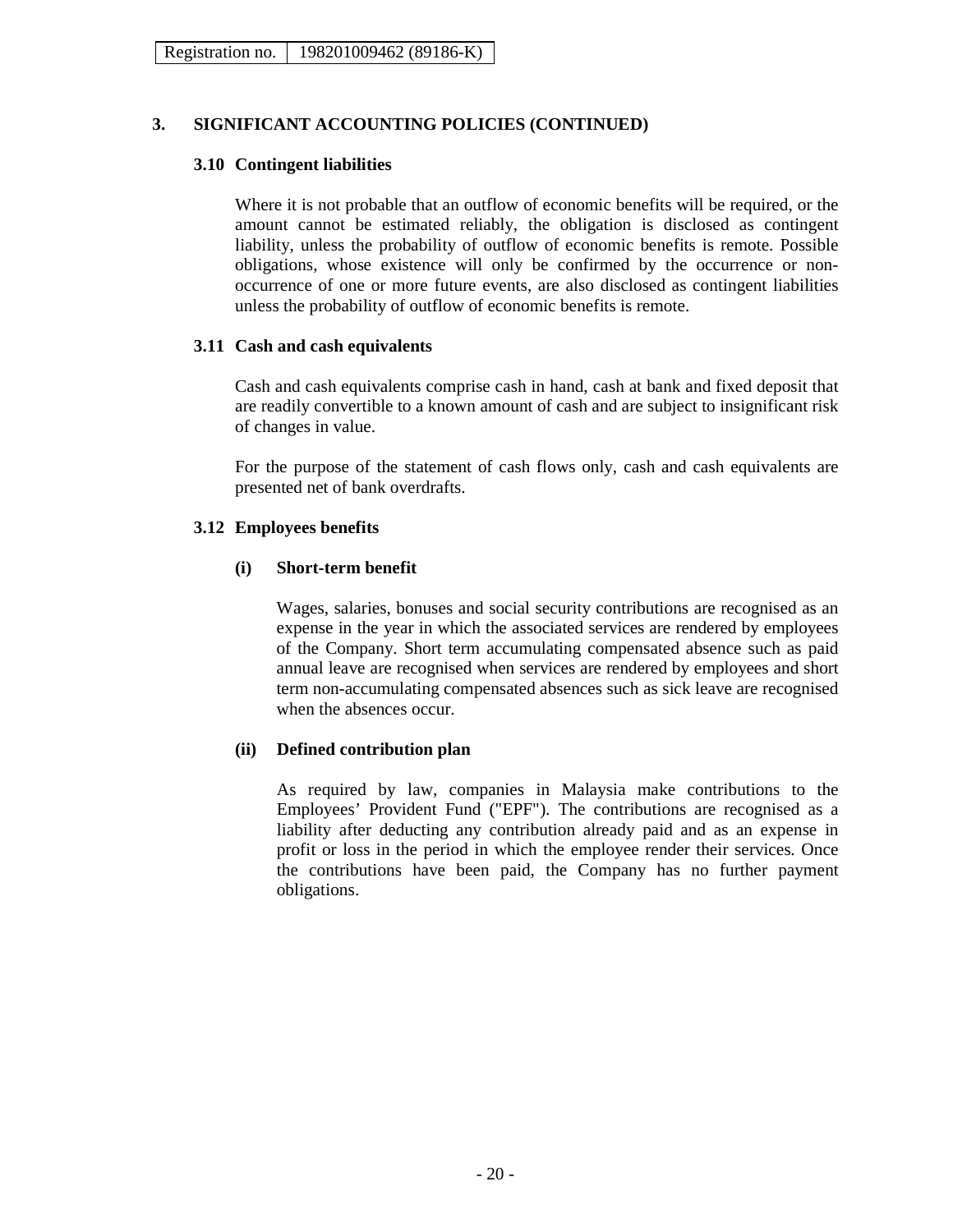## **3.13 Revenue from contracts with customers**

The Company's revenue comprises sales of pharmaceutical products.

Revenue from a sale of pharmaceutical products is recognised at a point in time when control of the goods is passed to the customer, which is the point in time when the significant risks and rewards are transferred to the customer and the transaction has met the probability of inflows and measurement reliability requirements of MFRS 15.

The Company measures revenue from a sale of goods or a service transaction at the fair value of the consideration received or receivables, which is usually the invoice price, net of a trade discounts and volume rebates given to the customer. If the transaction price includes variable considerations, the Company uses the expected value method by estimating the sum of probability-weighted amounts in a range of possible consideration amounts, or the most likely outcome method, depending on which method the Company expects to better predict the amount of consideration to which it is entitled.

## **3.14 Borrowings**

Interest on borrowings to finance the purchase and development of a self-constructed qualifying asset (i.e. an asset that necessarily takes a substantial period of time to get ready for its intended use or sale) is included in the cost of the asset until such time as the assets are substantially ready for use or sale. Such borrowing costs are capitalised net of any investment income earned on the temporary investment of funds that are surplus pending such expenditure.

The capitalisation of borrowing costs as part of the cost of a qualifying asset commences when expenditure for the asset is being incurred, borrowing costs are being incurred and activities that are necessary to prepare the asset for its intended use or sale are in progress. Capitalisation of borrowing costs is suspended or ceases when substantially all the activities necessary to prepare the qualifying asset for its intended use or sale are interrupted or completed.

All other borrowing costs are recognised in profit or loss in the period in which they are incurred.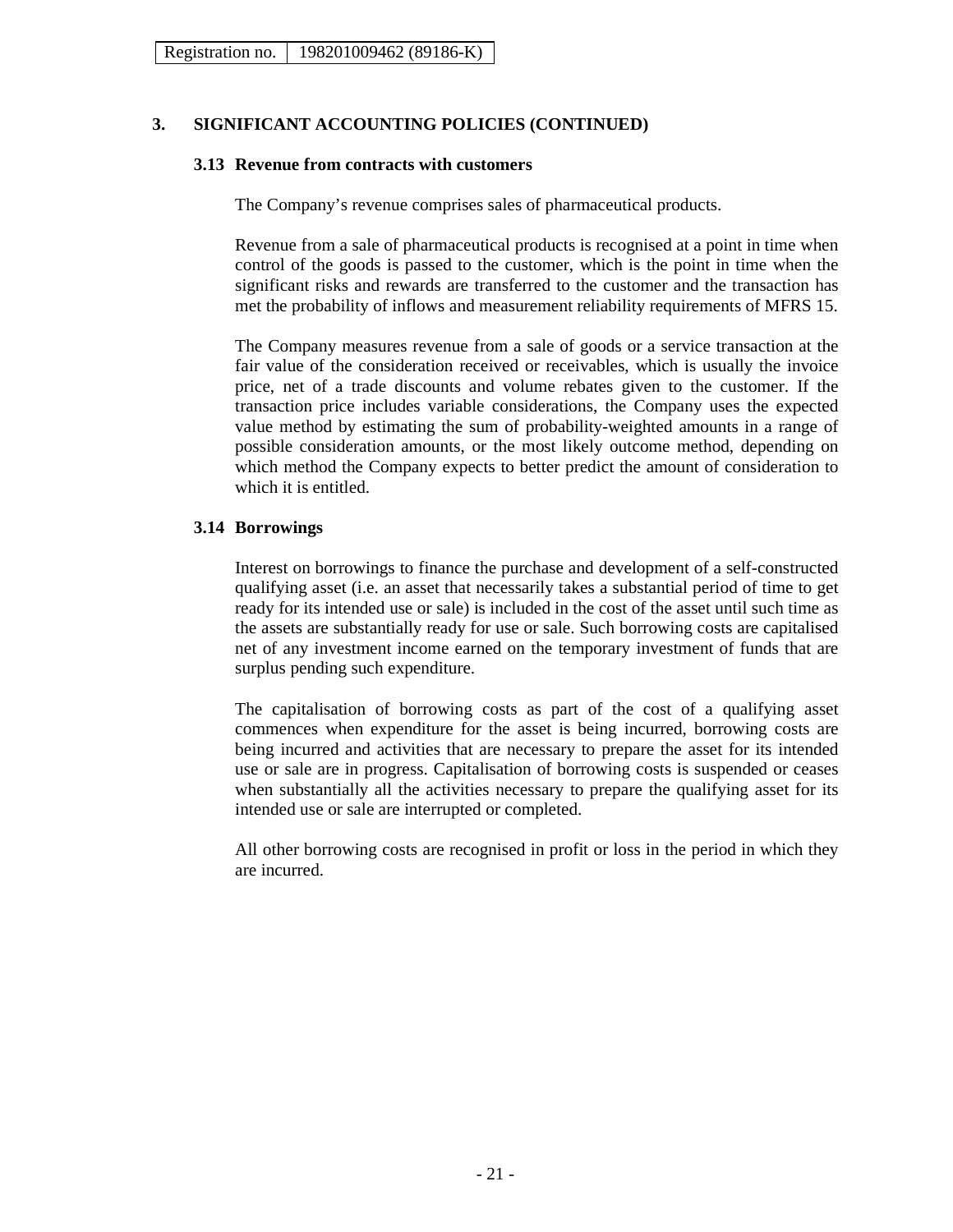### **3.15 Income taxes**

Tax currently payable is calculated using the tax rates in force or substantively enacted at the reporting date. Taxable profit differs from accounting profit either because some income and expenses are never taxable or deductible, or because the time pattern that they are taxable or deductible differs between tax law and their accounting treatment.

Using the statement of financial position liability method, deferred tax is recognised in respect of all temporary differences between the carrying value of assets and liabilities in the statement of financial position and the corresponding tax base, with the exception of goodwill not deductible for tax purposes and temporary differences arising on initial recognition of assets and liabilities that do not affect taxable or accounting profit.

Deferred tax is calculated at the tax rates that are expected to apply to the period when the asset is realised or the liability is settled, based on tax rates (and tax laws) that have been enacted or substantially enacted by the reporting date.

Deferred tax assets are recognised only to the extent that the Company considers that it is probable (i.e. more likely than not) that there will be sufficient taxable profits available for the asset to be utilised within the same tax jurisdiction.

Unused tax credits do not include unabsorbed reinvestment allowances and unabsorbed investment tax allowances because the Company treats these as part of initial recognition differences.

Deferred tax assets and liabilities are offset only when there is a legally enforceable right to offset current tax assets against current tax liabilities, they relate to the same tax authority and the Company's intention is to settle the amounts on a net basis.

The tax expense for the period comprises current and deferred tax. Tax is recognised in profit or loss, except if it arises from transactions or events that are recognised in other comprehensive income or directly in equity. In this case, the tax is recognised in other comprehensive income or directly in equity, respectively. Where tax arises from the initial accounting for a business combination, it is included in the accounting for the business combination.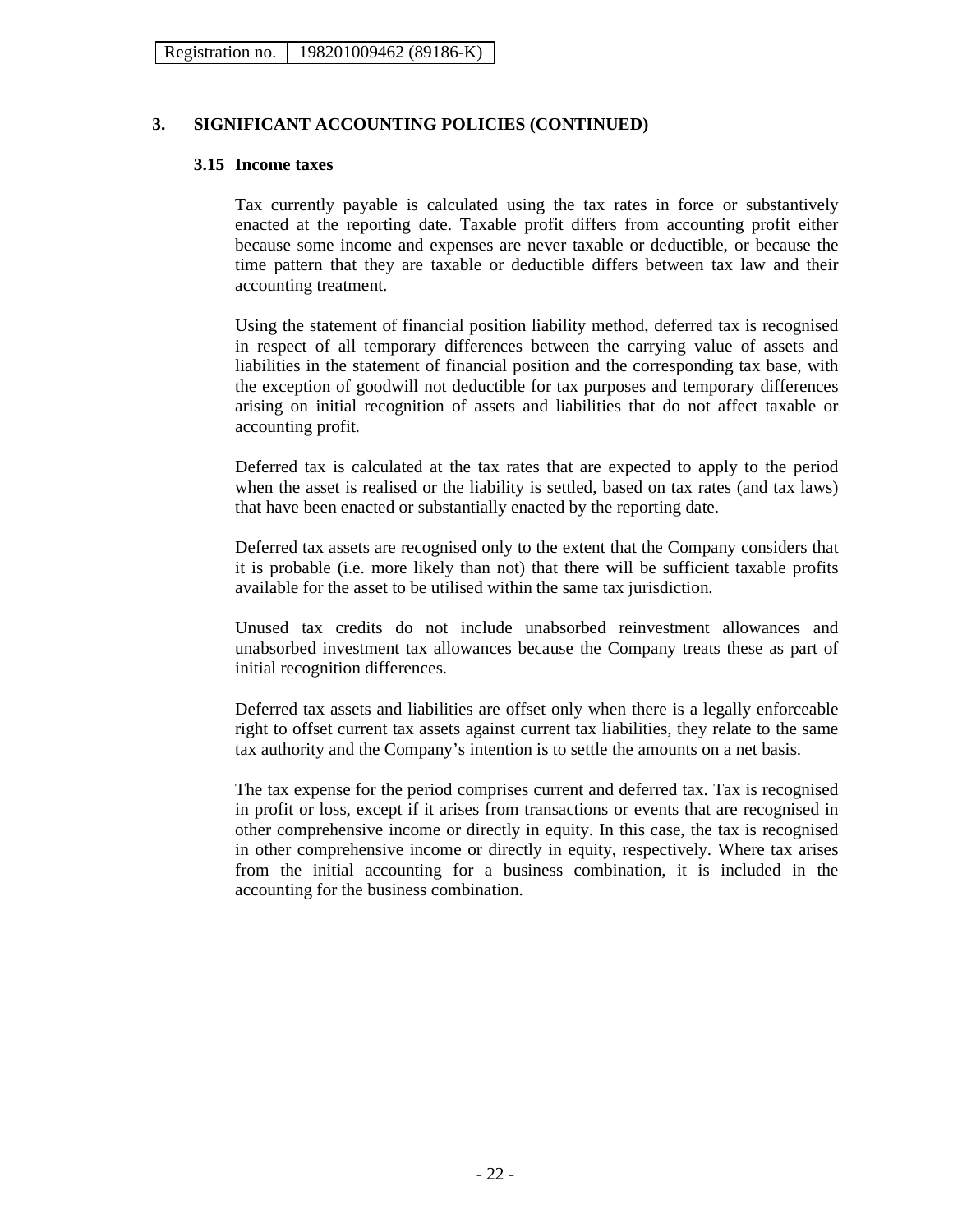## **3.16 Fair value measurements**

Fair value is the price that would be received to sell an asset or paid to transfer a liability in an orderly transaction between market participants at the measurement date. When measuring the fair value of an asset or a liability, the Company uses market observable data to the extent possible. If the fair value of an asset or a liability is not directly observable, it is estimated by the Company (working closely with external qualified valuers) using valuation techniques that maximise the use of relevant observable inputs and minimise the use of unobservable inputs (e.g. by use of the market comparable approach that reflects recent transaction prices for similar items, discounted cash flow analysis, or option pricing models refined to reflect the issuer's specific circumstances). Inputs used are consistent with the characteristics of the asset / liability that market participants would take into account.

Fair values are categorised into different levels in a fair value hierarchy based on the degree to which the inputs to the measurement are observable and the significance of the inputs to the fair value measurement in its entirety:

- Level 1 fair value measurements are those derived from quoted prices (unadjusted) in active markets for identical assets or liabilities.
- Level 2 fair value measurements are those derived from inputs other than quoted prices included within Level 1 that are observable for the asset or liability, either directly (i.e. as prices) or indirectly (i.e. derived from prices).
- Level 3 fair value measurements are those derived from valuation techniques that include inputs for the asset or liability that are not based on observable market data (unobservable inputs).

Transfers between levels of the fair value hierarchy are recognised by the Company at the end of the reporting period during which the change occurred.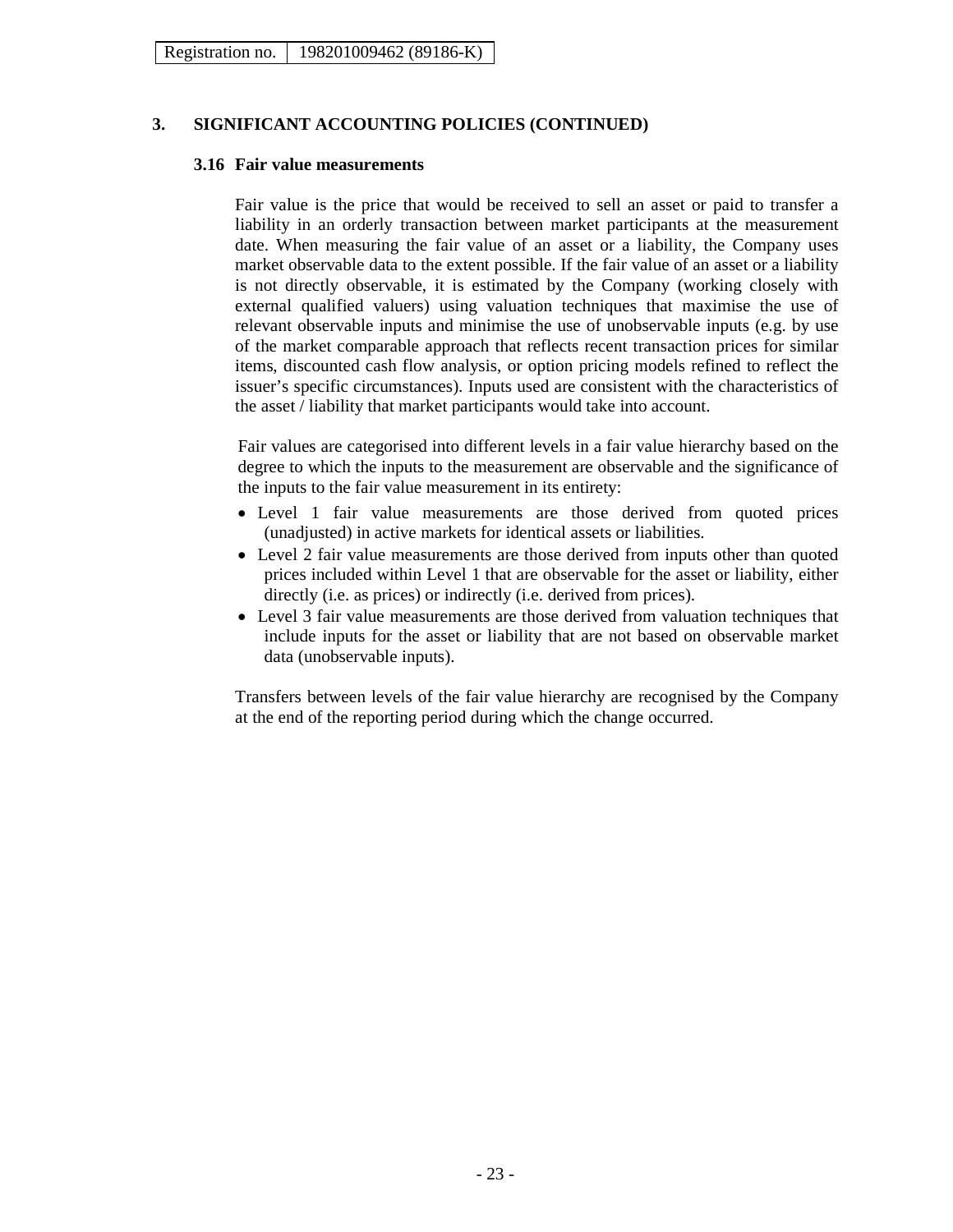# **4. ADOPTION OF MFRSs, AMENDMENTS TO MFRSs AND INTERPRETATIONS**

## **4.1 MFRSs, Amendments to MFRSs and Interpretations adopted**

For the preparation of the financial statements, the following accounting standards, amendments and interpretations of the MFRS framework issued by the MASB are mandatory for the first time for the financial year beginning on or after 1 January 2020:

- Amendments to References to the Conceptual Framework in MFRS Standards
- Amendments to MFRS 3 *Business Combination Definition of a Business*
- Amendments to MFRS 101 *Presentation of Financial Statements* and MFRS 108 *Accounting Policies, Changes in Accounting Estimates and Errors – Definition of Material*
- Amendments to MFRS 9 *Financial Instruments*, MFRS 139 *Financial Instruments: Recognition and Measurement* and MFRS 7 *Financial Instruments: Disclosures – Interest Rate Benchmark Reform*

During the financial year, the Company has early adopted the Amendment to MFRS 16 *Leases – Covid-19-Related Rent Concessions*.

## **4.2 New/Revised MFRSs, Amendments to MFRSs and Interpretations not adopted**

The following are accounting standards, amendments and interpretations of the MFRS framework that have been issued by the MASB but have not been adopted by the Company:

# **MFRSs, Amendments to MFRSs and Interpretations effective for annual periods beginning on or after 1 January 2021**

• Amendments to MFRS 9 *Financial Instruments*, MFRS 139 *Financial Instruments: Recognition and Measurement*, MFRS 7 *Financial Instruments: Disclosure*, MFRS 4 *Insurance Contracts* and MFRS 16 *Leases* – *Interest Rate Benchmark Reform Phase 2* 

# **MFRSs, Amendments to MFRSs and Interpretations effective for annual periods beginning on or after 1 April 2021**

• Amendment to MFRS 16 *Leases – Covid-19-Related Rent Concessions beyond 30 June 2021*

# **MFRSs, Amendments to MFRSs and Interpretations effective for annual periods beginning on or after 1 January 2022**

- Amendments to MFRS 3 *Business Combinations Reference to the Conceptual Framework*
- Amendments to MFRS 116 *Property, Plant and Equipment − Proceeds before Intended Use*
- Amendments to MFRS 137 *Provisions, Contingent Liabilities and Contingent Assets – Onerous Contracts−Cost of Fulfilling a Contract*
- Annual Improvements to MFRS Standards 2018−2020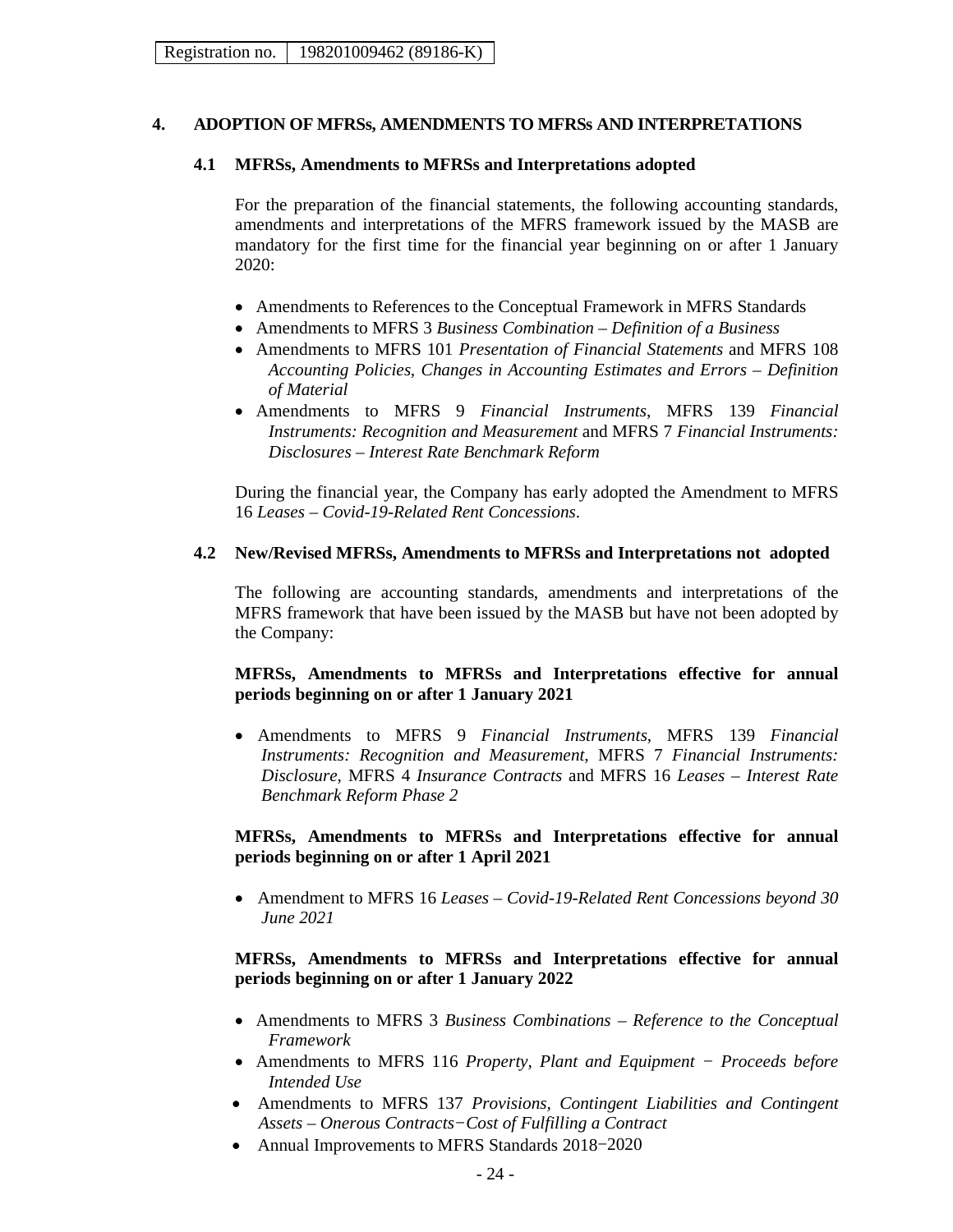# **4. ADOPTION OF MFRSs, AMENDMENTS TO MFRSs AND INTERPRETATIONS (CONTINUED)**

**4.2 New/Revised MFRSs, Amendments to MFRSs and Interpretations not adopted (continued)** 

**MFRSs, Amendments to MFRSs and Interpretations effective for annual periods beginning on or after 1 January 2023** 

- Amendments to MFRS 101 *Presentation of Financial Statements Classification of Liabilities as Current or Non-current*
- Amendments to MFRS 101 *Presentation of Financial Statements Disclosure of Accounting Policies*
- Amendments to MFRS 108 *Accounting Policies, Changes in Accounting Estimates and Errors – Definition of Accounting Estimates*

## **MFRSs, Amendments to MFRSs and Interpretations effective date yet to be confirmed**

• Amendments to MFRS 10 *Consolidated Financial Statements* and MFRS 128 *Investment in Associates and Joint Ventures – Sale or Contribution of Assets between an Investor and its Associate or Joint Venture*

The directors anticipate that the above-mentioned accounting standards, amendments and interpretations will be adopted by the Company when they become effective from the annual period beginning on 1 April 2021 for those accounting standards, amendments and interpretations that are effective for annual periods beginning on or after 1 January 2021.

MFRS 17 *Insurance Contracts* and Amendments to MFRS 17 *Insurance Contracts* have not been taken into consideration because they are not applicable to the Company.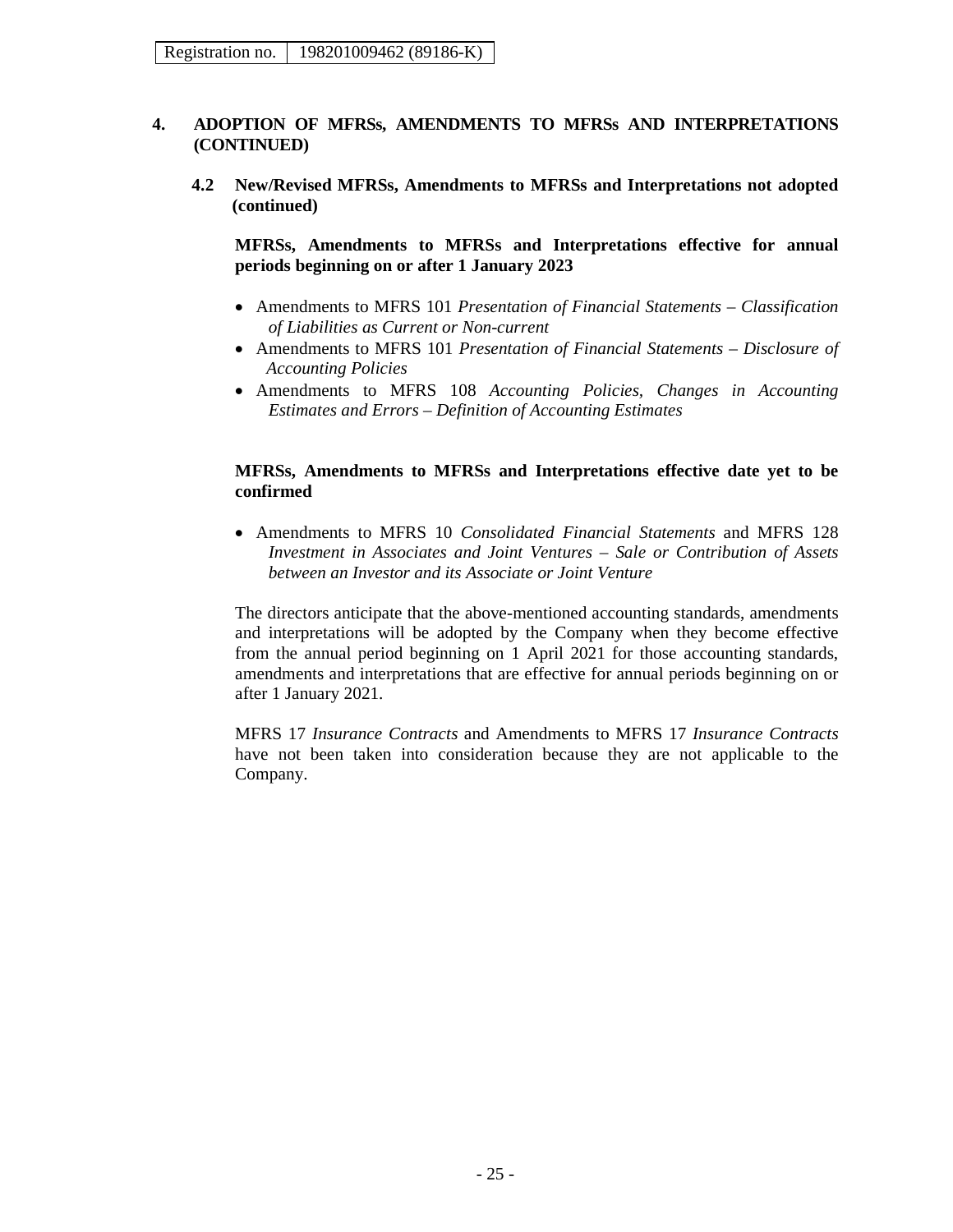# **5. SIGNIFICANT ACCOUNTING ESTIMATES AND JUDGEMENTS**

In preparing its financial statements, the Company have made significant judgements, estimates and assumptions that impact on the carrying value of certain assets and liabilities, income and expenses as well as other information reported in the notes. The Company periodically monitor such estimates and assumptions and makes sure they incorporate all relevant information available at the date when financial statements are prepared. However, this does not prevent actual figures differing from estimates.

The judgements made in the process of applying the Company's accounting policies that have the most significant effect on the amounts recognised in the financial statements, and the estimates and assumptions that have a significant risk of causing a material adjustment to the carrying amounts of assets and liabilities within the next financial year are addressed below.

## **(a) Coronavirus (COVID-19) pandemic**

Judgement has been exercised in considering the impacts that the coronavirus (COVID-19) pandemic has had, or may have, on the Company based on known information. This consideration extends to the nature of the products and services offered, customers, supply chain, staffing and geographic regions in which the Company operate. Other than as addressed in specific notes, there does not currently appear to be either any significant impact upon the financial statements or any significant uncertainties with respect to events or conditions which may impact the Company unfavourably as at the reporting date or subsequently as a result of the COVID-19 pandemic.

## **(b) Functional currency**

The financial statements are prepared in the functional currency of the Company of Ringgit Malaysia, which is the currency of the primary economic environment in which the Company operates. Factors considered by management when determining the functional currency include the competitive forces and regulations affecting the sales price, the currency used to acquire raw materials, labour, services and supplies, and sources of financing. Based on the factors considered, the Company has determined that Ringgit Malaysia to be its functional currency.

## **(c) Measurement of lease liabilities and right-of-use assets**

The measurement of a lease liability and the corresponding right-of-use asset includes in-substance fixed payments, variable lease payments linked to an inflationrelated index or rate, estimates of lease term, option to purchase, payments under residual value guarantee and penalties for early termination. The actual payments may not coincide with these estimates. The Company reassesses the lease liability for any change in the estimates and a corresponding adjustment is made to the right-ofuse asset.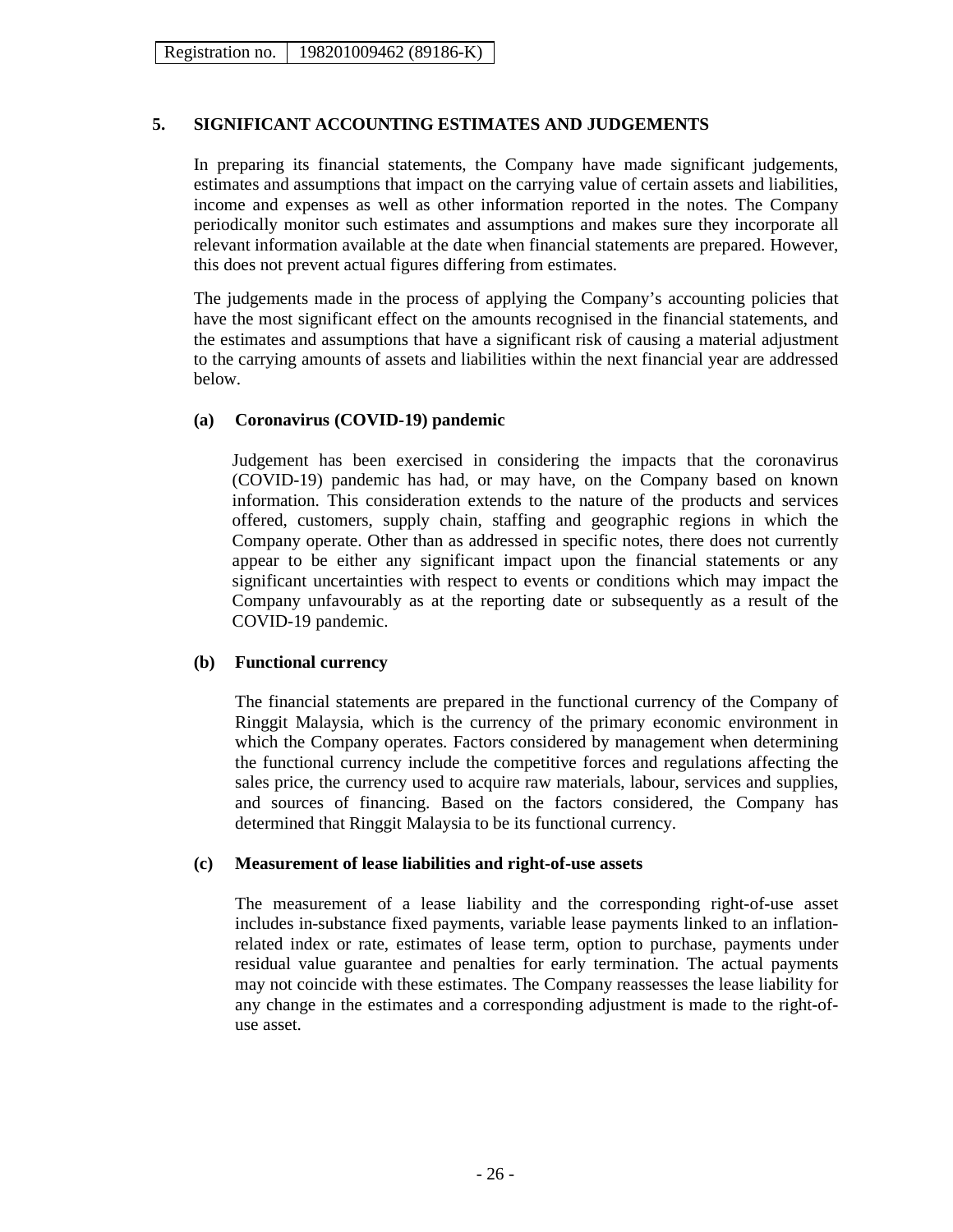# **5. SIGNIFICANT ACCOUNTING ESTIMATES AND JUDGEMENTS (CONTINUED)**

# **(d) Useful lives of property, plant and equipment and right-of-use assets**

The cost of property, plant and equipment and right-of-use assets is depreciated on a straight-line basis over the assets' estimated economic useful lives. The estimated useful lives of the property, plant and equipment are as per disclosed in Note 3.2 to the financial statements. These are common life expectancies applied in the industry. Changes in the expected level of usage and technological developments could impact the economic useful lives and the residual values of these assets, and therefore future depreciation charges could be revised.

## **(e) Loss allowances of financial assets**

The Company recognises impairment losses for trade receivables under the expected credit loss model. Individually significant trade receivables are tested for impairment separately by estimating the cash flows expected to be recoverable. All others are grouped into credit risk classes and tested for impairment collectively, using the Company's past experience of loss statistics, ageing of past due amounts and current economic trends. The actual eventual losses may be different from the allowance made and this may affect the Company's financial positions and results.

# **(f) Net realisable value of inventories**

Inventories are stated at the lower of cost and net realisable value. The cost of inventories is written down to their estimated realisable value when their cost may no longer be recoverable such as when inventories are damaged or become wholly or partly obsolete or their selling prices have declined. In any case, the realisable value represents the best estimate of the recoverable amount, is based on the most reliable evidence available at the reporting date and inherently involves estimates regarding the future expected realisable value. The benchmarks for determining the amount of write-downs to net realisable value include ageing analysis, technical assessment and subsequent events. In general, such an evaluation process requires significant judgement and may materially affect the carrying amount of inventories at the reporting date (as reflected in note 8).

# **(g) Deferred tax estimation**

Recognition of deferred tax assets and liabilities involves making a series of assumptions. As far as deferred tax assets are concerned, their realisation ultimately depends on taxable profits being available in the future. Deferred tax assets are recognised only when it is probable that taxable profits will be available against which the deferred tax asset can be utilised and it is probable that the entity will earn sufficient taxable profit in future periods to benefit from a reduction in tax payments. This involves the Company making assumptions within its overall tax-planning activities and periodically reassessing them in order to reflect changed circumstances as well as tax regulations. Moreover, the measurement of a deferred tax asset or liability reflects the manner in which the entity expects to recover the asset's carrying value or settle the liability.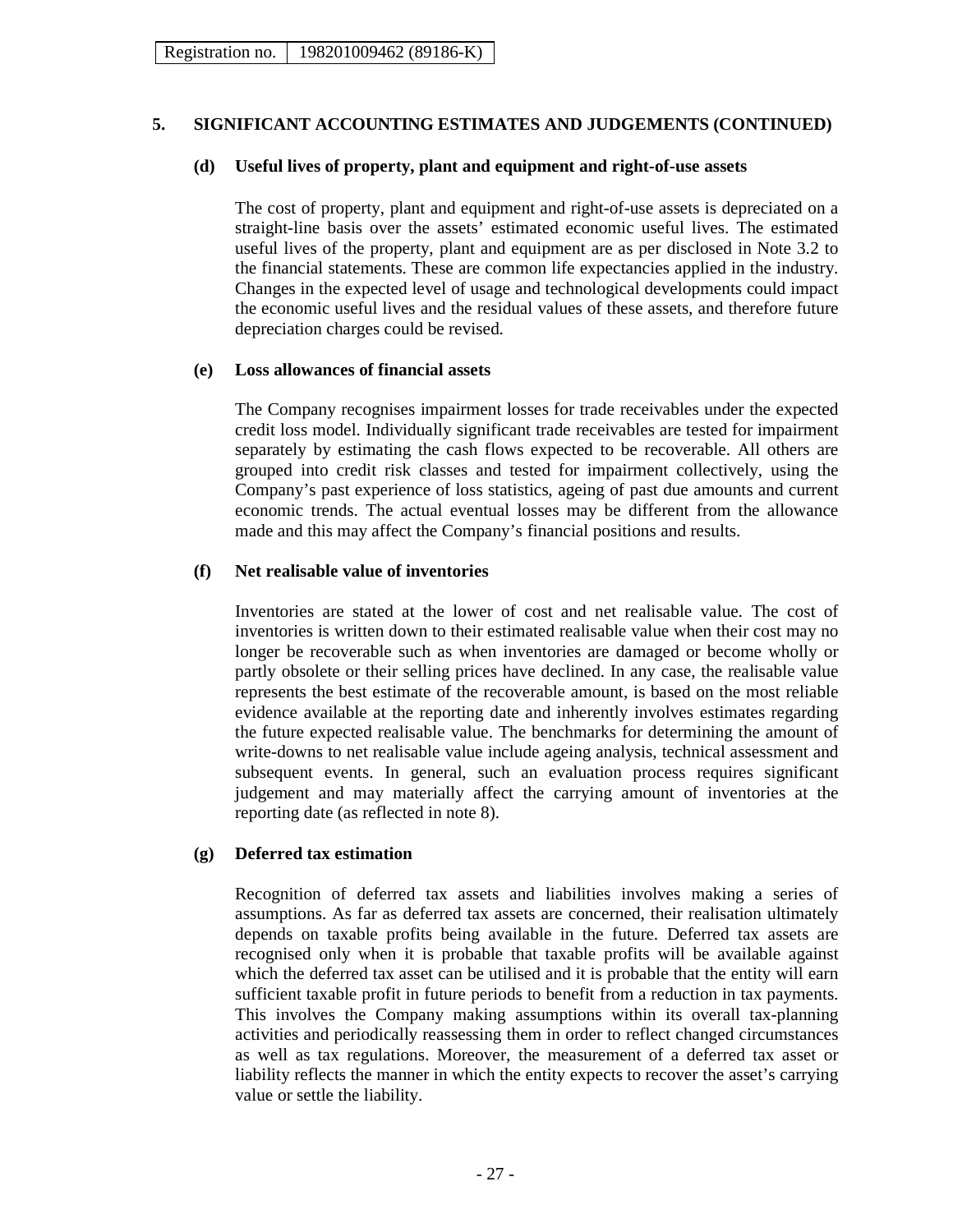# **5. SIGNIFICANT ACCOUNTING ESTIMATES AND JUDGEMENTS (CONTINUED)**

## **(h) Provisions for liabilities and charges**

Provisions can be distinguished from other liabilities because there is uncertainty about the timing or amount of settlement. The more common provisions recorded by the Company arises from obligations in relation to manufacturer's warranties, refunds, guarantees, onerous contracts, outstanding litigation and business restructuring.

The recognition and measurement of provisions require the Company to make significant estimates with regard to the probability (if the event is more likely than not to occur) that an outflow of resources will be required to settle the obligation and make assumptions whether a reliable estimate can be made of the amount of the obligation.

Moreover, the Company's accounting policy require recognition of the best estimate of the amount that would be required to settle an obligation and the estimate may be based on information that produces a range of amounts. Since the measurement is based on present value, it involves making estimates around the appropriate discount rate in order to reflect the risks specific to the liability.

In particular, as far as restructuring provisions are concerned, considerable judgement is required to determine whether an obligating event has occurred. All the available evidence must be assessed to determine whether a plan is detailed enough to create a valid expectation of management's commitment to the restructuring by starting to implement the plan or announce its main features to those affected by it.

## **(i) Contingencies**

Contingent liabilities of the Company is not recognised but disclosed, unless the possibility of an outflow of resources embodying economic benefits is remote.

Contingent liabilities represent possible obligations that arise from past events and whose existence will be confirmed only by the occurrence or non-occurrence of one or more uncertain future events not wholly within the control of the entity. They are not recognised because it is not probable that an outflow of resources will be required to settle the obligation and the amount of the obligation cannot be measured with sufficient reliability.

Inevitably, the determination that the possibility that an outflow of resources embodying economic benefits is remote and that the occurrence or non-occurrence of one or more uncertain future events is not wholly within the control of the Company requires significant judgement.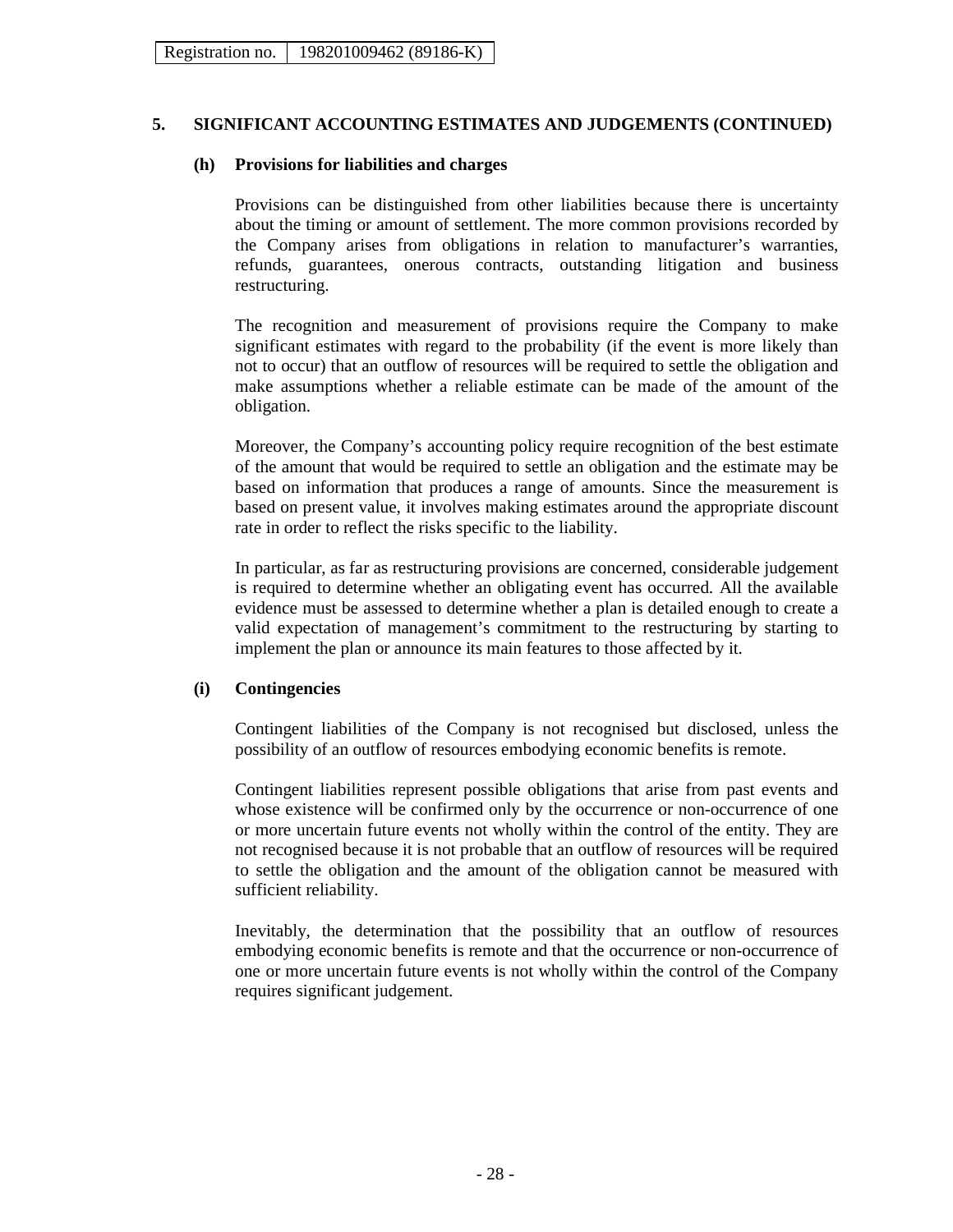#### **6.PROPERTY, PLANT AND EQUIPMENT**

|                                 |                |          | Office      |                |                |           |                          |        |
|---------------------------------|----------------|----------|-------------|----------------|----------------|-----------|--------------------------|--------|
|                                 |                |          | equipment   |                |                |           | Capital                  |        |
|                                 | Leasehold      | Factory  | and         | Furniture      | Motor          | Plant and | work in                  |        |
|                                 | land           | building | renovations | and fittings   | vehicles       | machinery | progress                 | Total  |
|                                 | RM'000         | RM'000   | RM'000      | RM'000         | RM'000         | RM'000    | RM'000                   | RM'000 |
| Cost                            |                |          |             |                |                |           |                          |        |
| At 1.4.2019                     | 226            | 24,230   | 3,473       | 1,344          | 63             | 37,089    | 218                      | 66,643 |
| Addition                        |                |          |             |                |                |           | 1,846                    | 1,846  |
| Written off                     |                |          | (44)        |                |                | (7)       |                          | (51)   |
| Transfers                       |                | 24       | 29          |                |                | 454       | (507)                    |        |
| At 31.3.2020/1.4.2020           | 226            | 24,254   | 3,458       | 1,344          | 63             | 37,536    | 1,557                    | 68,438 |
| Addition                        |                |          | 5           |                |                |           | 6,311                    | 6,317  |
| Written off                     |                |          | (515)       | (37)           |                |           |                          | (552)  |
| Transfers                       |                | 27       | 155         | 9              | 71             | 2,172     | (2, 434)                 |        |
| At 31.3.2021                    | 226            | 24,281   | 3,103       | 1,316          | 134            | 39,709    | 5,434                    | 74,203 |
| <b>Accumulated depreciation</b> |                |          |             |                |                |           |                          |        |
| At 1.4.2019                     | 121            | 5,348    | 2,390       | 651            | 63             | 24,719    |                          | 33,292 |
| Charge for the financial year   | $\overline{4}$ | 461      | 358         | 116            |                | 2,621     |                          | 3,560  |
| Written off                     |                |          | (44)        | $\sim$         |                | (3)       | -                        | (47)   |
| At 31.3.2020/1.4.2020           | 125            | 5,809    | 2,704       | 767            | 63             | 27,337    | $\overline{\phantom{0}}$ | 36,805 |
| Charge for the financial year   | 4              | 461      | 383         | 112            | $\overline{2}$ | 2,655     |                          | 3,617  |
| Written off                     |                |          | (515)       | (37)           |                |           |                          | (552)  |
| Adjustment                      |                |          |             | $\overline{2}$ |                | 279       | -                        | 288    |
| At 31.3.2021                    | 129            | 6,270    | 2,579       | 844            | 65             | 30,271    | -                        | 40,158 |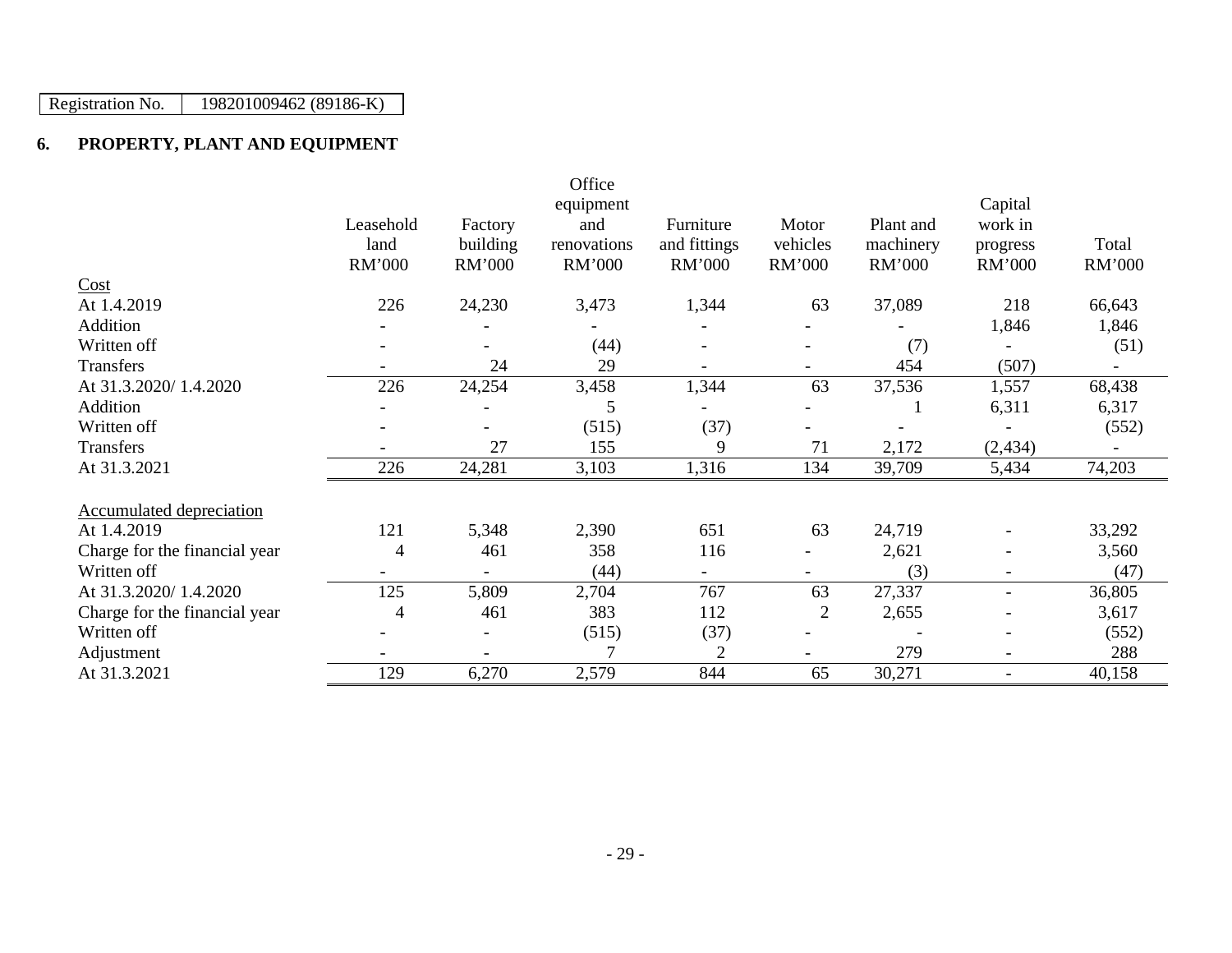#### **6.PROPERTY, PLANT AND EQUIPMENT (CONTINUED)**

|                                                      | Leasehold<br>land<br>RM'000 | Factory<br>building<br><b>RM'000</b> | Office<br>equipment<br>and<br>renovations<br>RM'000 | Furniture<br>and fittings<br><b>RM'000</b> | Motor<br>vehicles<br>RM'000 | Plant and<br>machinery<br><b>RM'000</b> | Capital<br>work in<br>progress<br>RM'000 | Total<br><b>RM'000</b> |
|------------------------------------------------------|-----------------------------|--------------------------------------|-----------------------------------------------------|--------------------------------------------|-----------------------------|-----------------------------------------|------------------------------------------|------------------------|
| Accumulated impairment loss<br>At 31.3.2020/1.4.2020 |                             |                                      |                                                     | $\overline{2}$                             |                             | 279                                     |                                          | 288                    |
| Impairment for the year no longer                    |                             |                                      |                                                     |                                            | $\overline{\phantom{0}}$    |                                         | $\overline{\phantom{0}}$                 |                        |
| required                                             |                             | $\overline{\phantom{a}}$             | (7)                                                 | (2)                                        | $\overline{\phantom{a}}$    | (279)                                   | $\overline{\phantom{a}}$                 | (288)                  |
| At 31.3.2021                                         |                             |                                      | $\overline{\phantom{0}}$                            | $\overline{\phantom{a}}$                   |                             | $\overline{\phantom{0}}$                |                                          |                        |
| Net carrying amount<br>At 31.3.2020/1.4.2020         | 101                         | 18,445                               | 747                                                 | 575                                        | $\overline{\phantom{a}}$    | 9,920                                   | 1,557                                    | 31,345                 |
| At 31.3.2021                                         | 97                          | 18,011                               | 524                                                 | 472                                        | 69                          | 9,438                                   | 5,434                                    | 34,045                 |

Leasehold land comprises land with an unexpired lease of 64 years (2020: 65 years).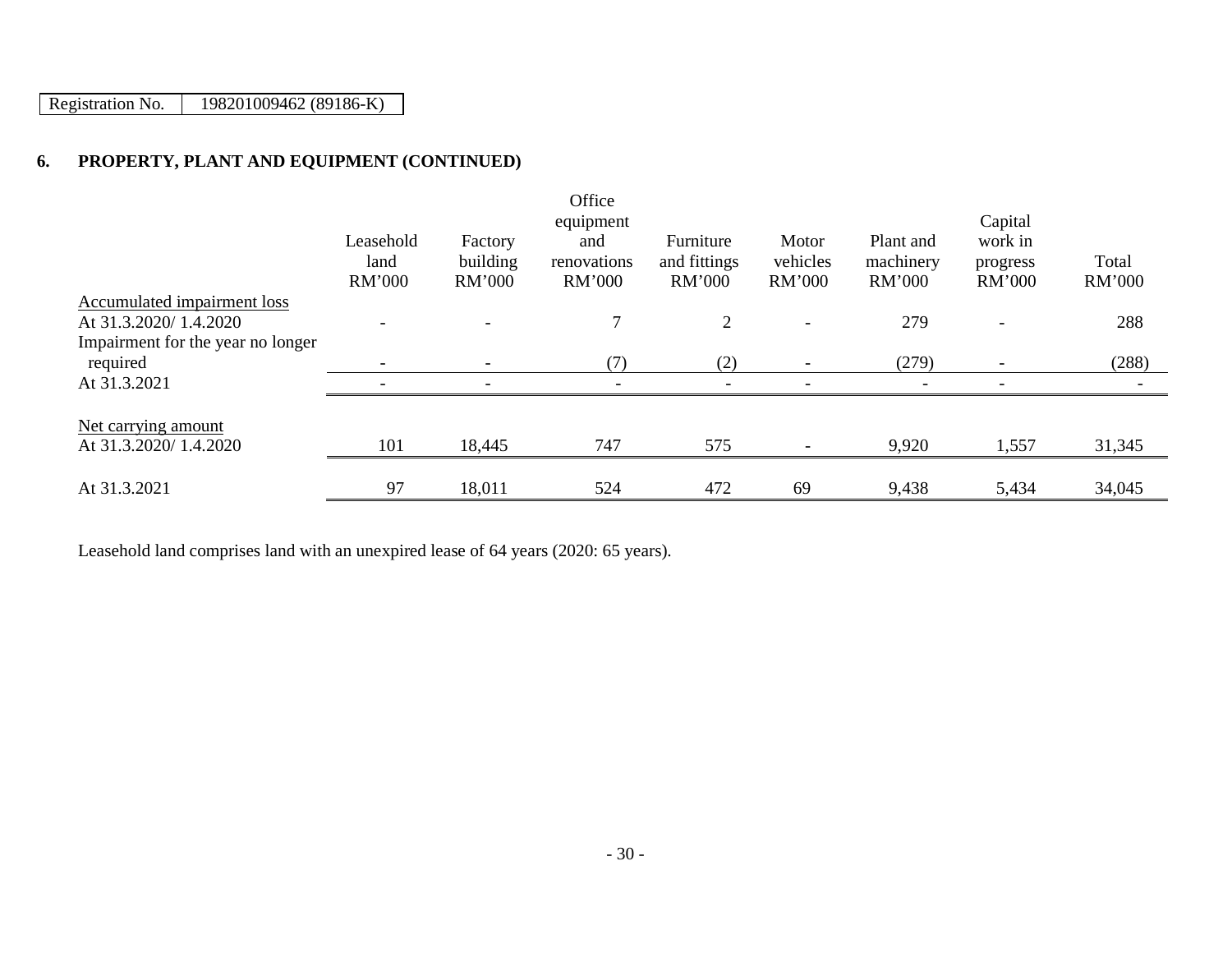# **7. RIGHT-OF-USE ASSETS**

|                                 | Motor         |                          |          |        |
|---------------------------------|---------------|--------------------------|----------|--------|
|                                 | Office spaces | Residences               | vehicles | Total  |
|                                 | RM'000        | RM'000                   | RM'000   | RM'000 |
| Cost                            |               |                          |          |        |
| At 1.4.2019                     |               |                          |          |        |
| Addition                        | 1,169         | 690                      | 563      | 2,422  |
| At 31.3.2020/1.4.2020           | 1,169         | 690                      | 563      | 2,422  |
| Addition                        |               |                          | 423      | 423    |
| Disposal                        |               |                          | (376)    | (376)  |
| At 31.3.2021                    | 1,169         | 690                      | 610      | 2,469  |
| <b>Accumulated depreciation</b> |               |                          |          |        |
| At 1.4.2019                     |               |                          |          |        |
| Charge for the financial        |               |                          |          |        |
| year                            | 310           | 249                      | 197      | 756    |
| At 31.3.2020/1.4.2020           | 310           | 249                      | 197      | 756    |
| Charge for the financial        |               |                          |          |        |
| year                            | 345           | 262                      | 199      | 806    |
| Disposal                        |               | $\overline{\phantom{0}}$ | (183)    | (183)  |
| At 31.3.2021                    | 655           | 511                      | 213      | 1,379  |
|                                 |               |                          |          |        |
| Net carrying amount             |               |                          |          |        |
| At 31.3.2020/1.4.2020           | 859           | 441                      | 366      | 1,666  |
| At 31.3.2021                    | 514           | 179                      | 397      | 1,090  |

The Company leases office spaces, residences and motor vehicles.

## (a) Significant judgements and assumptions in relation to leases

The Company assesses lease commencement by applying significant judgement whether it is reasonably certain to exercise the extension options. The Company considers all facts and circumstances including its past practice and any cost that will be incurred to change the asset if an option to extend is not taken, to help them determine the lease term.

The Company also applied judgement and assumptions in determining the incremental borrowing rate of the respective leases. The Company first determines the closest available borrowing rates before using significant judgement to determines the adjustments required to reflect the term, security, value or economic environment of the respective leases.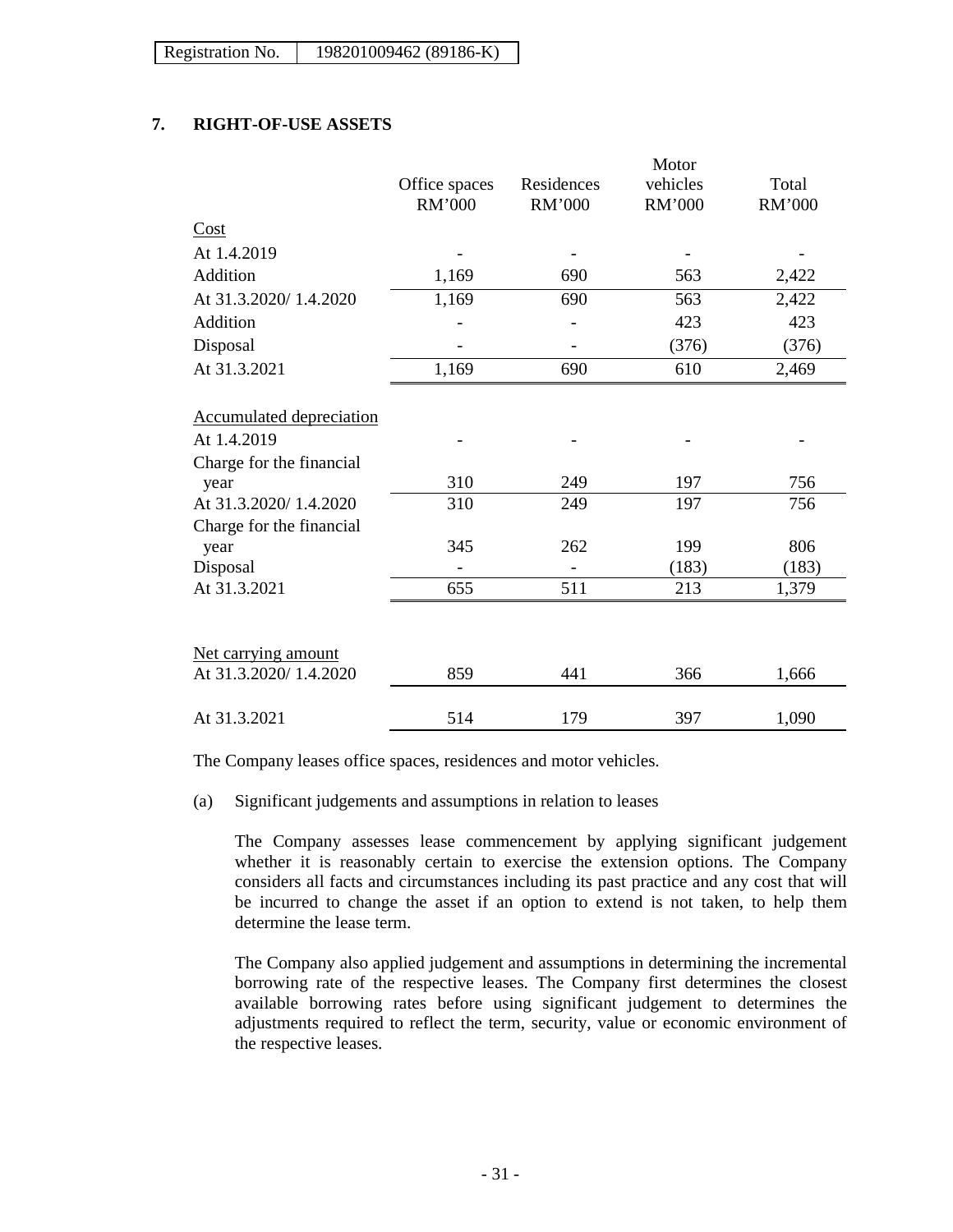# **8. INVENTORIES**

|                                                | 2021<br>RM'000     | 2020<br>RM'000 |
|------------------------------------------------|--------------------|----------------|
| Raw materials                                  | 18,587             | 14,474         |
| Work-in-progress                               | 2,444              | 1,145          |
| Finished goods                                 | 11,126             | 10,990         |
| Packaging materials                            | 2,623              | 2,623          |
|                                                | 34,780             | 29,232         |
| Recognised in profit or loss:                  |                    |                |
| Inventories recognised as cost of sales        | 81,179             | 73,722         |
| Provision/(reversal) of write-down             | 2,868              | (1,304)        |
| The write-down is included in cost of sales.   |                    |                |
| <b>TRADE AND OTHER RECEIVABLES</b>             |                    |                |
|                                                | 2021               | 2020           |
|                                                | RM'000             | <b>RM'000</b>  |
| <b>Trade</b>                                   |                    |                |
| Trade receivables                              | 37,744             | 44,027         |
| Less: Allowance for impairment loss            |                    |                |
| At the beginning for the financial year        | (35)               | (273)          |
| (Allowance)/Reversal during the financial year | (25)               | 238            |
| At the end of the financial year               | (60)               | (35)           |
|                                                | 37,684             | 43,992         |
| Amount due from holding company                | 2,007              | 3,763          |
|                                                | 39,691             | 47,755         |
| <b>Non-trade</b>                               |                    |                |
| Other receivables, deposits and prepayments    | 3,983              | 1,200          |
|                                                | $\overline{3,983}$ | 1,200          |
| <b>Total trade and other receivables</b>       | 43,674             | 48,955         |

- (a) The company's normal credit term is 90 days (2020: 90 days). Other credit terms are assessed and approved on case by case basis.
- (b) The trade amount due from holding company is denominated in US Dollars and subject to the normal trade terms.

# **10. SHARE CAPITAL**

|                                                        | 2021<br>RM <sub>000</sub> | 2020<br>RM'000 |
|--------------------------------------------------------|---------------------------|----------------|
| <b>Issued and fully paid</b>                           |                           |                |
| 8,000,000 ordinary shares at beginning/end of the year | 8,300                     | 8,300          |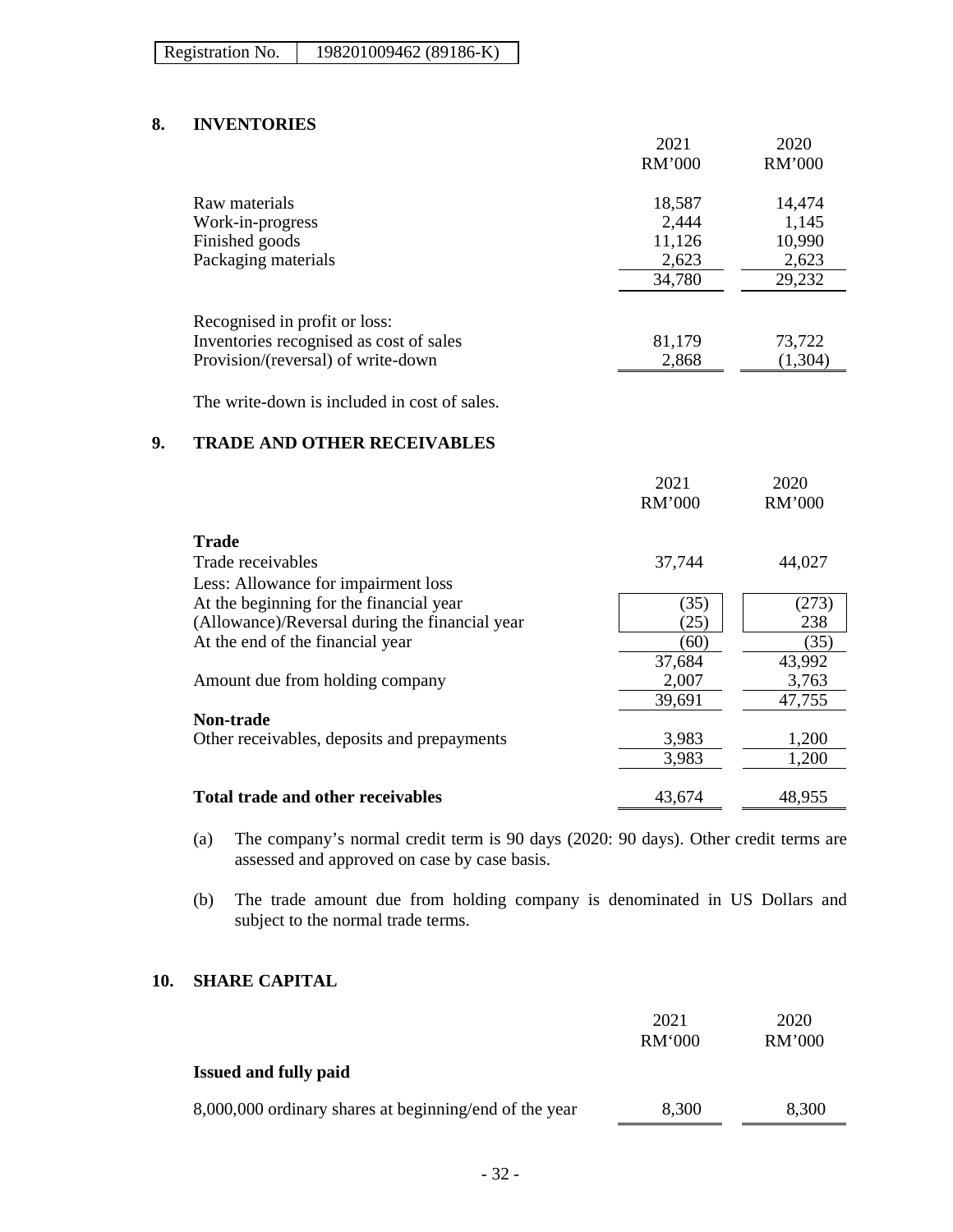# **11. DEFERRED TAX LIABILITIES**

|                              | 2021<br>RM'000 | 2020<br>RM'000 |
|------------------------------|----------------|----------------|
| At beginning of the year     | 2,423          | 1,762          |
| Recognised in profit or loss | (561)          | 672            |
| At end of the year           | 1,862          | 2,434          |

Deferred taxation is made up of the tax effects of temporary differences arising from:

|                                                         | 2021          | 2020          |
|---------------------------------------------------------|---------------|---------------|
|                                                         | <b>RM'000</b> | <b>RM'000</b> |
| Excess of net book value over tax written down value of |               |               |
| property, plant and equipment                           | 3,244         | 3,419         |
| Impairment for slow moving inventories                  | (1,376)       | (689)         |
| Unrealised gain on foreign exchange                     | 180           | (123)         |
| Others                                                  | (176)         | (173)         |
| Right-of-use assets                                     | (10)          |               |
|                                                         | 1,862         | 2,434         |

# **12. LEASE LIABILITIES**

|                                                                                        | 2021         | 2020         |
|----------------------------------------------------------------------------------------|--------------|--------------|
|                                                                                        | RM'000       | RM'000       |
| Future lease payment payable:                                                          |              |              |
| - Not later than one year                                                              | 616          | 875          |
| - Later than one year and not later than five years                                    | 591          | 949          |
|                                                                                        | 1,207        | 1,824        |
| Less: Future interest charges                                                          | (76)         | (115)        |
| Present value of lease liabilities                                                     | 1,131        | 1,709        |
| Repayable as follows:<br>Current                                                       |              |              |
| - Not later than one year                                                              | 634          | 870          |
| Non-current<br>- Later than one year and not later than five years                     | 497<br>1,131 | 839<br>1,709 |
| Included in net cash from operating activities:<br>Interest paid for lease liabilities | 76           | 110          |
| Included in net cash from financing activities:                                        |              |              |
| Payment of lease liabilities                                                           | 791          | 713          |
| Total cash outflows for leases                                                         | 867          | 823          |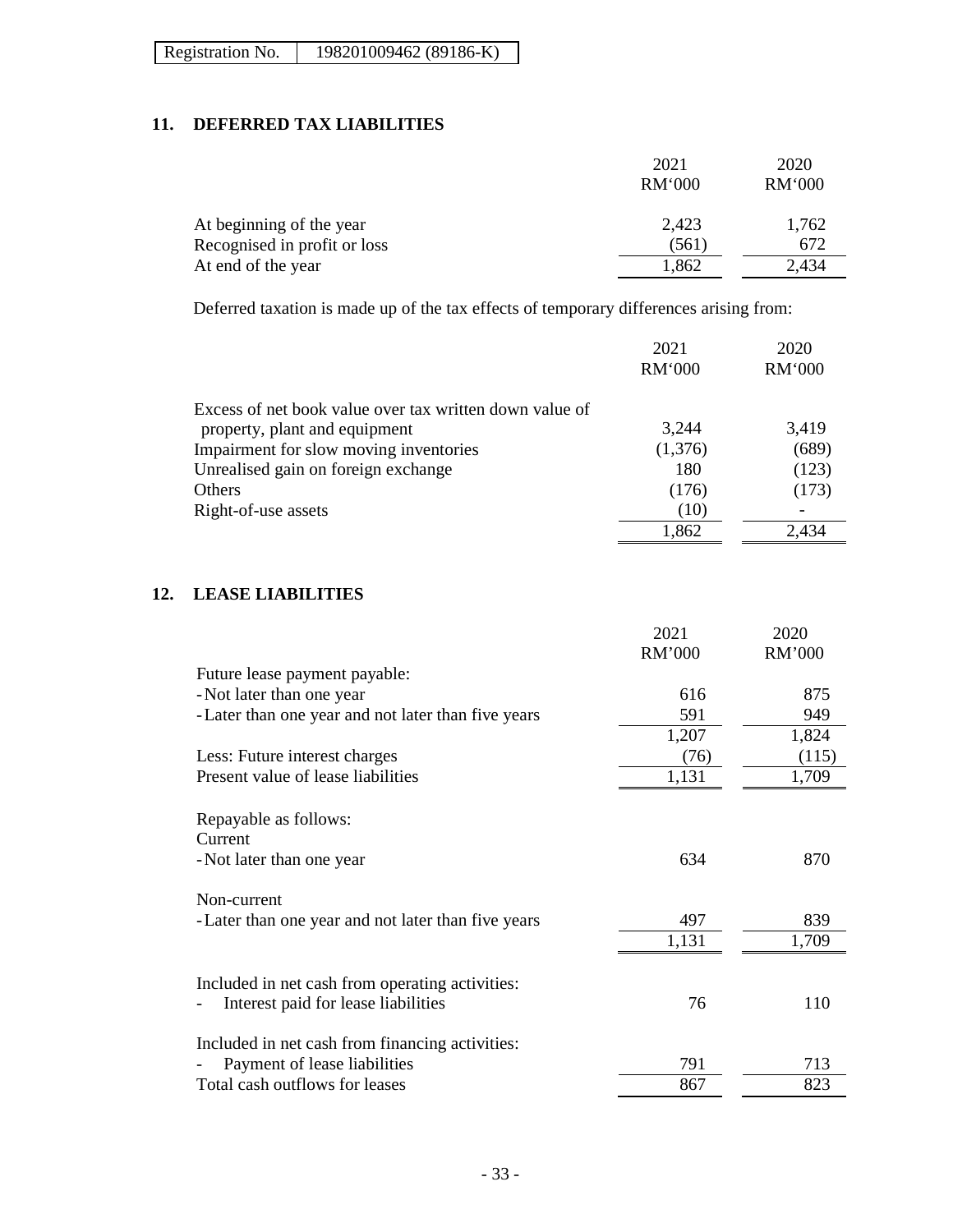## **12. LEASE LIABILITIES (CONTINUED)**

Reconciliation of liability arising from financing activities:

|                               | 2021   | 2020   |
|-------------------------------|--------|--------|
|                               | RM'000 | RM'000 |
| At 1 January                  | 1,709  |        |
| Cash flows:                   |        |        |
| Addition of lease liabilities | 221    | 2,422  |
| Payment of rental expense     | 799)   | (713)  |
| At 31 December                | 1,131  | .709   |

The Company's weighted average incremental borrowing rate is 5.45% per annum.

# **13. TRADE AND OTHER PAYABLES**

|                                | 2021          | 2020   |
|--------------------------------|---------------|--------|
|                                | <b>RM'000</b> | RM'000 |
| <b>Trade</b>                   |               |        |
| Trade payables                 | 10,022        | 8,404  |
| Amount due to holding company  | 6,304         | 17,304 |
|                                | 16,326        | 25,708 |
| Non-trade                      |               |        |
| Amount due to holding company  | 1,464         | 1,786  |
| Other payables                 | 3,899         | 4,387  |
| Accruals                       | 2,145         | 1,993  |
|                                | 7,508         | 8,166  |
| Total trade and other payables | 23,834        | 33,874 |

- (a) The normal trade credit terms granted to the Company range from 30 to 90 days (2020: 30 to 90 days).
- (b) The trade amount due to holding company is denominated in US Dollars and subject to the normal trade terms.
- (c) The non-trade amount due to holding company is denominated in US Dollars, unsecured, interest free and repayable on demand.

#### **14. PROVISIONS**

|                                | 2021<br>RM'000 | 2020<br>RM'000 |
|--------------------------------|----------------|----------------|
| As at 1 April                  | 775            | 693            |
| Allowance made during the year | 1,487          | 82             |
| As at 31 March                 | 2,262          | 775            |

Provisions relate to returnable obsolete inventories held by the customers as at financial year end. The provisions were estimated based on historical data and past trends of obsolete inventories held by the customers. The Company expects to incur majority of the recognised liability over the next twelve months.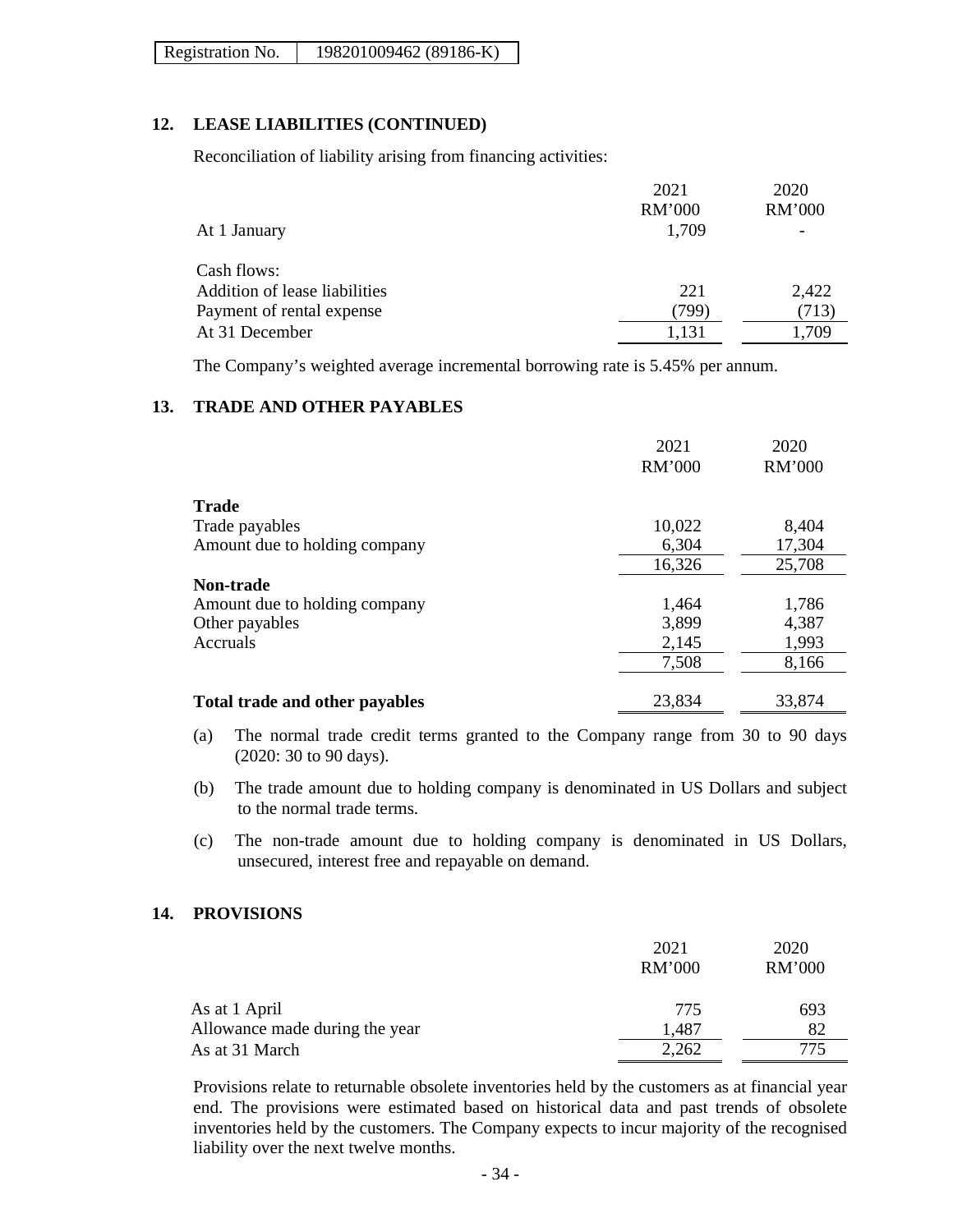# **15. BANK BORROWINGS**

|                | 2021<br>RM'000 | 2020<br>RM'000 |
|----------------|----------------|----------------|
| <b>Current</b> |                |                |
| Bank overdraft | 2,311          | 20,578         |

The interest rate at reporting date for bank overdraft 4.20% (2020: 4.95%) per annum and are secured by the following:-

(i) Corporate guarantee of RM33,000,000 by Holding Company.

# **16. REVENUE**

|                                        | 2021          | 2020          |
|----------------------------------------|---------------|---------------|
|                                        | <b>RM'000</b> | <b>RM'000</b> |
| Revenue from contracts with customers: |               |               |
| Sale of pharmaceutical goods           | 157,221       | 165,165       |
|                                        |               |               |
| Timing of revenue:                     |               |               |
| At a point in time                     | 157,221       | 165,165       |

# **17. PROFIT BEFORE TAXATION**

Profit before taxation is arrived at after charging/(crediting):-

|                                                                  | 2021    | 2020    |
|------------------------------------------------------------------|---------|---------|
|                                                                  | RM'000  | RM'000  |
| Auditors' remuneration                                           |         |         |
| - statutory                                                      | 55      | 55      |
| - others                                                         | 52      | 52      |
| Depreciation on property, plant and equipment                    | 3,617   | 3,560   |
| Provision/(reversal) for impairment loss on trade<br>receivables | 25      | (238)   |
| Interest expense                                                 | 380     | 208     |
| Interest income                                                  | (4)     | (376)   |
| Employee benefits (Note 20)                                      | 22,894  | 22,234  |
| Foreign exchange (gain)/loss                                     |         |         |
| - realised                                                       | (3,072) | (24)    |
| - unrealised                                                     | (749)   | 465     |
| Provision/(reversal) of write-down of inventories                | 2,868   | (1,304) |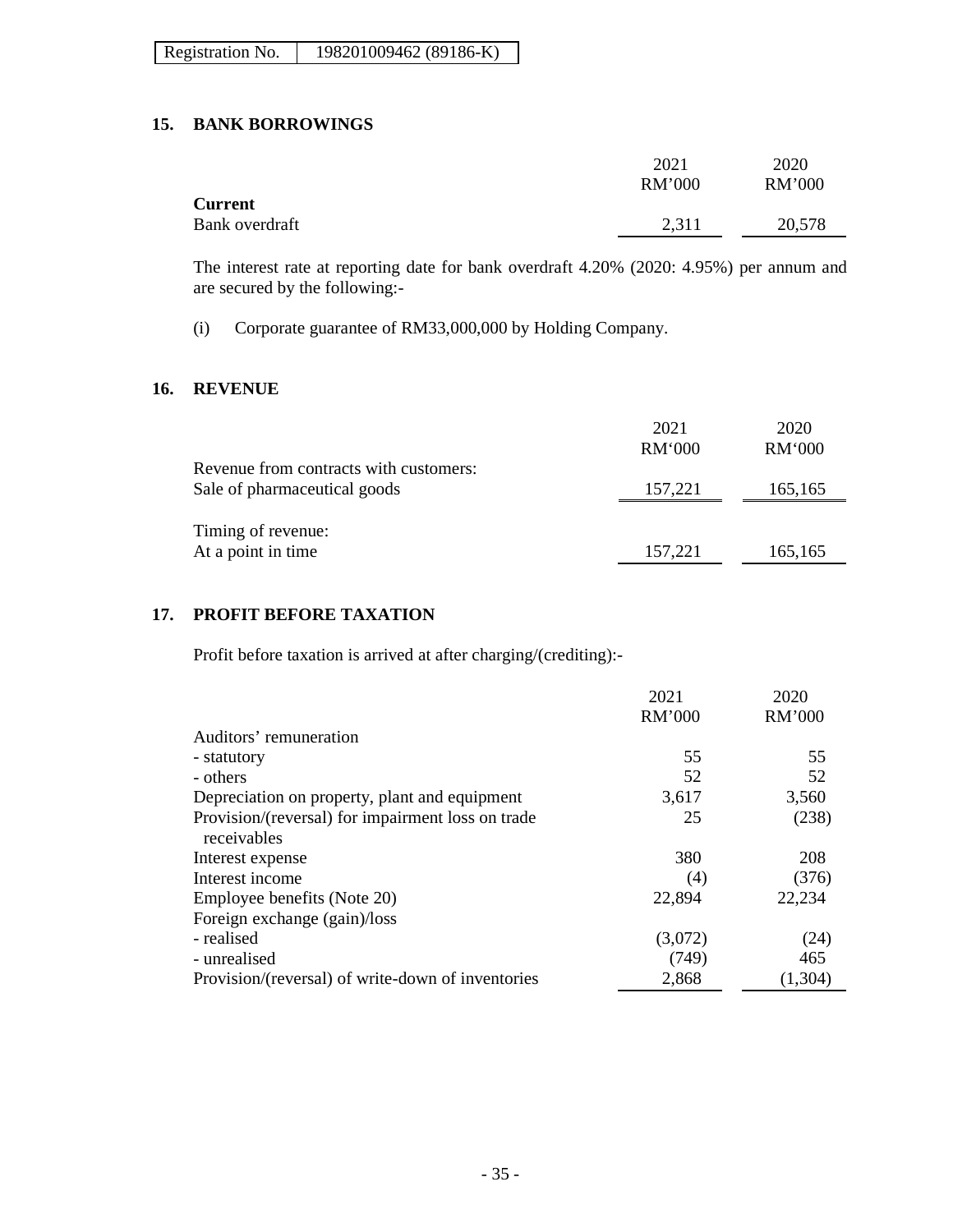# **18. TAXATION**

|                                                   | 2021    | 2020   |
|---------------------------------------------------|---------|--------|
|                                                   | RM'000  | RM'000 |
| Current financial year                            |         |        |
| - income tax expense                              | 8,328   | 9,580  |
| - deferred tax expense                            | (561)   | 655    |
|                                                   | 7,767   | 10,235 |
| (Over)/Under provision in previous financial year |         |        |
| - income tax                                      | (1,144) |        |
| - deferred tax expense                            | (10)    | 17     |
|                                                   | 6,613   | 10,252 |

A reconciliation of tax expense on financial results before taxation with the applicable statutory income tax rate is as follows:-

|                                              | 2021<br>RM'000 | 2020<br>RM'000 |
|----------------------------------------------|----------------|----------------|
| Profit before taxation                       | 32,102         | 42,389         |
| Income tax at tax rate of $24\%$ (2020: 24%) | 7,704          | 10,173         |
| Tax effects in respect of:                   |                |                |
| Non-allowable expenses                       | 63             | 62             |
| Current year tax expense                     | 7,767          | 10,235         |

# **19. DIVIDEND**

The followings dividends were declared and paid by the Company:

|                                                                                                               | 2021<br>RM'000 | 2020<br>RM'000 |
|---------------------------------------------------------------------------------------------------------------|----------------|----------------|
| In respect of the financial year ended 31 March 2021:                                                         |                |                |
| First interim single-tier dividend of RM 7.50 per share,<br>declared on 21 Feb 2020 and paid on 05 March 2020 |                | 60,000         |

All the dividends paid or proposed in the current and prior years are single-tier dividends with no income tax consequences to shareholders of the Company.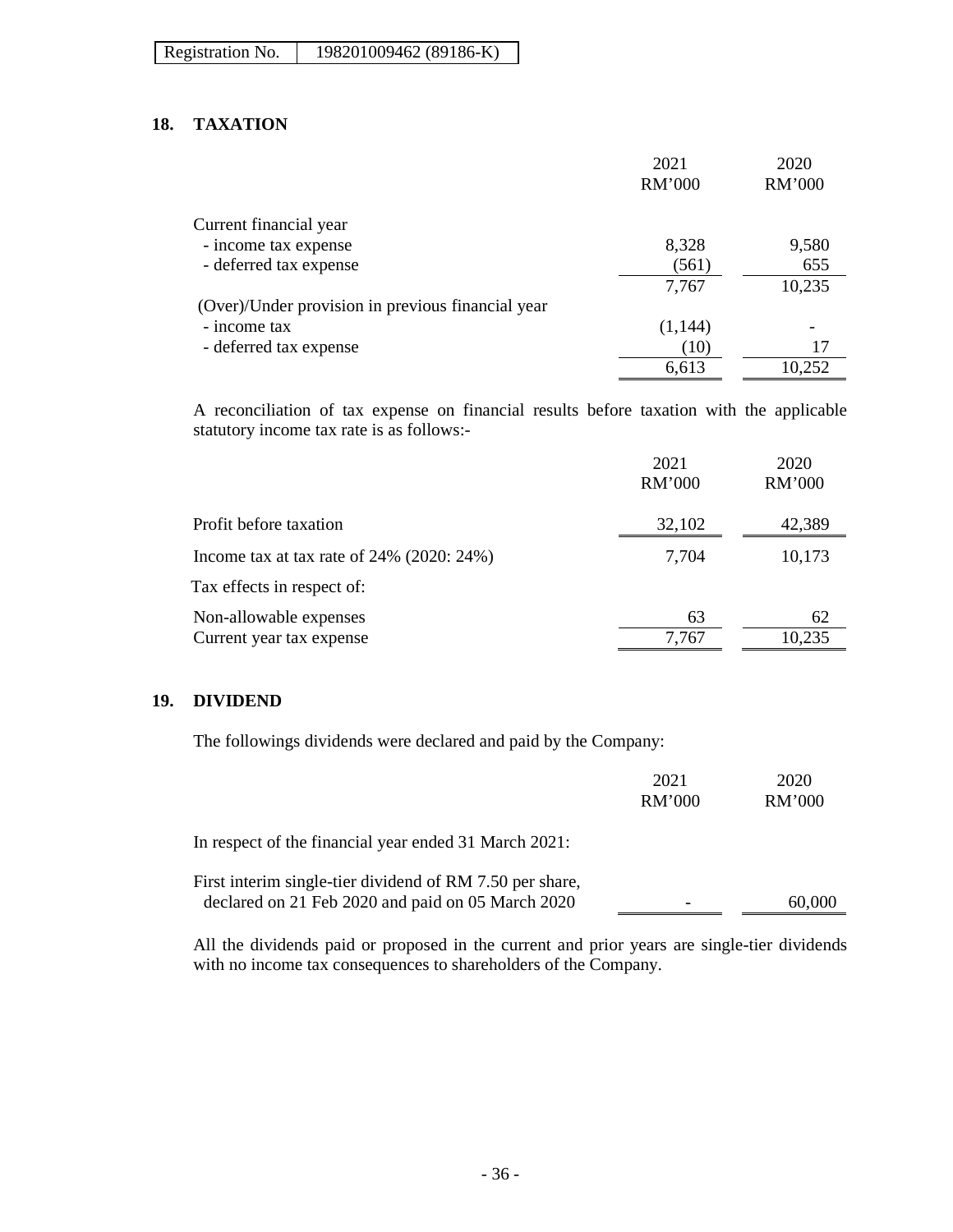## **20. EMPLOYEE BENEFITS**

The total employee benefits recognised in the profit or loss are as follows:

|                            | 2021<br>RM'000 | 2020<br>RM'000 |
|----------------------------|----------------|----------------|
| Wages, salaries and others | 20,884         | 20,334         |
| Defined contribution plan  | 2,010          | 1,900          |
|                            | 22,894         | 22,234         |

Included in employee benefits expense is executive directors' remuneration as follows:

|                         | 2021<br>RM'000 | 2020<br>RM'000 |
|-------------------------|----------------|----------------|
| Directors' remuneration |                |                |
| Remuneration            | 1.561          | .474           |
|                         |                |                |

# **21. RELATED PARTY TRANSACTIONS**

For the purpose of these financial statements, parties are considered to be related to the Company if the Company has the ability, directly or indirectly, to control the party or exercise significant influence over the party in making financial and operating decisions, or vice versa, or where the Company and the party are subject to common control or common significant influence. Related parties may be individuals or other entities.

Related parties also include key management personnel defined as those persons having authority and responsibility for planning, directing and controlling the activities of the Company either directly or indirectly. The key management personnel include all the Directors of the Company.

The Company has related party relationship with its holding company and Directors of the Company.

#### **Significant related party transactions**

Related party transactions have been entered into in the normal course of business under normal trade terms. The significant related party transactions of the Company are as follow:

|                        | 2021<br>RM'000 | 2020<br><b>RM'000</b> |
|------------------------|----------------|-----------------------|
| <b>Holding company</b> |                |                       |
| <b>Sales</b>           | (3,560)        | (4,575)               |
| Royalty and trademark  | 7,406          | 7,249                 |
| Purchases              | 37,573         | 36,050                |

Balances with holding company at the reporting date are disclosed in Note 9 and Note 13 to the financial statements. All the outstanding balances are expected to be settled in cash by the related parties.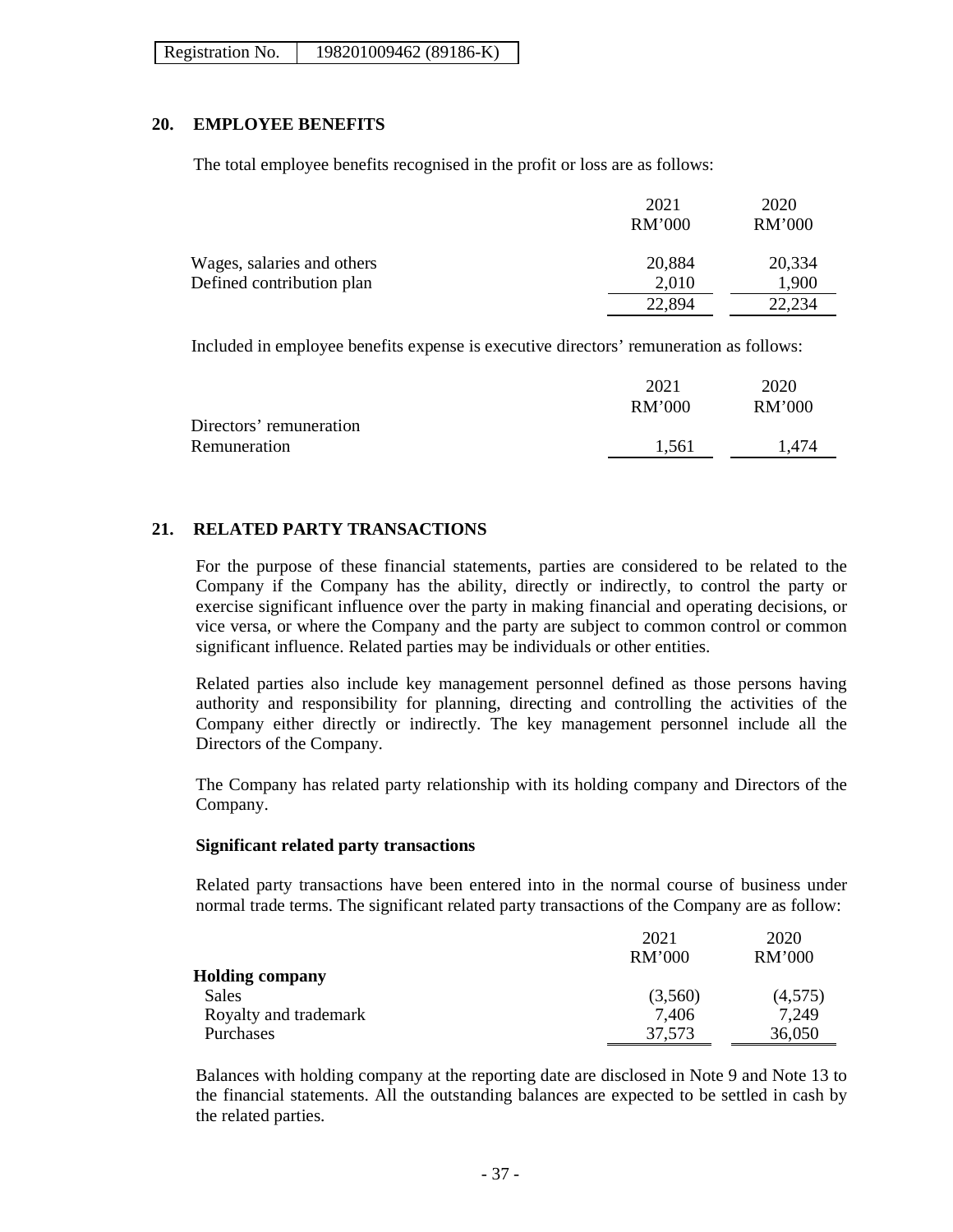# **22. FINANCIAL INSTRUMENTS**

(a) Categories of financial instruments of the Company are as follow**:**

|                                                      | 2021<br>RM'000 | 2020<br>RM'000 |
|------------------------------------------------------|----------------|----------------|
| Financial assets measured at amortised cost          |                |                |
| Trade and other receivables                          | 43,459         | 48,735         |
| Cash and bank balances                               | 573            | 7,910          |
|                                                      | 44,032         | 56,645         |
| Financial liabilities measured at amortised<br>costs | 2021<br>RM'000 | 2020<br>RM'000 |
| Trade and other payables                             | 23,834         | 33,874         |
| Provisions                                           | 2,262          | 775            |
| Lease liabilities                                    | 1,131          | 1,709          |
| Bank overdraft                                       | 2,311          | 20,578         |
|                                                      | 29,538         | 56,936         |

# **23. FINANCIAL RISK MANAGEMENT**

The Company have exposure to the following risks from its use of financial instruments:

- (a) Credit risk
- (b) Liquidity risk
- (c) Market risk

## **(a) Credit risk**

Credit risk is the risk of a financial loss to the Company if a customer or counterparty to a financial instrument fails to meet its contractual obligations. The Company's exposure to credit risk arises principally from its receivables from customers.

## **(i) Receivables**

The Company's sales to customers are on credit terms of 90 days. The management has a credit policy in place and the exposure to credit risk is monitored on an ongoing basis. Credit evaluations are performed on customers requiring credit over a certain amount.

As at the end of the reporting period, the maximum exposure to credit risk arising from receivables is represented by the carrying amounts in the statement of financial position.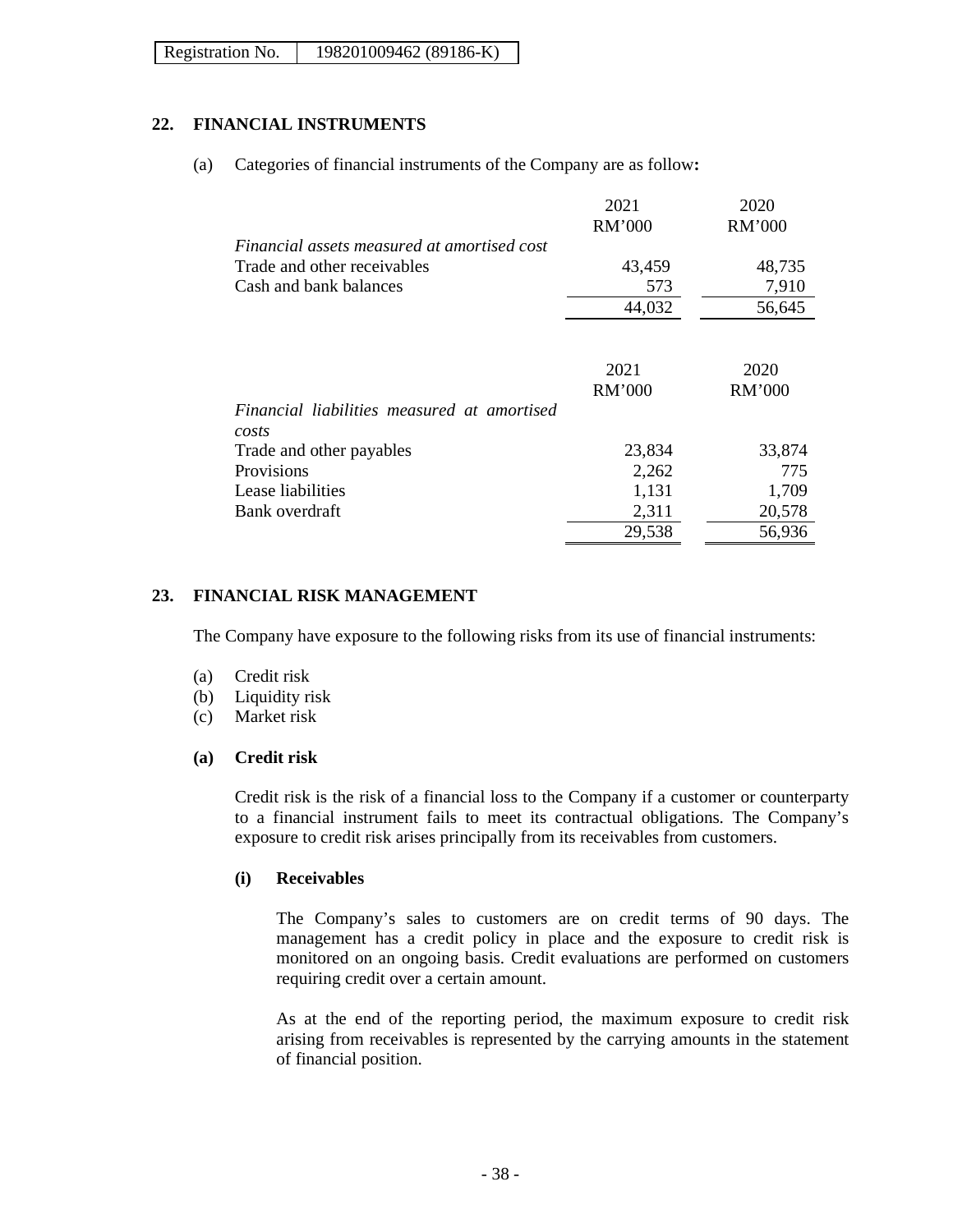#### **23. FINANCIAL RISK MANAGEMENT (CONTINUED)**

#### **(a) Credit risk (continued)**

#### **(i) Receivables (continued)**

Management has taken reasonable steps to ensure that receivables that are neither past due nor impaired are stated at their realisable values. A significant portion of these receivables are regular customers that have been transacting with the Company.

When an account is past due, the credit risk is considered to have increased significantly since the initial recognition. The Company identifies as a default account if it is more than 1 year past due and the customer is having significant financial difficulties (analysed by financial measures of reported losses, negative cash flows, and qualitative evaluation of the customer's characteristics). The Company classifies an impaired receivable when a customer is in default, in liquidation or other financial reorganisation.

For each significant receivable that is credit-impaired, individual lifetime ECL is recognised using the probability of default technique. The inputs used are: (i) the percent chance of default, and (ii) the expected cash shortfalls. The lifetime ECL is measured at the probability-weighted expected cash shortfalls by reference to the Company's past experience, current conditions and forecast of future economic benefits.

#### *Concentration of credit risk*

The Company does not have any major concentration of credit risk related to any individual customer or counterparty.

### *Past due and impaired financial assets*

The aging analysis of trade receivables as at the end of the reporting period was:

|                       | Gross  | Individual |            |
|-----------------------|--------|------------|------------|
|                       | amount | impairment | Net amount |
|                       | RM'000 | RM'000     | RM'000     |
| <b>2021</b>           |        |            |            |
| Not past due          | 37,684 |            | 37,684     |
| Past due 1-30 days    |        |            |            |
| Past due 31-90 days   |        |            |            |
| Past due more than 90 |        |            |            |
| days                  | 60     | (60)       |            |
|                       | 37,744 | (60)       | 37,684     |
| <b>2020</b>           |        |            |            |
| Not past due          | 35,649 |            | 35,649     |
| Past due 1-30 days    | 8,049  |            | 8,049      |
| Past due 31-90 days   |        |            |            |
| Past due more than 90 |        |            |            |
| days                  | 329    | (35)       | 294        |
|                       | 44,027 | (35)       | 43,992     |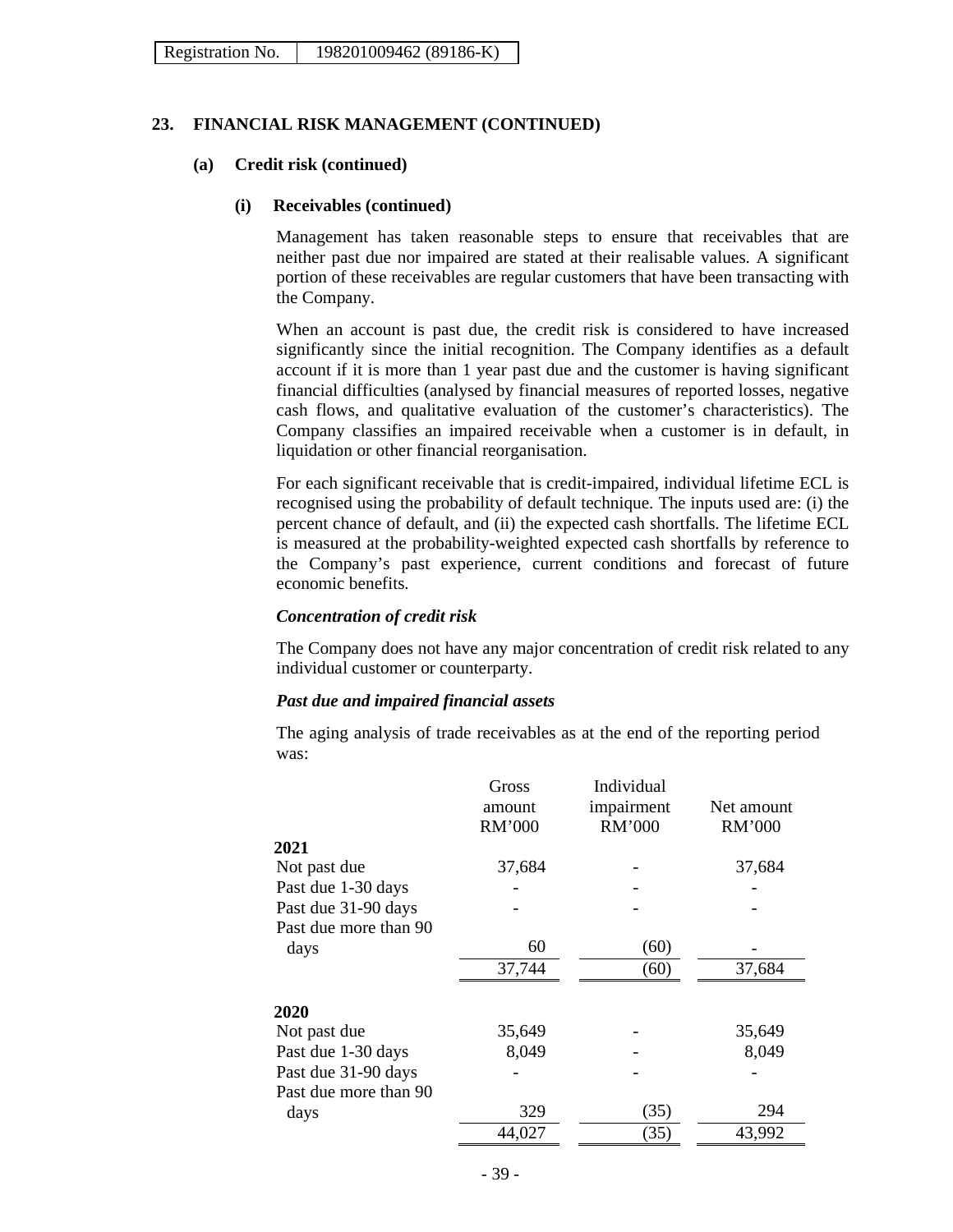## **23. FINANCIAL RISK MANAGEMENT (CONTINUED)**

## **(a) Credit risk (continued)**

## **(i) Receivables (continued)**

## **Trade receivables that are past due but not impaired**

The Company believes that no impairment allowance is necessary in respect of these balances. They are substantially companies with good collection track record and no recent history of default.

# **(ii) Inter-company balances**

The Company do not have a formal policy for managing credit risk arising from intercompany receivables as exposure is not considered significant.

As at the end of the reporting period, the maximum exposure to credit risk arising from intercompany receivables is represented by the carrying amounts in the statement of financial position. There was no indication that the amount due from related companies are not recoverable. The Company do not specifically monitor the ageing of current advances to the related companies.

# **(b) Liquidity risk**

Liquidity risk is the risk that the Company will not be able to meet its financial obligations as they fall due. The Company's exposure to liquidity risk arises principally from its payables and borrowings.

The Company maintain a level of cash and cash equivalents and bank facilities deemed adequate by the management to ensure, as far as possible, that it will have sufficient liquidity to meet its liabilities when they fall due.

It is not expected that the cash flows included in the maturity analysis could occur significantly earlier, or at significantly different amounts.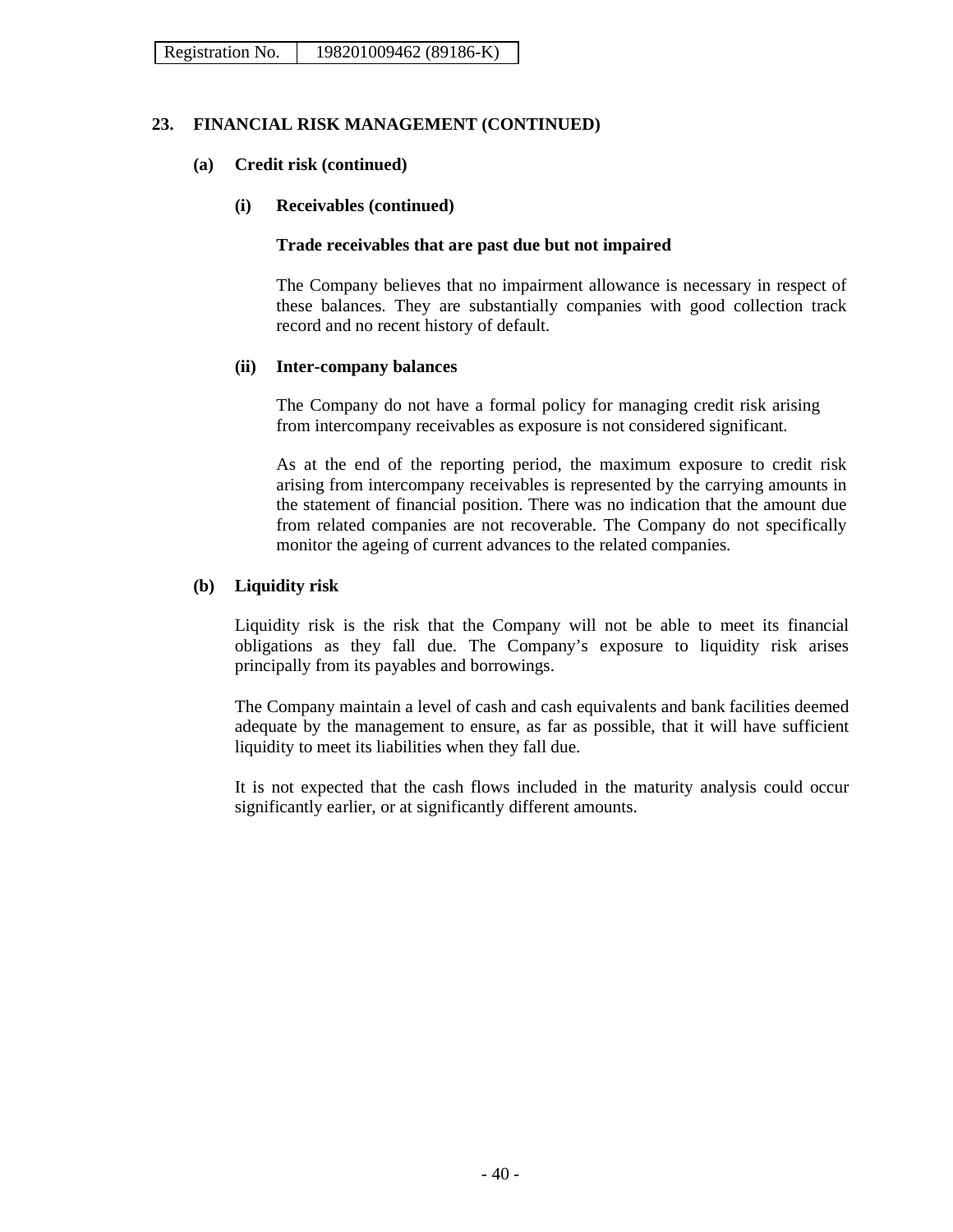## **23. FINANCIAL RISK MANAGEMENT (CONTINUED)**

### **(b) Liquidity risk (continued)**

The table below summarises the maturity profile of the Company's financial liabilities as at the end of the reporting period based on undiscounted contractual payments:

|                       | Carrying<br>amount | Contractual<br>interest rate | Contractual<br>cash flows | Under<br>one year | More than<br>one year |
|-----------------------|--------------------|------------------------------|---------------------------|-------------------|-----------------------|
|                       | RM'000             | %                            | RM'000                    | RM'000            | <b>RM'000</b>         |
| 2021                  |                    |                              |                           |                   |                       |
| Non-derivative        |                    |                              |                           |                   |                       |
| financial liabilities |                    |                              |                           |                   |                       |
| Trade and other       |                    |                              |                           |                   |                       |
| payables              | 25,152             |                              | 25,152                    | 25,152            |                       |
| Bank overdraft        | 2,311              | 5.45%                        | 2,311                     | 2,311             |                       |
| Lease liabilities     | 1,131              | 5.45%                        | 1,207                     | 616               | 591                   |
|                       | 28,594             |                              | 28,670                    | 28,079            | 591                   |
|                       |                    |                              |                           |                   |                       |
| 2020                  |                    |                              |                           |                   |                       |
| Non-derivative        |                    |                              |                           |                   |                       |
| financial liabilities |                    |                              |                           |                   |                       |
| Trade and other       |                    |                              |                           |                   |                       |
| payables              | 33,874             |                              | 19,839                    | 19,839            |                       |
| Bank overdraft        | 20,578             | 5.45%                        | 20,578                    | 20,578            |                       |
| Lease liabilities     | 1,709              | 5.45%                        | 1,824                     | 875               | 949                   |
|                       | 56,161             |                              | 42,241                    | 41,292            | 949                   |

## **(c) Market risk**

Market risk is the risk that changes in market prices, such as foreign exchange rates, interest rates and other prices that will affect the Company's financial position or cash flows.

## **(i) Currency risk**

The Company is exposed to foreign currency risk on sales and purchases that are denominated in a currency other than the respective functional currencies of Company entities. The currencies giving rise to this risk are primarily Singapore Dollar ("SGD") and U.S. Dollar ("USD").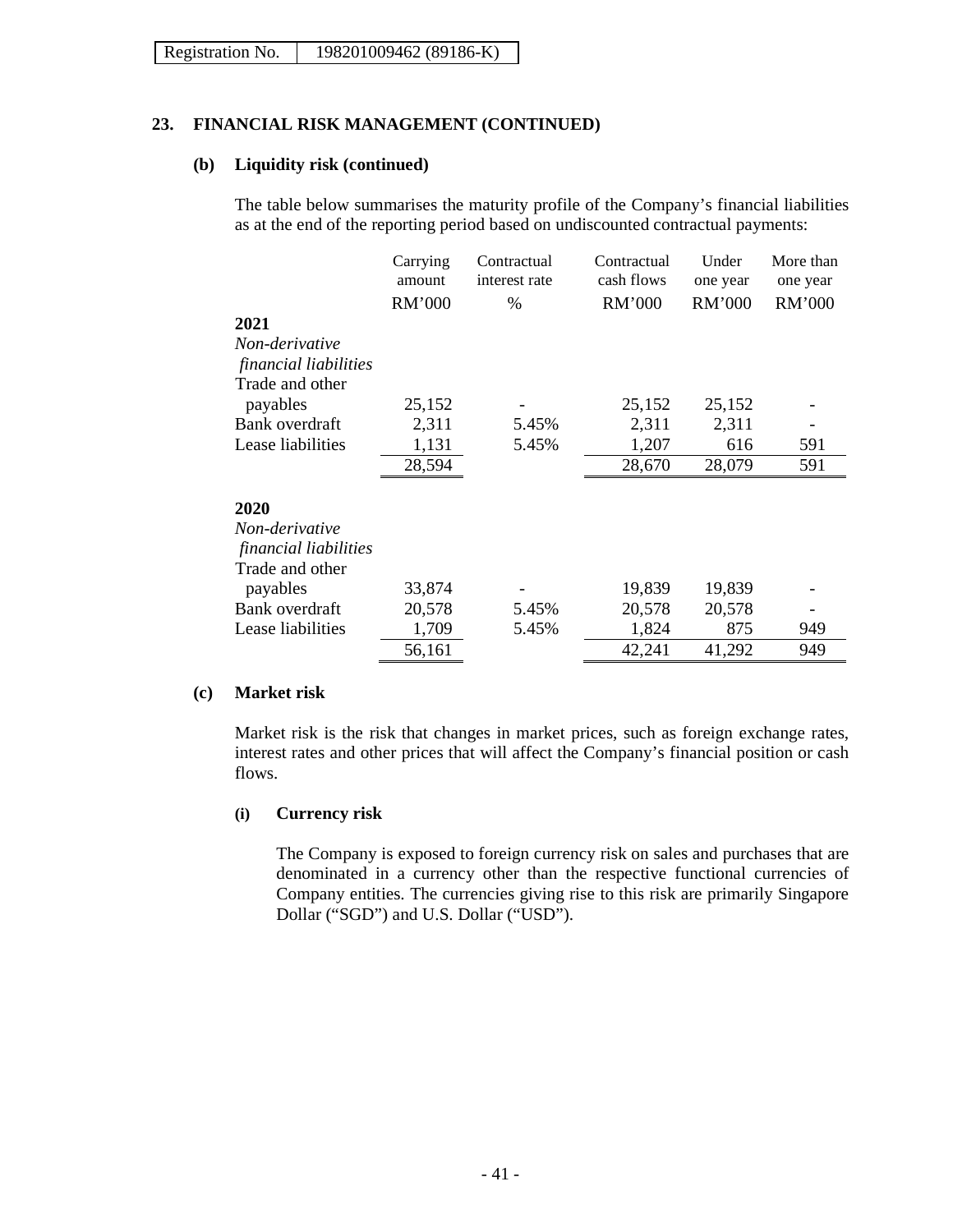## **23. FINANCIAL RISK MANAGEMENT (CONTINUED)**

#### **(c) Market risk (continued)**

## **(i) Currency risk (continued)**

|                          | Denominated in |            |            |            |
|--------------------------|----------------|------------|------------|------------|
|                          | <b>USD</b>     | <b>SGD</b> | <b>EUR</b> | <b>GBP</b> |
|                          | RM'000         | RM'000     | RM'000     | RM'000     |
| 2021                     |                |            |            |            |
| Trade and other          |                |            |            |            |
| receivables              |                | 3,665      |            |            |
| Trade and other payables | (2,356)        | 61         | (3)        | (8)        |
| Amount due from          |                |            |            |            |
| holding company          | 2,007          |            |            |            |
| Amount due to holding    |                |            |            |            |
| company                  | (6,304)        |            |            |            |
| <b>Bank</b> balance      | 557            |            |            |            |
| Net exposure             | (6,096)        | 3,726      | (3)        | (8)        |
|                          |                |            |            |            |
| 2020                     |                |            |            |            |
| Trade and other          |                |            |            |            |
| receivables              |                | 4,404      |            |            |
| Trade and other payables | (4,240)        | (245)      |            | (6)        |
| Amount due from          |                |            |            |            |
| holding company          | 3,580          |            |            |            |
| Amount due to holding    |                |            |            |            |
| company                  | (13,894)       |            | (16)       |            |
| <b>Bank</b> balance      | 185            |            |            |            |
| Net exposure             | (14, 369)      | 4,159      | (16)       | (6)        |

A 10% (2020: 10%) strengthening of the RM against the following currencies at the end of the reporting period would have increased (decreased) equity and post-tax profit or loss by the amounts shown below. This analysis is based on foreign currency exchange rate variances that the Company considered to be reasonably possible at the end of the reporting period. The analysis assumes that all other variables, in particular interest rates, remained constant and ignores any impact of forecasted sales and purchases.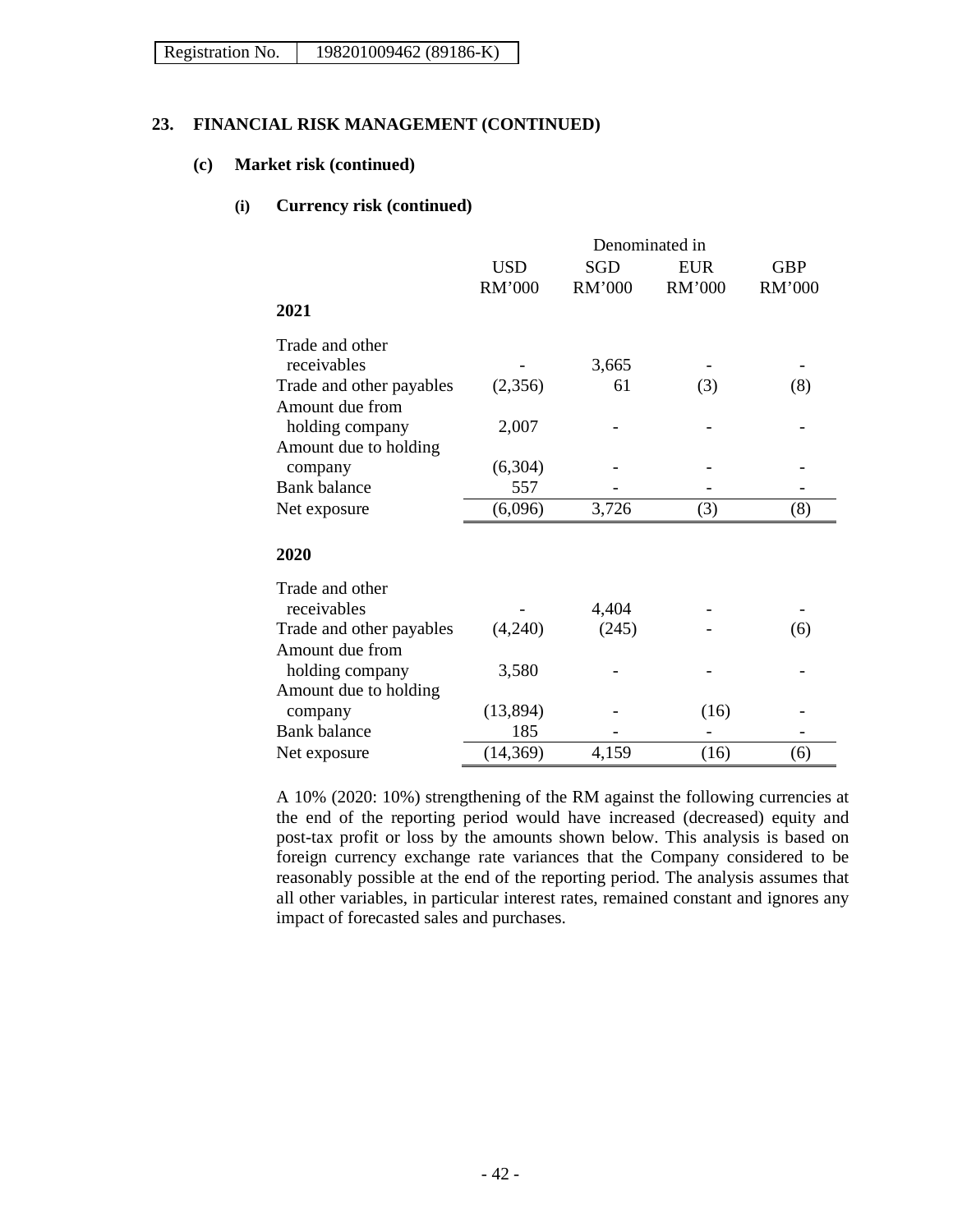### **23. FINANCIAL RISK MANAGEMENT (CONTINUED)**

#### **(c) Market risk (continued)**

#### **(i) Currency risk (continued)**

|            | Profit or loss |         |
|------------|----------------|---------|
|            | 2021           | 2020    |
|            | RM'000         | RM'000  |
| <b>USD</b> | (265)          | (1,092) |
| SGD        | 99             | 316     |
| <b>EUR</b> |                | (1)     |
| GBP        |                | -       |

A 10% (2020: 10%) weakening of RM against the above currency at the end of the reporting period would have had equal but opposite effect on the above currency to the amounts shown above, on the basis that all other variables remained constant.

## **24. FAIR VALUE MEASUREMENT**

The carrying amounts of cash and cash equivalents, short term receivables and payables reasonably approximate their fair values due to the relatively short term nature of these financial instruments.

The table below analyses financial instruments carried at fair value for which fair value is disclosed, together with the carrying amounts shown in the statement of financial position.

|                              | Carrying | Fair value measurement at end of reporting |         |              |         |
|------------------------------|----------|--------------------------------------------|---------|--------------|---------|
|                              | amount   |                                            |         | period using |         |
|                              |          |                                            | Level 1 | Level 2      | Level 3 |
| Category                     | RM'000   | RM'000                                     | RM'000  | RM'000       | RM'000  |
| 2021                         |          |                                            |         |              |         |
| <b>Financial liabilities</b> |          |                                            |         |              |         |
| Lease liabilities            | 1,131    | 1,131                                      |         |              | 1,131   |
| 2020                         |          |                                            |         |              |         |
| <b>Financial liabilities</b> |          |                                            |         |              |         |
| Lease liabilities            | 1,709    | 1,709                                      |         |              | 1,709   |

## **Policy of transfer between levels**

The fair value of an asset to be transferred between levels is determined as of the date of the event or change in circumstances that caused the transfer.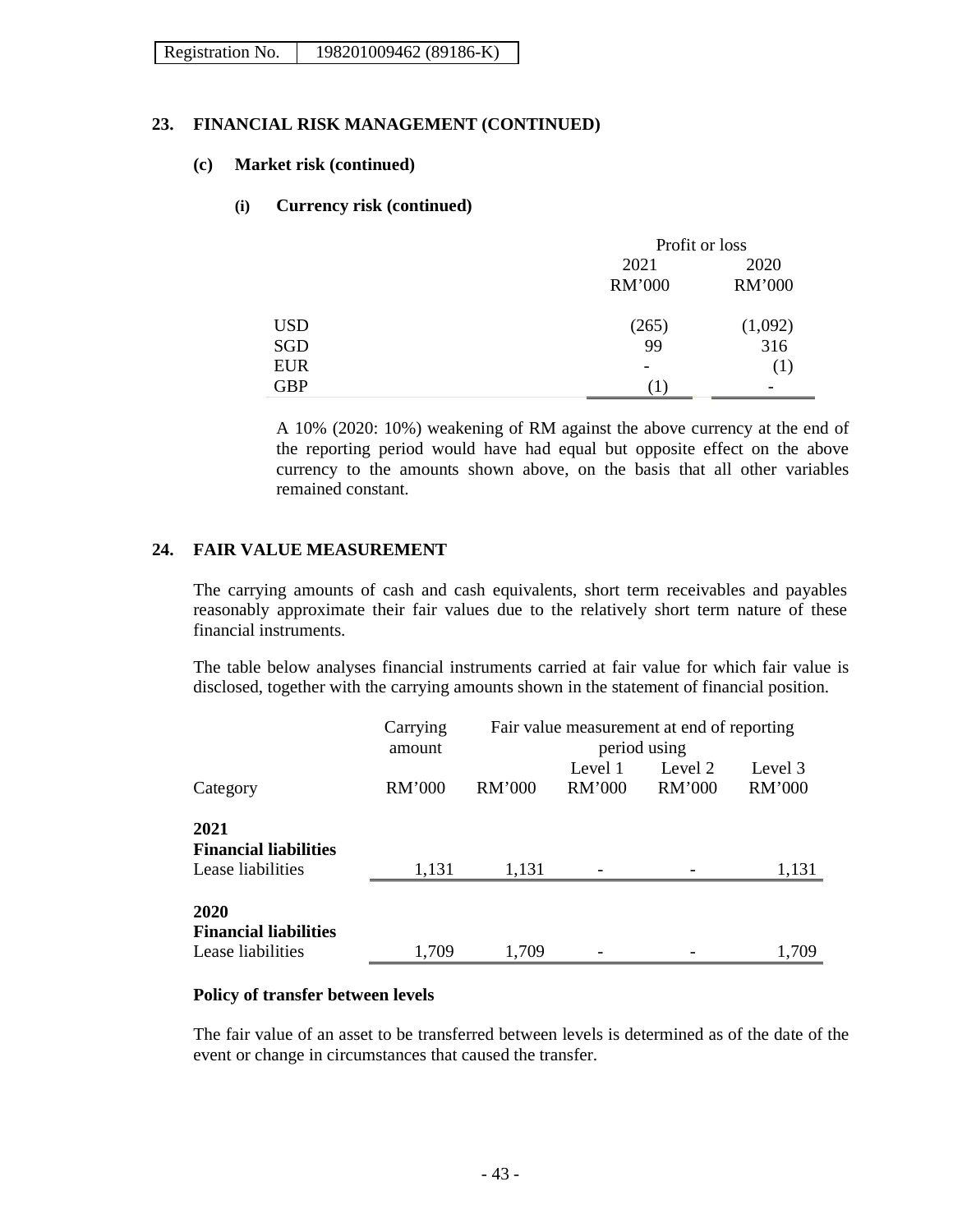# **24. FAIR VALUE MEASUREMENT (CONTINUED)**

## **Level 1 fair value**

Level 1 fair value is derived from quoted price (unadjusted) in active markets for identical financial assets or liabilities that the entity can access at the measurement date.

## **Level 2 fair value**

Level 2 fair value is estimated using inputs other than quoted prices included within Level 1 that are observable for the financial assets or liabilities, either directly or indirectly.

### *Non-derivative financial liabilities*

Fair value, which is determined for disclosure purposes, is calculated based on the present value of future principal and interest cash flows, discounted at the market rate of interest at the end of the reporting period. For other borrowings, the market rate of interest is determined by reference to similar borrowing arrangements.

## **Level 3 fair value**

Level 3 fair value is estimated using unobservable inputs for the financial assets and liabilities.

The following table shows the valuation techniques used in the determination of fair values within Level 3, as well as the key unobservable inputs used in the valuation models.

#### *Financial instruments not carried at fair value*

| <b>Type</b>                       | <b>Valuation</b><br>technique |            | <b>Significant</b><br>unobservable<br>inputs |      | <b>Description</b><br>technique and inputs used | 0ľ                                                                                                         | valuation |  |
|-----------------------------------|-------------------------------|------------|----------------------------------------------|------|-------------------------------------------------|------------------------------------------------------------------------------------------------------------|-----------|--|
| Unquoted<br>equity<br>investments | Net.<br>valuation<br>method   | asset Risk | discount<br>5.45%                            | rate | at                                              | adjusted The estimated fair value would<br>increase (decrease) if the interest<br>rate were higher (lower) |           |  |

# **25. CAPITAL MANAGEMENT**

The Company's principal goal is to maintain healthy balance ratios for the support and continuity of the operational activities and maximising shareholders value. The Company monitors the capital structure and balance ratios so as to optimise their goals, taking into account the economic circumstances. To achieve those goals, the Company's management is able to determine the dividend policy, share issues or other financial instruments. No changes were made in the objectives, policies or processes for managing capital during the financial year.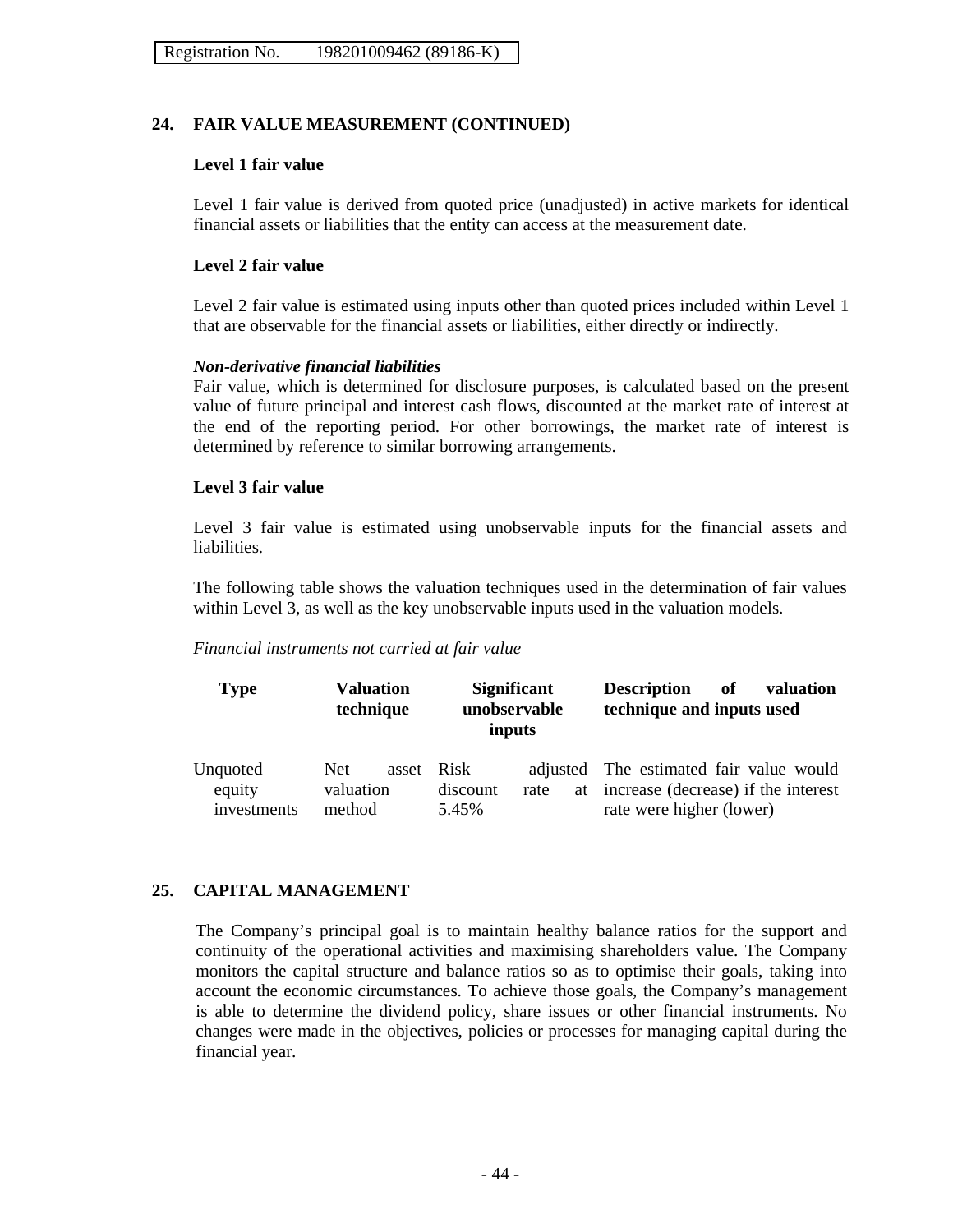### **26. CONTINGENT LIABILITIES – SECURED**

|     |                                                                                  | 2021<br>RM'000 | 2020<br><b>RM'000</b> |
|-----|----------------------------------------------------------------------------------|----------------|-----------------------|
|     | Banker's guarantees in favour of third parties                                   | 875            | 792                   |
| 27. | <b>CAPITAL COMMITMENTS</b>                                                       |                |                       |
|     |                                                                                  | 2021<br>RM'000 | 2020<br>RM'000        |
|     | Acquisition of property, plant and equipment:<br>Contracted but not provided for | 1,080          |                       |

### **28. SIGNIFICANT EVENT DURING THE REPORTING PERIOD**

The World Health Organisation declared the coronavirus disease ("COVID-19") a global pandemic on 11 March 2020. The Government of Malaysia imposed the Movement Control Order ("MCO") on 18 March 2020 to 3 May 2020 and had subsequently entered into the conditional and recovery phases of the MCO until 31 March 2021 in all states and federal territories in Malaysia.

On 13 January 2021, the Government of Malaysia had imposed the Movement Control Order ("MCO 2.0) in several states and all federal territories in Malaysia to curb third wave of COVID-19 pandemic in the country.

The restrictions imposed have not significantly impacted the Company's financial performance. Based on the assessment of the Company, there were no material financial impact arising from the COVID-19 pandemic. The Company will continue to assess any impact of the COVID-19 pandemic on the financial statements of the Company for the financial year ending 31 March 2022.

## **29. SUBSEQUENT EVENT AFTER THE REPORTING PERIOD**

The impact of the COVID-19 pandemic is ongoing and while it has been financially positive for the Company up to 31 March 2021, it is not practicable to estimate the potential impact, positive or negative, after the reporting date. The situation is rapidly developing and is dependent on measures imposed by the government and other countries, such as maintaining social distancing requirements, quarantine, travel restrictions and any economic stimulus that may be provided.

As at the date of authorisation of the financial statements, the COVID-19 pandemic situation is still evolving and uncertain. The Company will continue to actively monitor and manage its funds and operations to minimise any impact arising from the COVID-19 pandemic. Nevertheless, with the Company's past focus on cost efficiency, strong cash position and the resilient fundamentals of its business, the Company expects to sustain its operational and financial performance for the financial year ending 31 March 2022.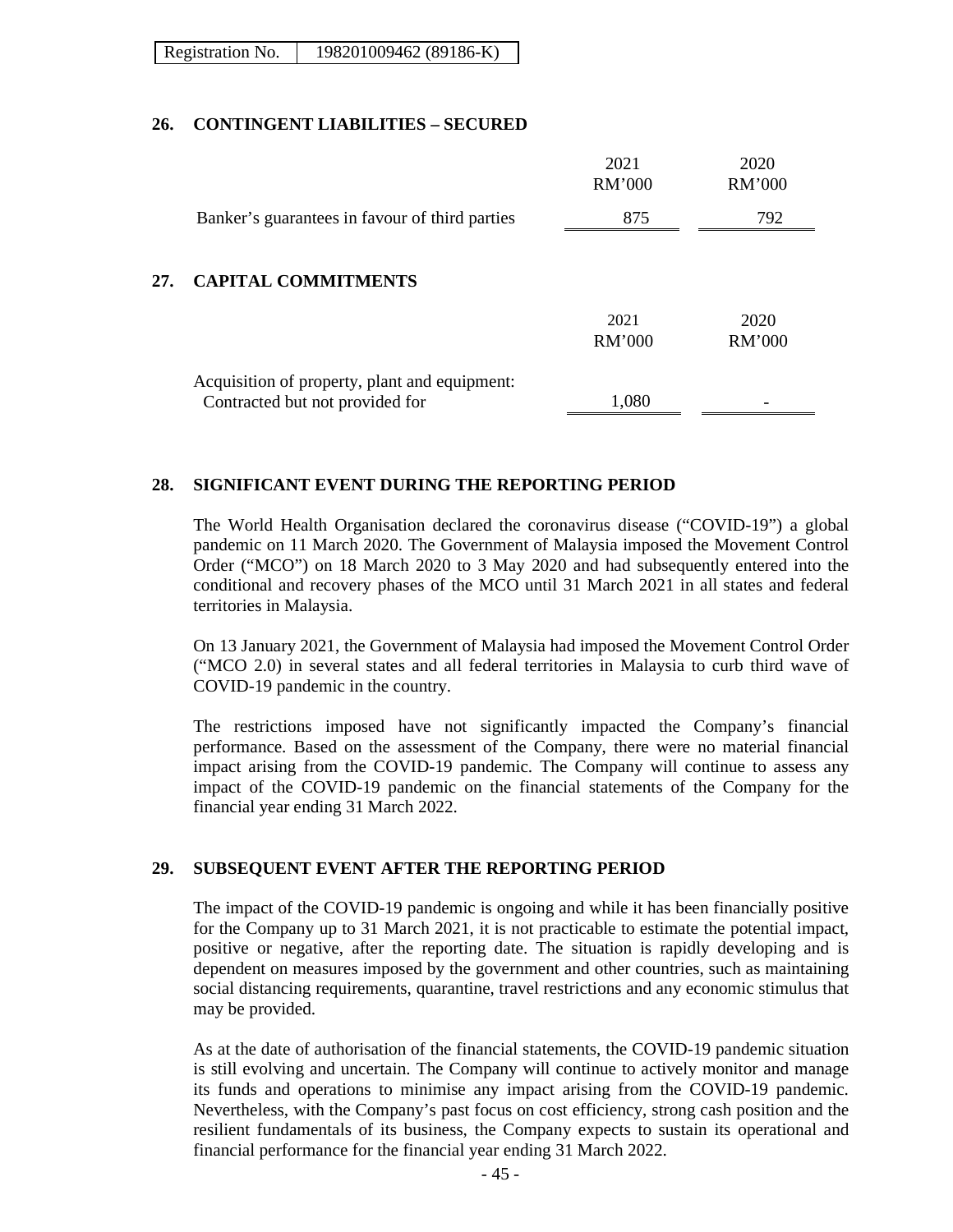# **29. SUBSEQUENT EVENT AFTER THE REPORTING PERIOD (CONTINUED)**

No other matter or circumstance has arisen since 31 March 2021 that has significantly affected, or may significantly affect the Company's operations, the results of those operations, or the Company's state of affairs in future financial years.

# **30. OTHER INFORMATION**

- (a) The Company is a private limited company, incorporated and domiciled in Malaysia.
- (b) The registered office is situated at:

12th Floor, Menara Symphony No. 5, Jalan Professor Khoo Kay Kim Seksyen 13 46200 Petaling Jaya Selangor Darul Ehsan Malaysia

(c) The principal place of business is situated at:

Unit 21-13, Level 21, Q Sentral 2A, Jalan Stesen Sentral 2 Kuala Lumpur Sentral 50470 Kuala Lumpur Wilayah Persekutuan Kuala Lumpur Malaysia

(d) The financial statements are expressed in Ringgit Malaysia, which is also the Company's functional currency.

# **31. APPROVAL OF FINANCIAL STATEMENTS**

The financial statements were authorised for issue in accordance with a resolution by the Board of Directors on 17 May 2021.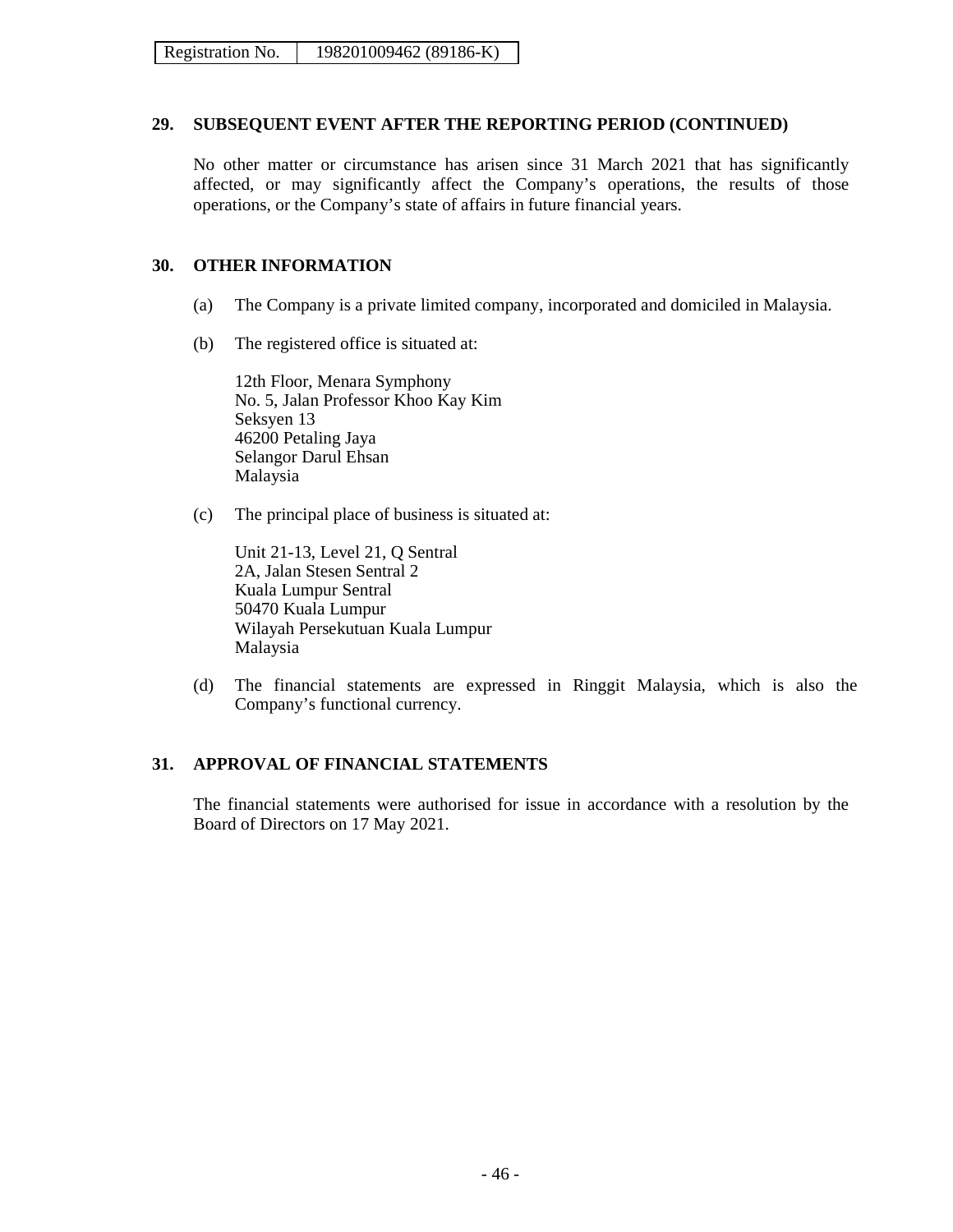## **STATEMENT BY DIRECTORS Pursuant to Section 251(2) of the Companies Act 2016**

We, the undersigned, being two of the directors of **RANBAXY (MALAYSIA) SDN. BHD. (Registration no. 198201009462 (89186-K))** do hereby state that, in the opinion of the directors, the financial statements set out on pages 5 to 46 are drawn up in accordance with the Malaysian Financial Reporting Standards, International Financial Reporting Standards and the requirements of the Companies Act 2016 in Malaysia so as to give a true and fair view of the state of affairs of the Company as at 31 March 2021 and of the financial results and the cash flows of the Company for the financial year ended on that date.

Signed on behalf of the Board of Directors in accordance with a resolution of the directors:

**INDRANIL SEN** 

# **VISWANATHAN SETHURAMAN**

Kuala Lumpur

# **STATUTORY DECLARATION Pursuant to Section 251(1)(b) of the Companies Act 2016**

I, **INDRANIL SEN**, being the director primarily responsible for the financial management of **RANBAXY (MALAYSIA) SDN. BHD. (Registration no. 198201009462 (89186-K))** do solemnly and sincerely declare that the financial statements set out on pages 5 to 46 are to the best of my knowledge and belief, correct and I make this solemn declaration conscientiously believing the same to be true and by virtue of the provisions of the Statutory Declarations Act, 1960.

# **INDRANIL SEN**

Subscribed and solemnly declared by the abovenamed at Kuala Lumpur in the Federal Territory on

Before me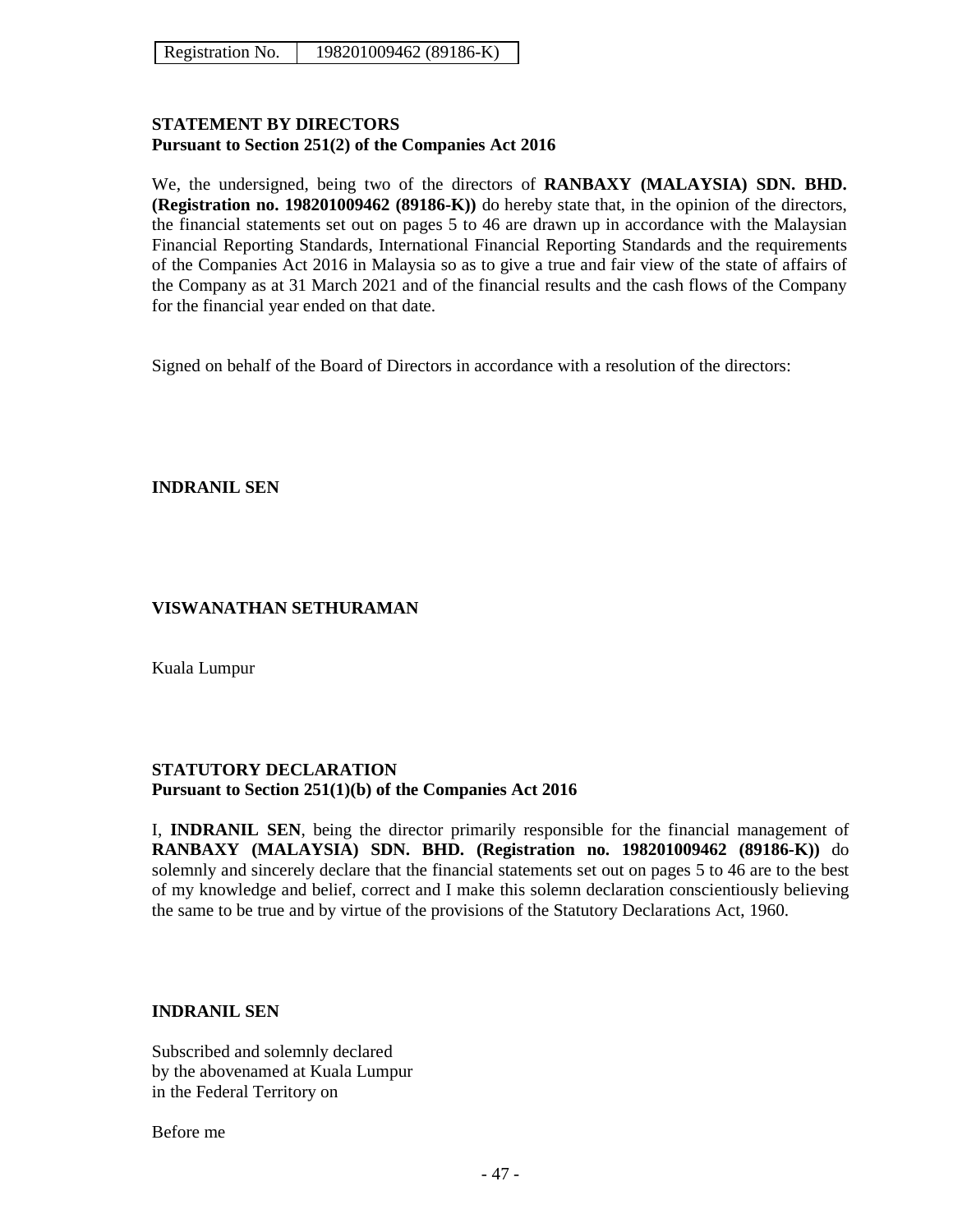## **INDEPENDENT AUDITORS' REPORT TO THE MEMBERS OF RANBAXY (MALAYSIA) SDN. BHD.**

### **Report on the Audit of the Financial Statements**

#### **Opinion**

We have audited the financial statements of Ranbaxy (Malaysia) Sdn. Bhd., which comprise the statements of financial position as at 31 March 2021 of the Company, and the statements of profit or loss and other comprehensive income, statements of changes in equity and statements of cash flows of the Company for the financial year then ended, and notes to the financial statements, including a summary of significant accounting policies, as set out on pages 5 to 46.

In our opinion, the accompanying financial statements give a true and fair view of the financial position of the Company as at 31 March 2021, and of their financial performance and their cash flows for the financial year then ended in accordance with Malaysian Financial Reporting Standards, International Financial Reporting Standards and the requirements of the Companies Act 2016 in Malaysia.

#### Basis for Opinion

We conducted our audit in accordance with approved standards on auditing in Malaysia and International Standards on Auditing. Our responsibilities under those standards are further described in the Auditors' Responsibilities for the Audit of the Financial Statements section of our report. We believe that the audit evidence we have obtained is sufficient and appropriate to provide a basis for our opinion.

#### Independence and Other Ethical Responsibilities

We are independent of the Company in accordance with the By-Laws (on Professional Ethics, Conduct and Practice) of the Malaysian Institute of Accountants ("By- Laws") and the International Ethics Standards Board for Accountants' Code of Ethics for Professional Accountants ("IESBA Code"), and we have fulfilled our other ethical responsibilities in accordance with the By-Laws and the IESBA Code.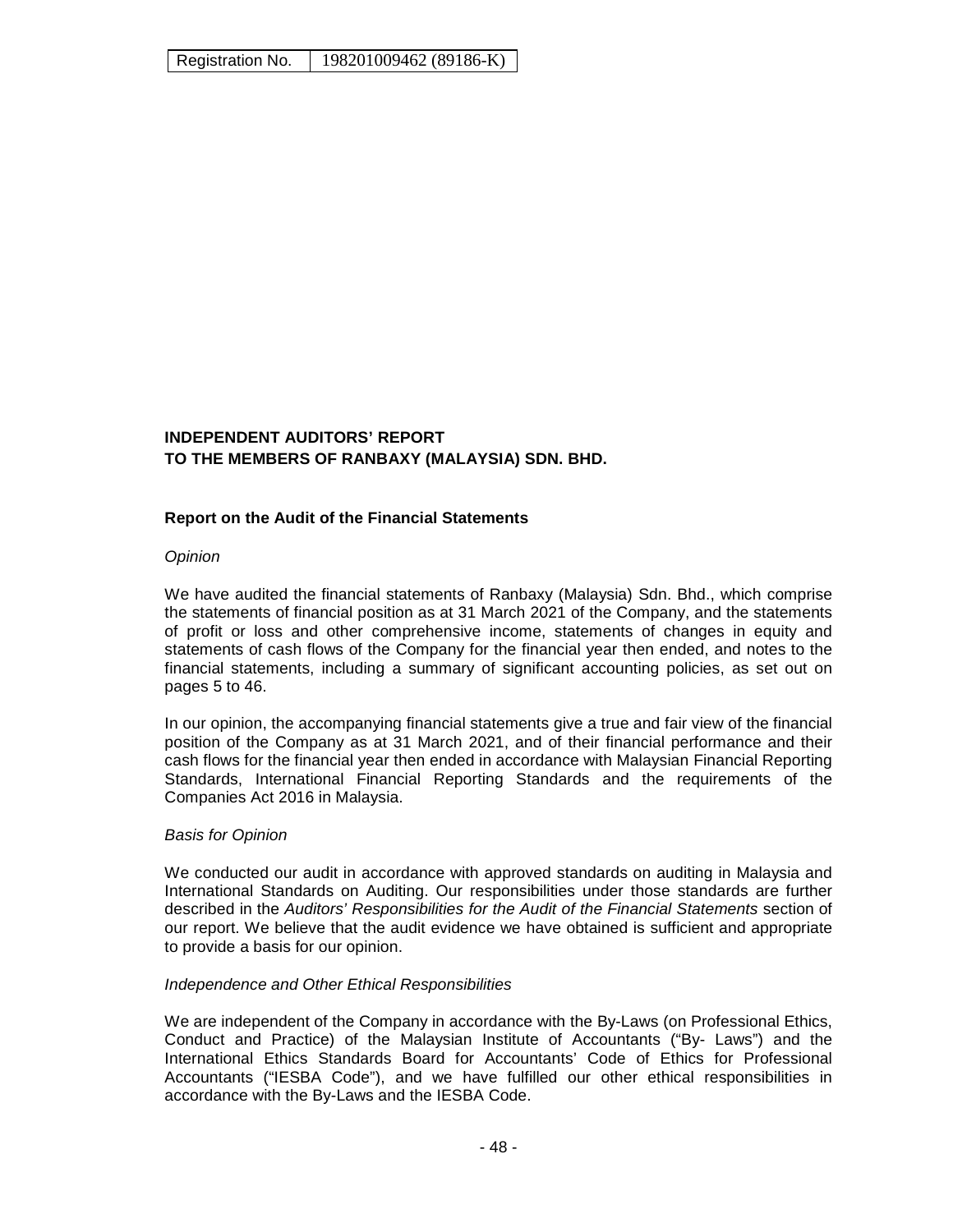# **INDEPENDENT AUDITORS' REPORT TO THE MEMBERS OF RANBAXY (MALAYSIA) SDN. BHD. (continued)**

#### Information Other than the Financial Statements and Auditors' Report Thereon

The directors of the Company are responsible for the other information. The other information comprises the Directors' Report but does not include the financial statements of the Company and our auditors' report thereon.

Our opinion on the financial statements the Company does not cover the Directors' Report and we do not express any form of assurance conclusion thereon.

In connection with our audit of the financial statements of the Company, our responsibility is to read the Directors' Report and, in doing so, consider whether the Directors' Report is materially inconsistent with the financial statements of the Company or our knowledge obtained in the audit or otherwise appears to be materially misstated.

If, based on the work we have performed, we conclude that there is a material misstatement of the Directors' Report, we are required to report that fact. We have nothing to report in this regard.

#### Responsibilities of the Directors for the Financial Statements

The directors of the Company are responsible for the preparation of financial statements of the Company that give a true and fair view in accordance with Malaysian Financial Reporting Standards, International Financial Reporting Standards and the requirements of the Companies Act 2016 in Malaysia. The directors are also responsible for such internal control as the directors determine is necessary to enable the preparation of financial statements of the Company that are free from material misstatement, whether due to fraud or error.

In preparing the financial statements of the Company, the directors are responsible for assessing the Company's ability to continue as a going concern, disclosing, as applicable, matters related to going concern and using the going concern basis of accounting unless the directors either intend to liquidate the Company or to cease operations, or have no realistic alternative but to do so.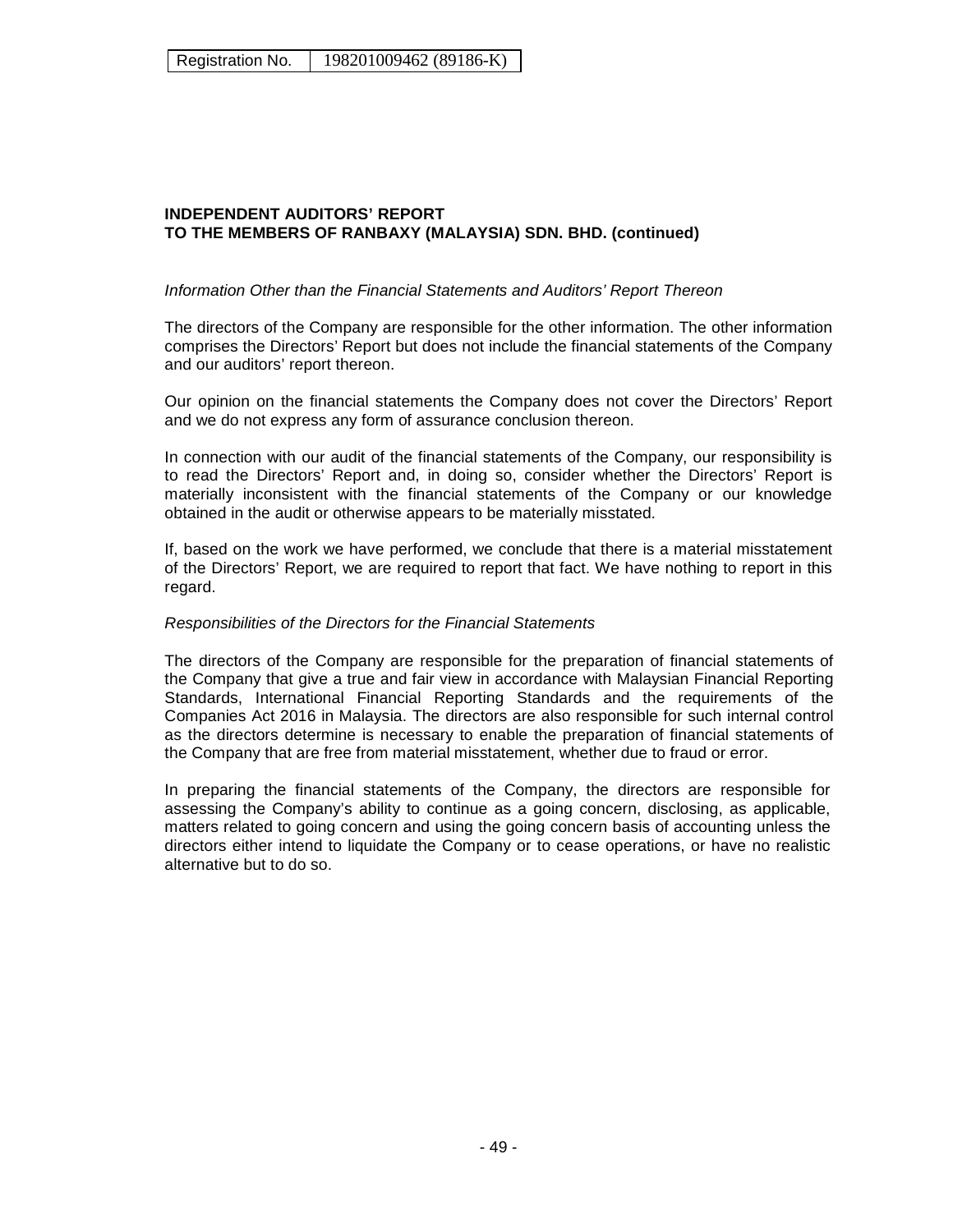# **INDEPENDENT AUDITORS' REPORT TO THE MEMBERS OF RANBAXY (MALAYSIA) SDN. BHD. (continued)**

## Auditors' Responsibilities for the Audit of the Financial Statements

Our objectives are to obtain reasonable assurance about whether the financial statements of the Company as a whole are free from material misstatement, whether due to fraud or error, and to issue an auditors' report that includes our opinion. Reasonable assurance is a high level of assurance, but is not a guarantee that an audit conducted in accordance with approved standards on auditing in Malaysia and International Standards on Auditing will always detect a material misstatement when it exists. Misstatements can arise from fraud or error and are considered material if, individually or in the aggregate, they could reasonably be expected to influence the economic decisions of users taken on the basis of these financial statements.

As part of an audit in accordance with approved standards on auditing in Malaysia and International Standards on Auditing, we exercise professional judgement and maintain professional scepticism throughout the audit. We also:

- Identify and assess the risks of material misstatement of the financial statements of the Company, whether due to fraud or error, design and perform audit procedures responsive to those risks, and obtain audit evidence that is sufficient and appropriate to provide a basis for our opinion. The risk of not detecting a material misstatement resulting from fraud is higher than for one resulting from error, as fraud may involve collusion, forgery, intentional omissions, misrepresentations, or the override of internal control.
- Obtain an understanding of internal control relevant to the audit in order to design audit procedures that are appropriate in the circumstances, but not for the purpose of expressing an opinion on the effectiveness of the Company's internal control.
- Evaluate the appropriateness of accounting policies used and the reasonableness of accounting estimates and related disclosures made by the directors.
- Conclude on the appropriateness of the directors' use of the going concern basis of accounting and, based on the audit evidence obtained, whether a material uncertainty exists related to events or conditions that may cast significant doubt on the Company's ability to continue as a going concern. If we conclude that a material uncertainty exists, we are required to draw attention in our auditors' report to the related disclosures in the financial statements of the Company or, if such disclosures are inadequate, to modify our opinion. Our conclusions are based on the audit evidence obtained up to the date of our auditors' report. However, future events or conditions may cause the Company to cease to continue as a going concern.
- Evaluate the overall presentation, structure and content of the financial statements of the Company, including the disclosures, and whether the financial statements of the Company represent the underlying transactions and events in a manner that achieves fair presentation.
- Obtain sufficient appropriate audit evidence regarding the financial information of the entities or business activities within the Company to express an opinion on the financial statements of the Company. We are responsible for the direction, supervision and performance of the group audit. We remain solely responsible for our audit opinion.